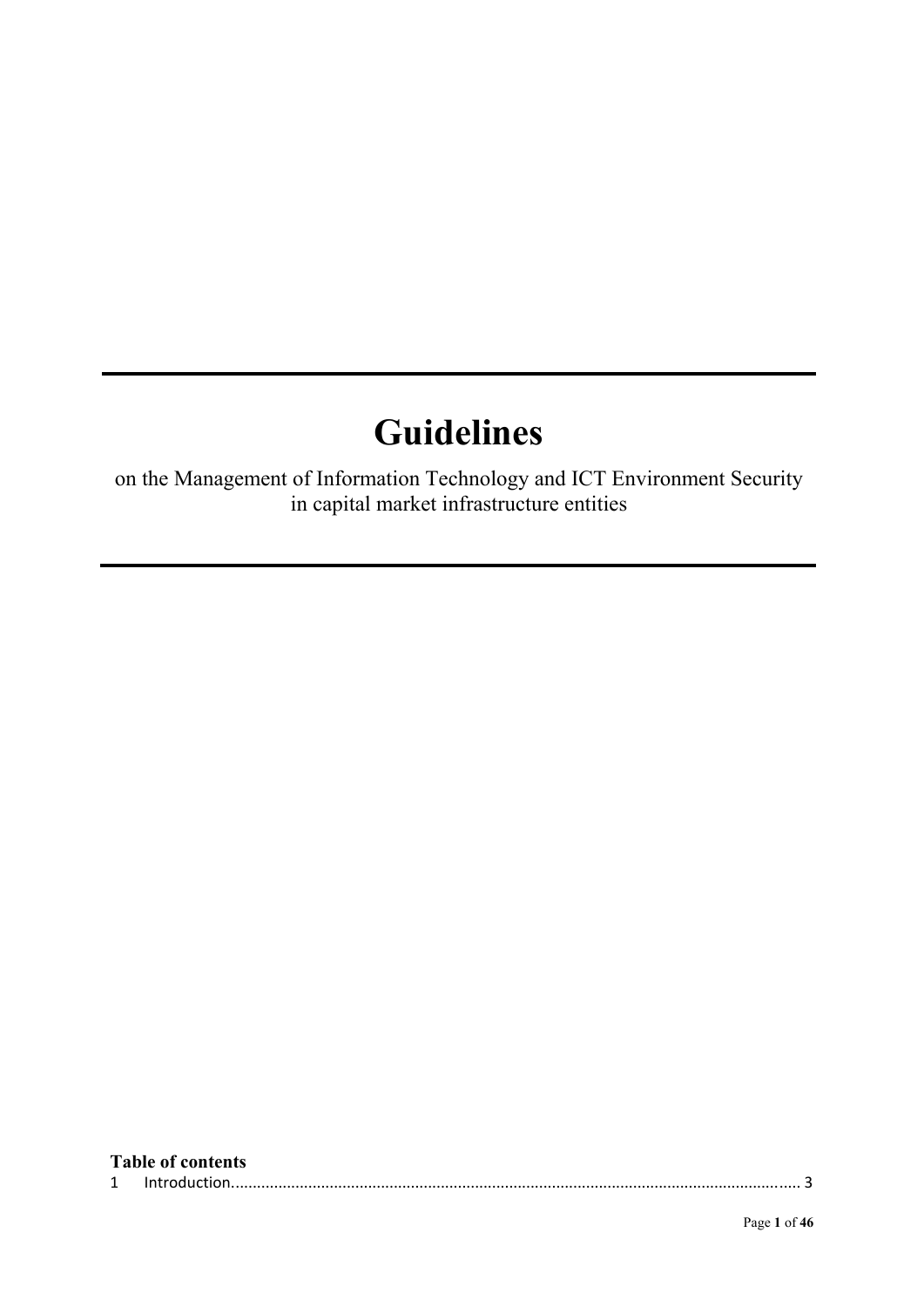| $\overline{2}$ |      |                                                                                          |  |
|----------------|------|------------------------------------------------------------------------------------------|--|
| 3              |      |                                                                                          |  |
| 4              |      | The strategy and organization of the information technology and ICT environment security |  |
|                | 4.1  |                                                                                          |  |
|                | 4.2  |                                                                                          |  |
|                | 4.3  |                                                                                          |  |
|                | 4.4  | The principles of cooperation between business and technical areas  11                   |  |
|                | 4.5  | Organization of the information technology and ICT environment security areas  12        |  |
| 5              |      |                                                                                          |  |
|                | 5.1  |                                                                                          |  |
|                | 5.2  |                                                                                          |  |
| 6              |      |                                                                                          |  |
|                | 6.1  |                                                                                          |  |
|                | 6.2  |                                                                                          |  |
|                | 6.3  |                                                                                          |  |
|                | 6.4  |                                                                                          |  |
|                | 6.5  |                                                                                          |  |
|                | 6.6  |                                                                                          |  |
|                | 6.7  |                                                                                          |  |
|                | 6.8  |                                                                                          |  |
|                | 6.9  |                                                                                          |  |
|                | 6.10 |                                                                                          |  |
| 7              |      |                                                                                          |  |
|                | 7.1  |                                                                                          |  |
|                | 7.2  |                                                                                          |  |
|                | 7.3  |                                                                                          |  |
|                | 7.4  |                                                                                          |  |
|                | 7.5  |                                                                                          |  |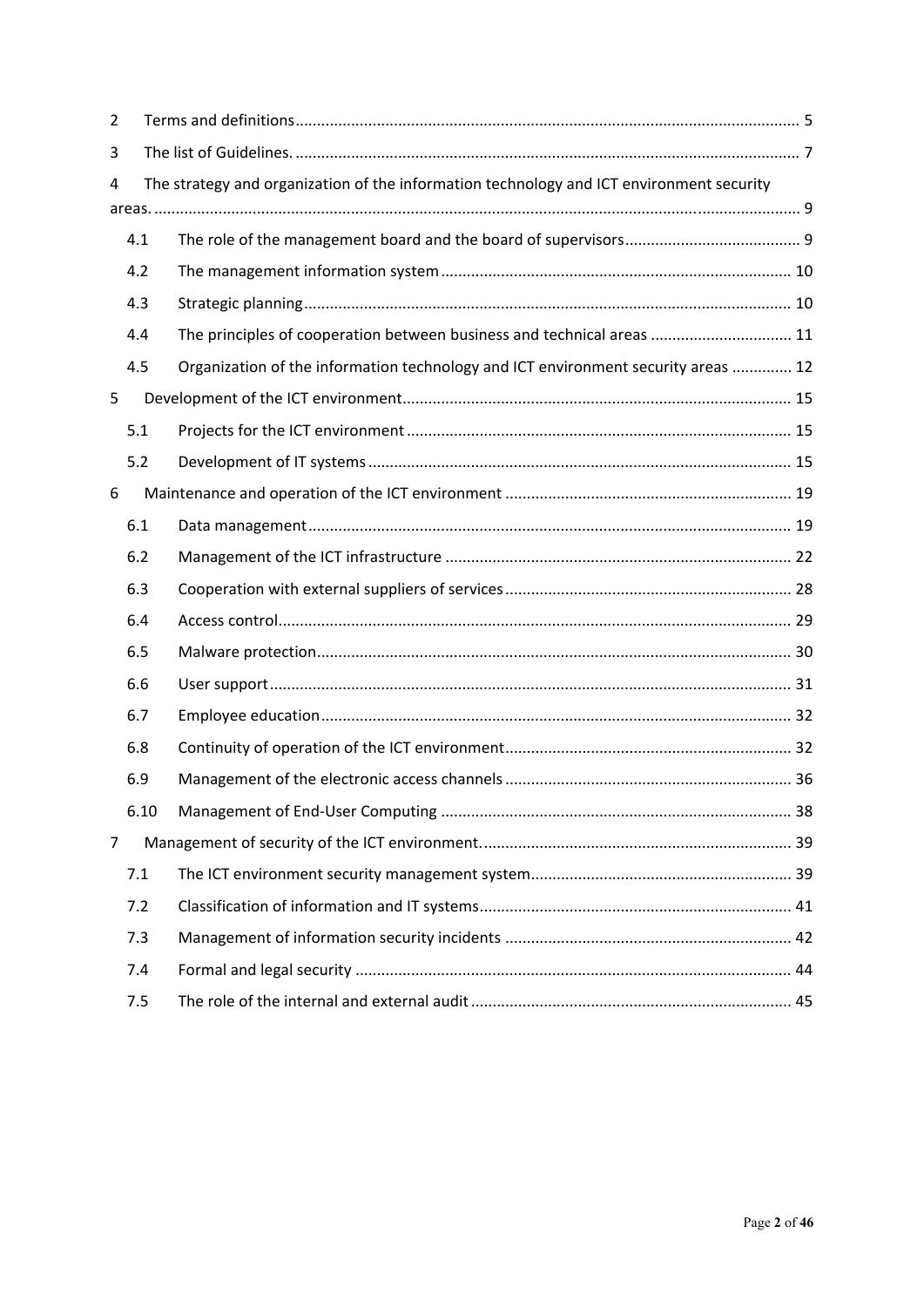# **1 Introduction.**

Having regard to the objectives of supervision of the financial market, specified in art. 2 of the act of July 21st, on supervision of the financial market (that is: Dz. U. of 2012, item 1149 as amended, hereinafter referred to as the act), such as: ensuring of the proper functioning of the market, its stability, security and trust in the market, as well as safeguarding of interests of its participants and the task of the Polish Financial Supervision Authority, specified in art. 4 item 1 clause 2 of the act, consisting of performance of activities contributing to the proper functioning of the financial market, these "Guidelines for management of the fields of ICT technology and security of the ICT environment in capital market infrastructure entities" have been published (hereinafter referred to as the Guidelines).

The obligations in this regard, imposed upon various categories of capital market infrastructure entities, are rooted mainly in the following legal provisions:

- 1) Entities, which run the regulated market:
- Art. 18 item 1 clause 2 of the act of July 29th, 2005 on trade in financial instruments (Journal of Laws of 2014, item 94 as amended; hereinafter referred to as the act on trade), specifying the obligation to ensure the safe and efficient course of all transactions,
- § 2, § 4 item 2, § 5 of the Regulation of the Minister of Finance of October 23rd, 2009 on the detailed prerequisites to be met by a regulated market (Dz. U. no. 187, item 1447), which indicates that an entity running a regulated market is to ensure the proper conditions for effective and safe trade on this market, including effective and immediate completion of orders made on this market, and indicates that for the purpose of proper management of the risk, the entity running the regulated market is to establish and implement written procedures pertaining to: management of technical functioning of the IT systems of the regulated market, safe access for members of the regulated market to the IT systems of this market and the system of management of continuity of operation and the principles of maintenance of continuity of operation in the case of extraordinary situations, and which specifies the minimum scope of information made available to the general public, pertaining to offers, transactions and turnover on the regulated market.

2) Entities engaged in an alternative trading system:

- Art. 78 item 1 clause 2 of the act on trade, which specifies the obligation of ensuring safe and effective course of transactions,
- § 2-3 and § 11 item 2 of the Regulation of the Minister of Finance of October 23rd, 2009 on the detailed prerequisites to be met by an alternative trading system organized by an investment company (Dz. U. no. 187, item 1448), which are applied on the basis of art. 16 item 3 of the act on trade, accordingly, to the company running the regulated market, which, at the same time, organizes the alternative trading system; according to these provisions, the organizer of the alternative trading system is to ensure concentration of supply and demand for financial instruments, in particular, through specification and implementation of the principles, which ensure the effective completion of orders in this system; the legal provisions specify the minimum scope of information on trade and turnover in the alternative trading system, made available to the general public by the investment company; moreover, these provisions demand that the investment company manages the technical functioning of software and hardware of the alternative trading system, the continuity of their operation and safe access of participants to such hardware and software.
	- 3) Entities, which run a clearing house: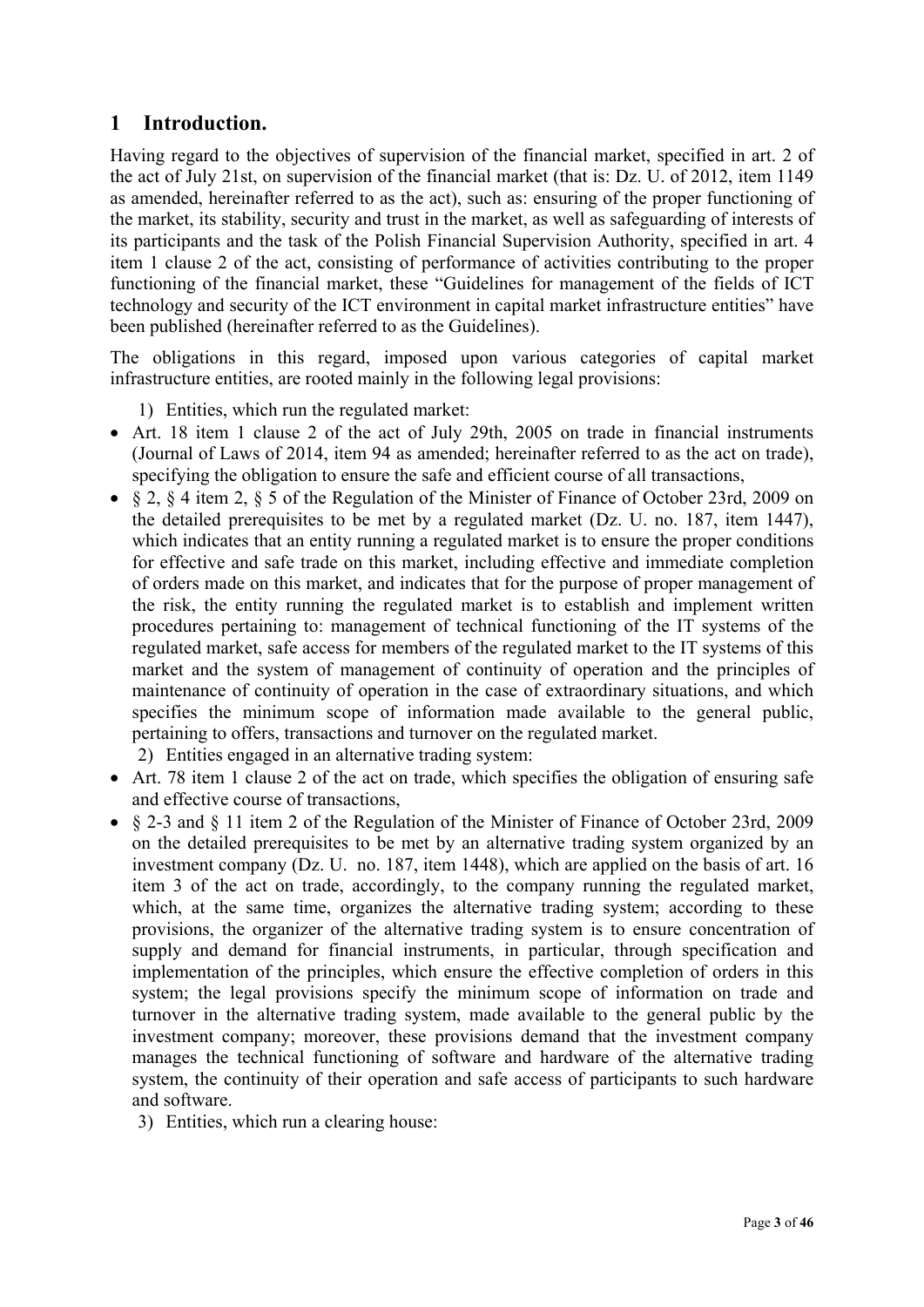- Art. 68c item 1 of the act on trade, which identifies the obligation of the clearing house to define the scope of duties of parties to a transaction for the purpose of provision by the parties of pecuniary or non-pecuniary benefits.
	- 4) Entities, which run a settlement house:
- Art. 68a item 2 of the act on trade, which indicates that a settlement house is understood as the persons, devices and technical measures established for the purpose of organization and maintenance of settlement of transactions.
	- 5) The Central Securities Depository of Poland:
- Art. 48 item 1 of the act on trade, which indicates that the tasks of the Central Securities Depository of Poland include: maintenance of the deposit of securities, supervision of compliance of the issue volume with the number of securities, traded securities registered in the depository; management of performance of obligations of the issuers towards persons entitled under the securities and settlement of financial instruments and funds in association with transactions executed on the regulated market and transactions executed in the alternative trading system, as well as art. 48 item 2 and 7, stating that the Central Securities Depository in Poland or its subsidiary may also, among other things, settle transactions and maintain a system that warrants security of clearing of transactions.
- Art. 18 item 1 of the act of October  $26<sup>th</sup>$ , 2000 on commodities exchanges (Journal of Laws of 2014 item 197; hereinafter referred to as the act on commodities exchanges), which indicates that the functions of the exchange settlement house can be performed by the Central Depository or a company, which has been entrusted by the Central Depository with performance of tasks, referred to ion art. 48 item 2 of the act on trade.
	- 6) Entities running commodities exchanges:
- Art. 4 clause 2 of the act on commodities exchanges, indicating, among other things, that the purpose of operation of a company running the exchange is to ensure the safe and efficient course of exchange transactions and settlements.
	- 7) Entities running the exchange settlement house:
- Art. 15 item 6 of the act on commodities exchanges, indicating that an exchange settlement house ensures settlement of members due to exchange transactions, in particular, by providing a warranty for their liabilities and claims, resulting directly from these transactions.

The necessity to issue these Guidelines is due to the substantial technological development and a systematic increase in the significance of the area of ICT technology for the operation of capital market infrastructure entities, as well as emergence of new threats in this regard.

These Guidelines are aimed at presenting to the capital market infrastructure entities of the expectations of the competent authorities with regard to careful and stable management of the ICT technology and security of the ICT environment, in particular, with regard to the risks associated with these fields. This risk can be defined as the uncertainty, associated with the proper, effective and safe supporting of activity of capital market infrastructure entities by their ICT environment. It is associated mainly with operational and legal risk, as well as the risk of loss of reputation.

The document contains 22 guidelines, divided into the following areas:

- Strategy and organization of the ICT technology fields and security of the ICT environment,
- Development of the ICT environment,
- Maintenance and use of the ICT environment,
- Management of security of the ICT environment.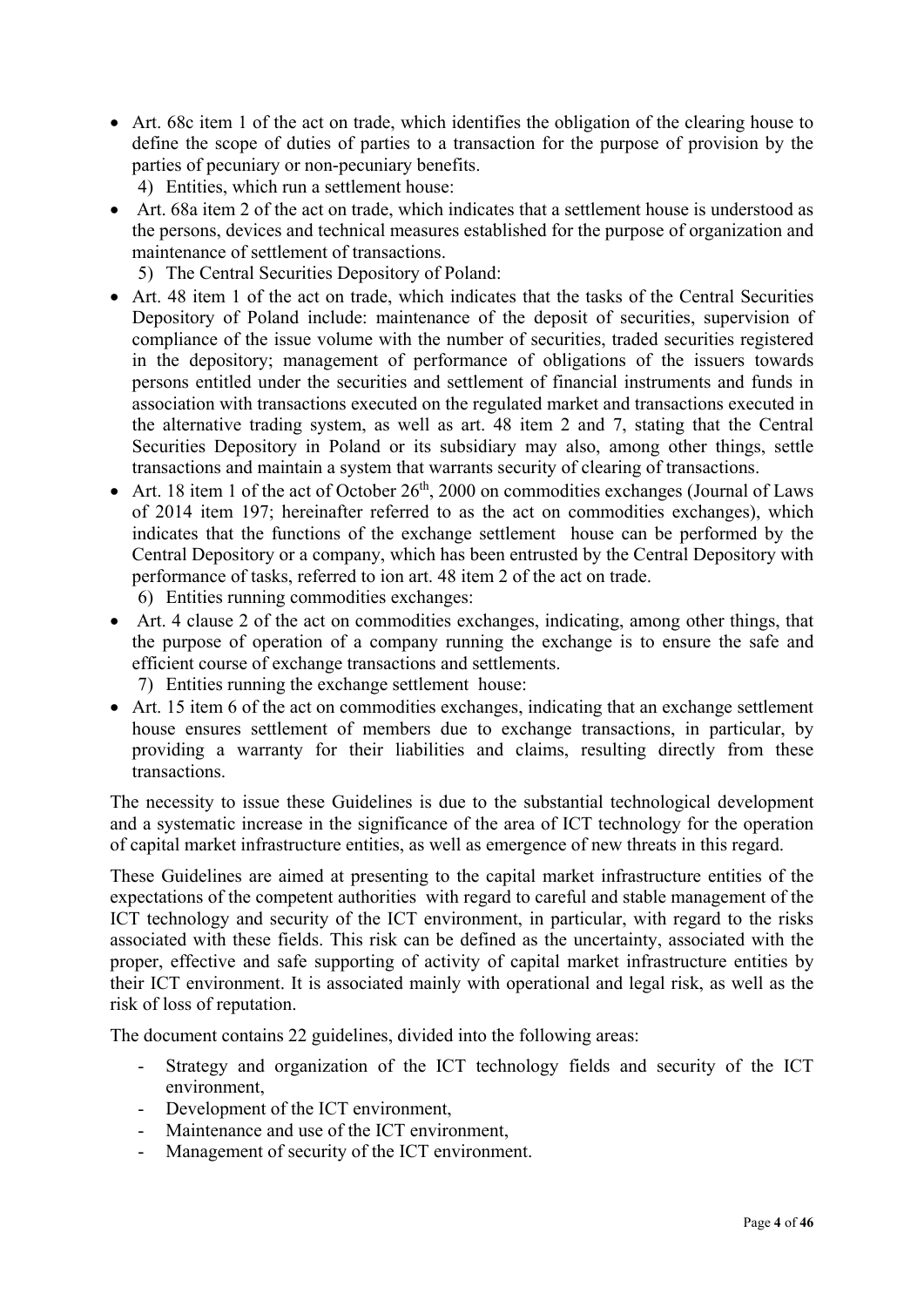In their business activity, capital market infrastructure entities should take into account the Guidelines, specified in this document. However, taking into account the specific nature of issues related to technology and security of the ICT environment, as well as the differences with regard to the conditions, profile of activity of capital market infrastructure entities, the mode of implementation of these Guidelines and the objectives defined herein may be different. Therefore, the descriptions and comments attached to individual Guidelines should be treated as a set of tools, recognized by the Commission as being useful for performance of the obligations with regard to securing of the ICT environment at the capital market infrastructure entities, pertaining to the mode of implementation of the legal provisions, mentioned above, which should, however, be implemented in accordance with the principle of proportionality. This means that the mode of application of the Guidelines should depend, among other things, on the extent, in which they match the specific character and profile of activity and characteristics of the ICT environment of the capital market infrastructure entity, as well as the correlation between the costs of introduction of these Guidelines and the resulting benefits (also from the perspective of security of the customers of capital market infrastructure entities). The competent authority expects that the capital market infrastructure entities will apply all Guidelines, and proportionality will refer exclusively to the mode of implementation of individual Guidelines. At the same time, the competent authorityexpects that decisions with regard to the range and mode of implementation of solutions, specified in the Guidelines, will be preceded by in-depth analysis and supported by adequate arguments, documenting the process of management of the ICT technology and environment, adapted to the applicable risk level.

Moreover, in relation to companies running the regulated market, which organize an alternative trading system, it is recommended that in the case of entrusting third persons with performance of some of the tasks associated with running of the alternative trading system, the company should make its best efforts to make sure that such persons perform these tasks in accordance with the scope of these Guidelines. At the same time, it is recommended that in their agreements with third parties, entities running regulated markets and organizing alternative trading systems should include the appropriate clause warranting compliance of such parties with the Guidelines.

The competent authorityexpects that the standards, referred to in the Guidelines, will be implemented by capital market infrastructure entities no later than by December 31st, 2016. The Guidelines should be applied in accordance with the ...comply or explain" principle in relation to the mode of application of individual Guidelines in accordance with the precautionary approach, the acceptable risk level and the necessity to comply with the legal provisions in force.

Information concerning application of the Guidelines should be communicated on the form, which should be filled out by capital market infrastructure entities for the purpose of internal assessment of their compliance with the Guidelines. The document is to consist one of the methods of verification by the competent authority of compliance with the requirements, specified in the Guidelines.

The Guidelines do not violate any rights and obligations, specified in legal provisions.

Glossary **Information security –** preservation of confidentiality, integrity and availability of information; In addition, other properties, such as authenticity, accountability, nonrepudiation , and reliability can also be involved (based on ISO/IEC 27000:2009).

**Cloud Computing** – a model of rendering of services, ensuring convenient network access – regardless of location - "on demand" to the contended pool of configurable computing assets (such as servers, mass storage devices, applications or services), which can be dynamically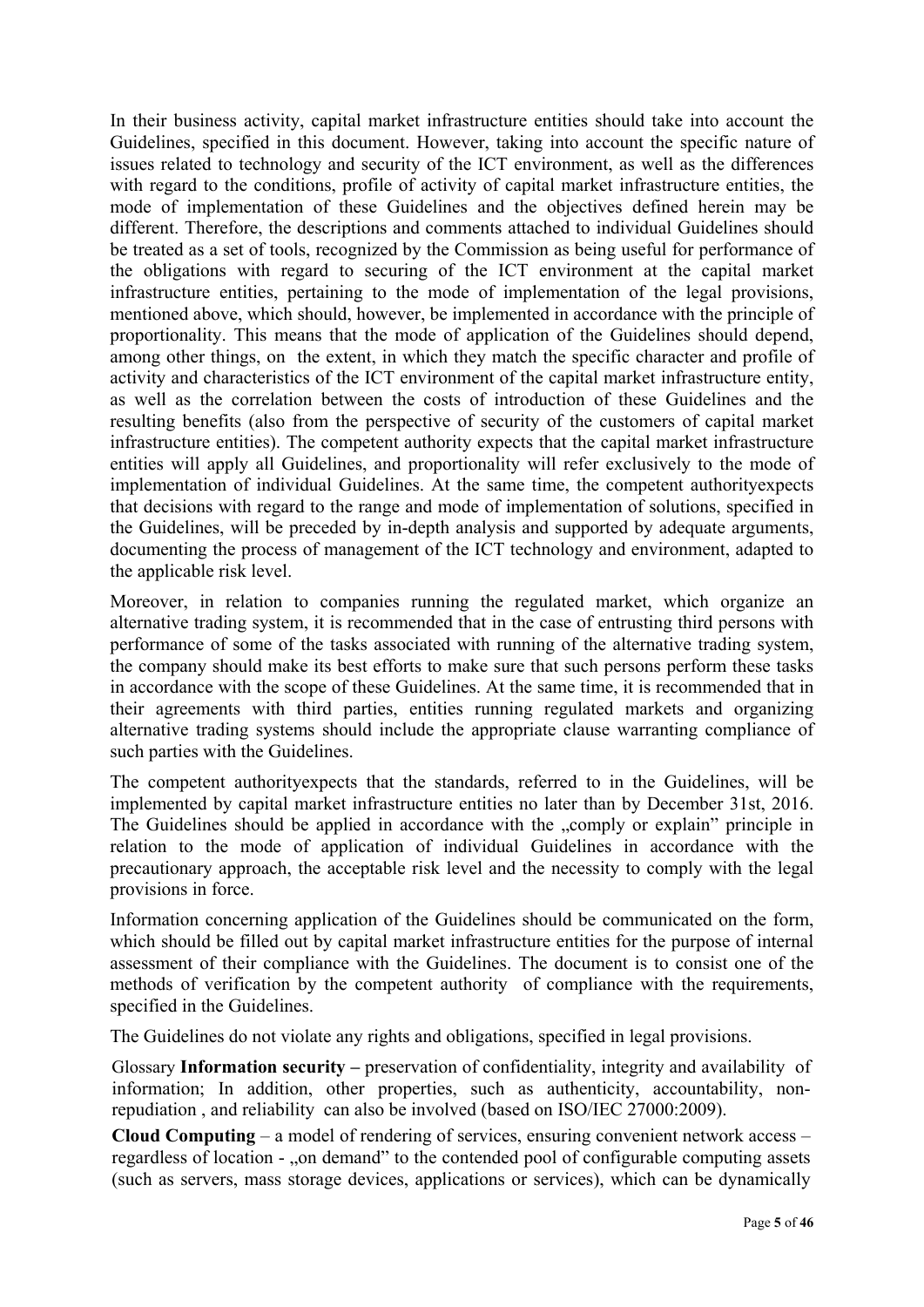provided or released with minimum labor input and minimum participation of the supplier of services (based on NIST Special Publication 800-145 "The NIST Definition of Cloud Computing", National Institute of Standards and Technology).

**Data availability** – data property of being accessible and usable upon demand by an authorized entity (based on ISO/IEC 27000:2009).

**ICT environment security breach** - single or a series of unwanted or unexpected information security events (identified occurrence of a system, service or network state indicating a possible breach of information security policy or failure of controls or a previously unknown situation, which may be of significance for security) that have a significant probability of compromising business operations and threatening information security (based on ISO/IEC 27000:2009).

**ICT infrastructure** – a set of transmission connections , encompassing, in particular, the hardware platforms (including: servers, array, workstations), the ICT network (including: routers, switches, firewalls and other network equipment), the system software (including operating systems and database management systems) and other components that allow for faultless and safe operation of these assets (including UPS devices, power generators, airconditioning equipment), as well as those used in disaster recovery centers of a capital market infrastructure entity.

**Data Integrity** - property of protecting the accuracy and completeness of assets (based on ISO/IEC 27000:2009).

**Management of the capital market infrastructure entity – the management board of the** capital market infrastructure entity, managers of organizational units and managers for key processes at the capital market infrastructure entity.

**ICT environment security area** - area of investment fund companies' operations designed to ensure proper management of the ICT environment security risk at investment fund companies.

**Business area** – the area of activity of the capital market infrastructure entity, which is supported by the ICT environment, including business operations, risk management, accounting, finances etc.

**ICT area** – the area of activity of a capital market infrastructure entity, aimed at ensuring the proper support by the ICT environment.

**Outsourcing** – entrusting (ordering) a third party with performance of tasks associated with activity of the capital market infrastructure entity.

**Vulnerability** - weakness of an asset or control that can be exploited by a threat (based on ISO/IEC 27000:2009).

**A capital market infrastructure entity –** a company, which has obtained a permit for running of a regulated market, a clearing house, a settlement house, an exchange settlement house, a commodities exchange, Warsaw Stock Exchange, the Central Securities Depository in Poland and the company, which has been entrusted with performance of task by the Central Securities Depository in Poland.

**Data confidentiality - characteristic feature of data whereby data remain unavailable or undisclosed to unauthorized persons, processes or other entities (based on ISO/IEC 27000:2009)Risk profile** - the scale and structure of exposure to risk.

**Data processing - any operations conducted on data, such as collection, saving, storage, organisation, alteration, share and erasure.**

**IT system - computer application or a set of related computer applications for data processing.**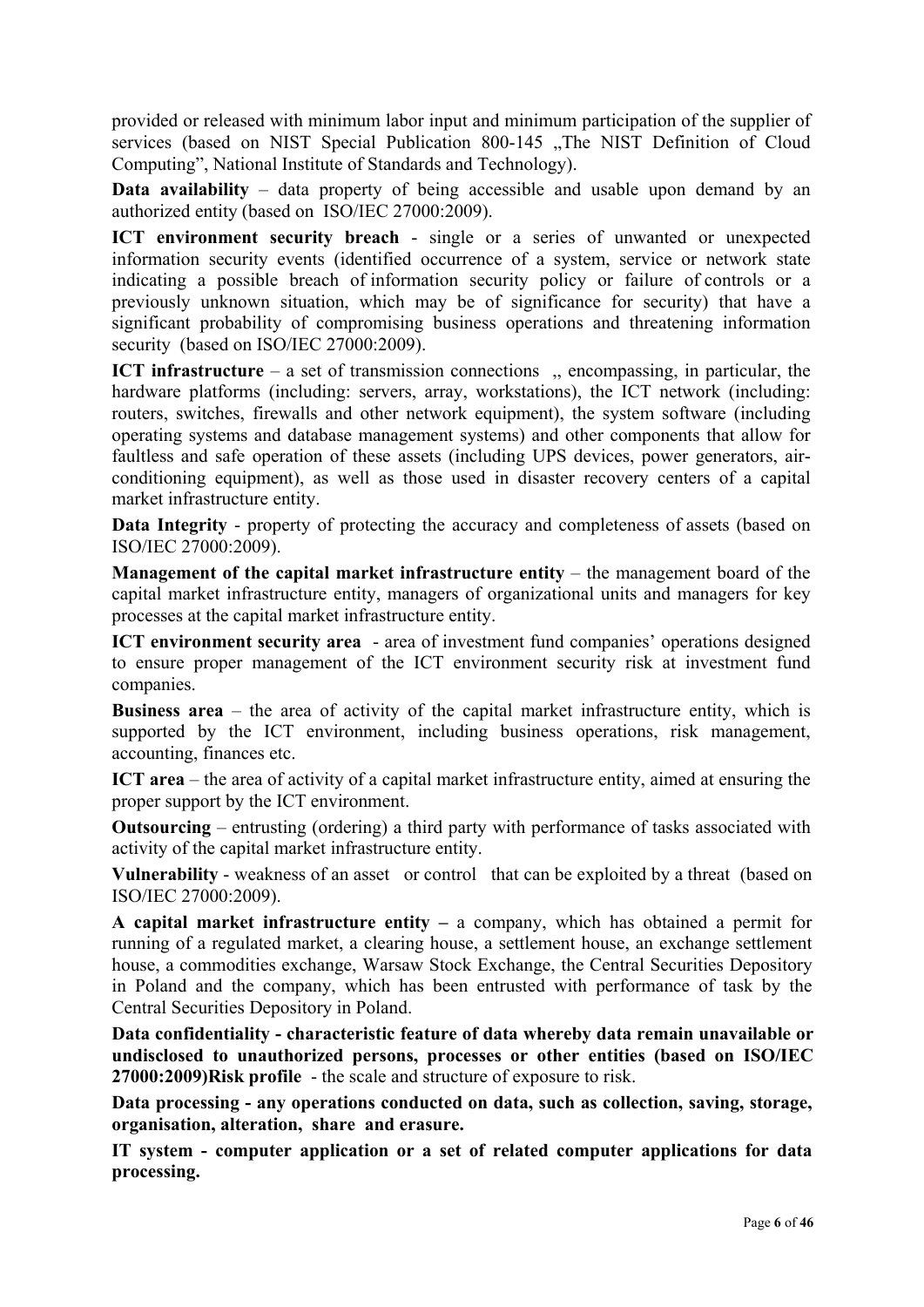**ICT environment security management system** - a set of principles and mechanisms, referring to processes aimed at ensuring the proper level of security of the ICT environment.

**ICT** environment – the ICT infrastructure of the capital market infrastructure entity with information systems utilising it and information systems used at investment fund company supporting its activity which are based on the ICT infrastructure provided by external entities. **Threat** - potential cause of an unwanted incident which may cause damage to the system or the organisation (based on ISO/IEC 27000:2009). List of Guidelines.

## *Information Technology and ICT Environment Security Strategy and Organisation*  **Guideline 1**

*The board of supervisors of the capital market infrastructure entity should supervise the functioning of the information technology and ICT environment security areas, and the management board of the capital market infrastructure entity should make sure that the above areas are managed in the correct and effective manner.* 

## **Guideline 2**

In the capital market infrastructure entity, there should be a formalized management *information system in the information technology and ICT environment security areas, providing all of the information recipients with the proper level of knowledge on these areas.* 

# **Guideline 3**

*The capital market infrastructure entity should develop and implement a strategy in the information technology and ICT environment security areas, consistent with the strategy of operation of the capital market infrastructure entity.* 

## **Guideline 4**

*The capital market infrastructure entity should define the principles of cooperation and scope of responsibility of the business, information technology and ICT environment security areas, allowing for effective and safe use of the potential of the ICT environment in the activity of the capital market infrastructure entity.* 

## **Guideline 5**

*Organisational solutions and human resources in the information technology and ICT environment security areas should be adequate to its risk profile, the scale and characteristics of operation and to allow effective performance of activities in these areas.*

# *ICT Environment Development*

#### **Guideline 6**

*The capital market infrastructure entity should develop formal principles of implementation of projects in the area of ICT environment, adequate to the scale and specific nature of the projects implemented.* 

#### **Guideline 7**

*IT systems of the capital market infrastructure entity should be developed in a manner, which ensures support for its business activity and taking into account the ICT environment security requirements.* 

## *Maintenance and Exploitation of the ICT environment*

## **Guideline 8**

*The capital market infrastructure entity should develop formal principles of management of*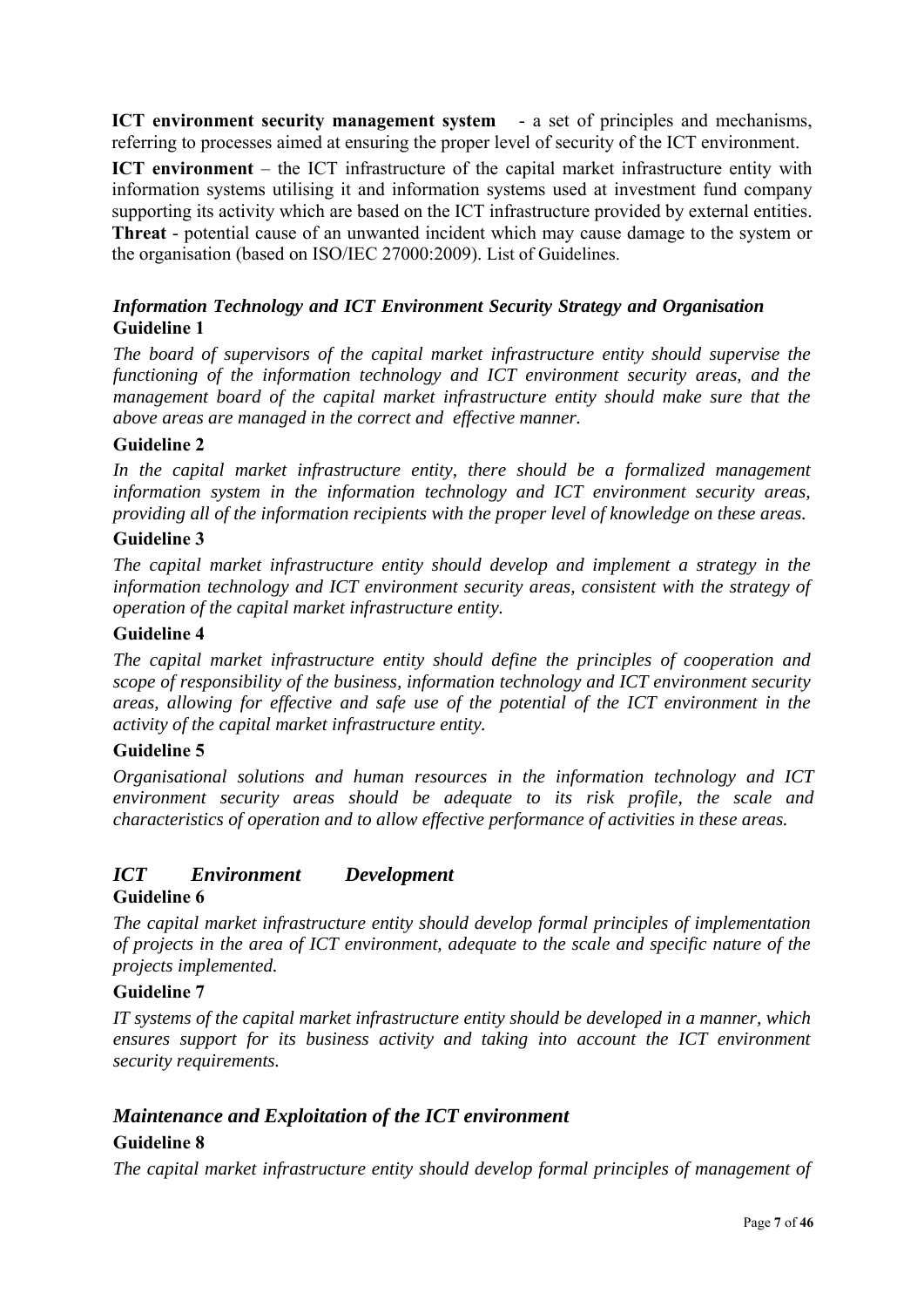*data used in its business operation, in particular, including data quality and architecture management and ensuring the proper support of activity of the capital market infrastructure entity.* 

#### **Guideline 9**

*The capital market infrastructure entity should develop formal principles of management of the ICT infrastructure, including its architecture, individual components, performance, capacity and documentation, ensuring the proper support of activity of the capital market infrastructure entity and security of the data processed.* 

#### **Guideline 10**

*The capital market infrastructure entity should develop formal principles of cooperation with external suppliers of IT services, warranting security of data and proper operation of the ICT environment, taking into account services rendered by entities belonging to the capital group of the capital market infrastructure entity.* 

## **Guideline 11**

*The capital market infrastructure entity should develop formal principles and technical mechanisms that ensure the proper level of control of logical access to data and information and physical access to the key components of the ICT infrastructure.* 

## **Guideline 12**

*The capital market infrastructure entity should ensure the proper protection of the ICT environment against malware.* 

#### **Guideline 13**

*The capital market infrastructure entity should provide the internal users of IT systems with support in solving of problems associated with operation of these systems, including those resulting form failures and other non-standard events that interfere with use of these systems.* 

#### **Guideline 14**

*The capital market infrastructure entity should engage in effective activities, aimed at achieving and maintaining the proper level of employee qualifications with regard to the ICT environment and security of information processed in this environment.* 

#### **Guideline 15**

*The business continuity management system of the capital market infrastructure entity should take into account the specific conditions associated with its ICT environment and the data processed by it.* 

#### **Guideline 16**

*Any capital market infrastructure entity that renders services using electronic access channels, should have in place the effective technical and organizational solutions to ensure verification of identity and security of data and funds of the customers, and it should educate the customers with regard to the principles of safe use of these channels.* 

#### **Guideline 17**

*The capital market infrastructure entity should develop formal principles of management of the so-called end user computing1, effectively limiting the risk associated with use of this software.* 

#### *ICT Environment Security Management*

<sup>1</sup>  **End-User Computing***,* **EUC** – the tools developed and functioning on the basis of applications installed on PC computers, such as MS Excel or MS Access, allowing users other than programmers to create business applications.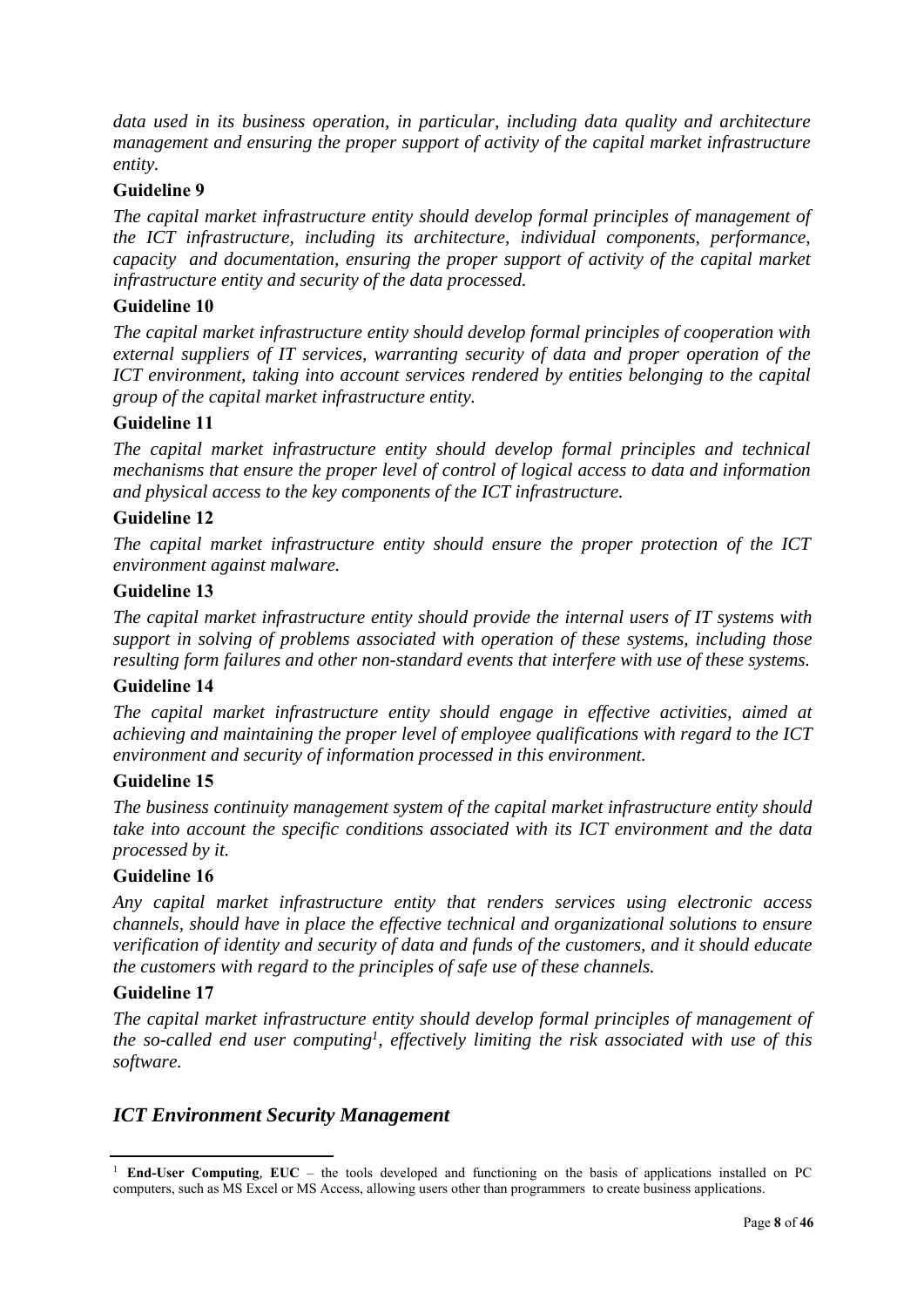## **Guideline 18**

*The capital market infrastructure entity should use a formal, effective system for management of the ICT environment security, encompassing tasks associated with identification, estimation, control, counteracting, monitoring and reporting of risks in this regard, integrated with the overall risk management and information security system of the capital market infrastructure entity.* 

## **Guideline 19**

*The capital market infrastructure entity should classify IT systems and the information processed in accordance with the principles, which take into account, in particular, the security level required for these systems and information.* 

#### **Guideline 20**

*The capital market infrastructure entity should have formal principles of managing information security incidents, including their identification, recording, analysis, prioritization, searching for links, undertaking corrective actions and elimination of causes.* 

#### **Guideline 21**

*The capital market infrastructure entity should ensure compliance of functioning of the information technology and ICT environment security areas with the legal requirements, internal and external regulations, the contracts signed and the internal standards of the capital market infrastructure entity.* 

#### **Guideline 22**

*The information technology and ICT environment security areas should be subject to systematic, independent audits.* 

# **2 The strategy and organization of the information technology and ICT environment security areas.**

#### **2.1 The role of the management board and the board of supervisors**

## **Guideline 1**

*The board of supervisors of the capital market infrastructure entity should supervise the functioning of the information technology and ICT environment security areas, and the management board of the capital market infrastructure entity should make sure that the above areas are managed in the correct and effective manner.* 

**1.** The supervisory board and the management board should pay particular attention to:

- Management of security of the ICT environment<sup>2</sup> and business continuity<sup>3</sup>,
- The process of development and updating of the strategy in the areas of information technology and the ICT environment<sup>4</sup>,
- Management of the electronic access channels<sup>5</sup>,
- Cooperation with external suppliers of services associated with the ICT environment and its security<sup>6</sup>,
- Providing the adequate organizational structure and staffing in the areas of information technology and security of the ICT environment<sup>7</sup>,

<sup>&</sup>lt;sup>2</sup> See: section  $\alpha$ , ICT environment security management". <sup>3</sup> See: section  $\alpha$ , Business continuity of ICT environment".

<sup>&</sup>lt;sup>4</sup> See: section "Strategic planning".

<sup>&</sup>lt;sup>5</sup> See: section "Management of electronic access channels".

<sup>&</sup>lt;sup>6</sup> See: section "Cooperation with external suppliers of services".

 $\frac{7}{1}$  See: section , Organization of the information technology and ICT security areas"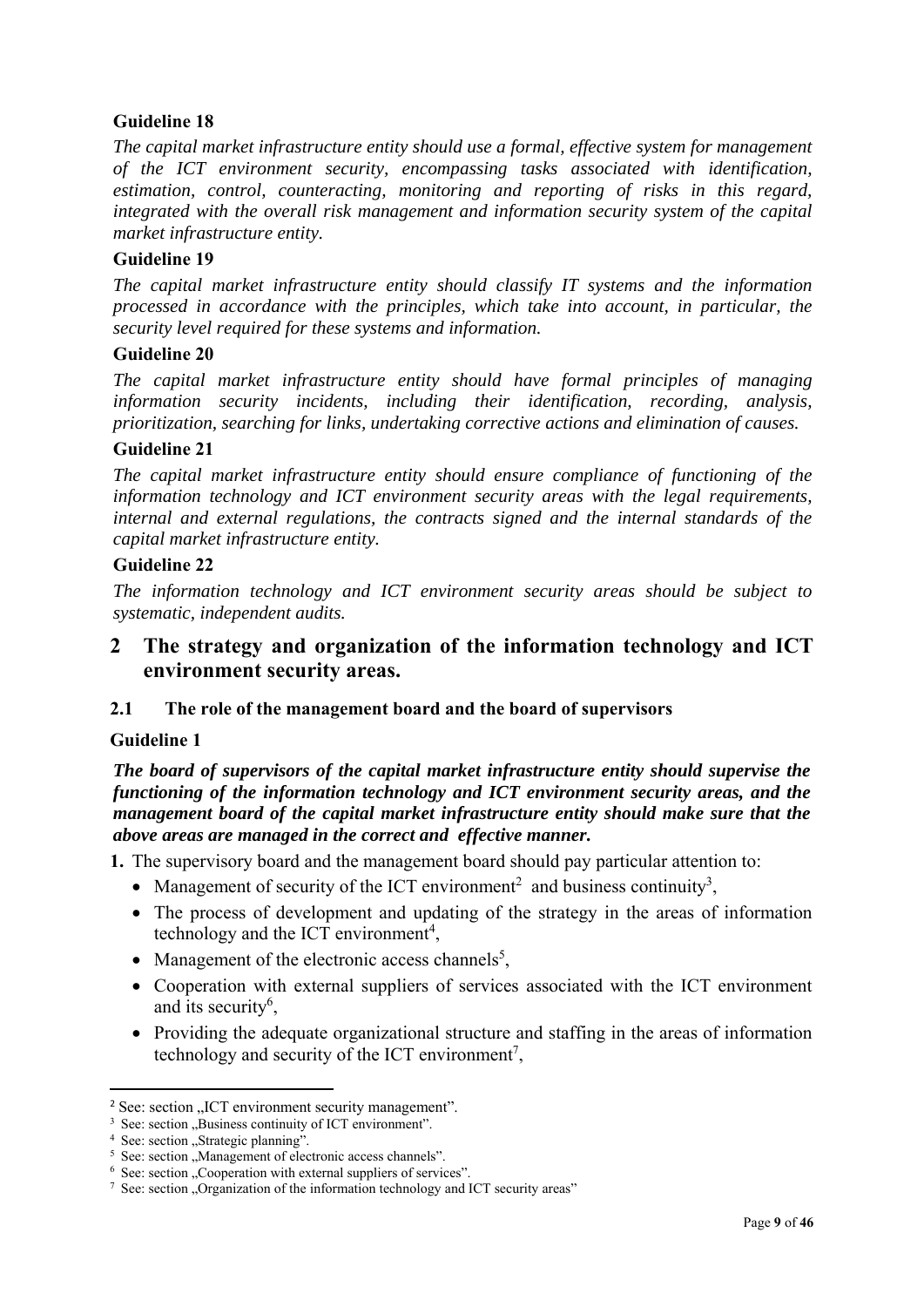- Management of the quality of data of key significance for the capital market infrastructure entity $^{8}$ ,
- Cyclical inspections of security status of the ICT environment.
- **2.** In order to increase the effectiveness of supervision and control of the area of security of the ICT environment, as well as ensuring effective communication in this area and compliance of its activity with the purposes and needs of the institution, the capital market infrastructure entity should analyze the situation (taking into account, in particular, the level of complexity of the ICT environment, the degree of exposure to risk with regard to security of this environment and the scale and specific nature of its business activity) and make the appropriate decision with regard to appointment or designation $9$  (according to the principle of proportionality) of a representative of management of the capital market infrastructure entity or the team appropriate for the issues of the ICT environment security. The works of such team should be managed by a member of the management board having the appropriate qualifications or a representative of the company management, designated by the management board of the capital market infrastructure entity.

# **2.2 The management information system**

## **Guideline 2**

In the capital market infrastructure entity, there should be a formalized management *information system in the information technology and ICT environment security areas, providing all of the information recipients with the proper level of knowledge on these areas.* 

- **1.** Developing the management information system in terms of the information technology and the ICT environment security, the capital market infrastructure entity should:
	- Identify the issues in the areas of information technology and security of the ICT environment, which should be subject to the management information system, taking into account the associated risk and other specific conditions,
	- Specify the mode and principles of granting access and obtaining information on the above issues (including specification of sources, allowing for automatic collection of such information) and specify the scopes of responsibility in this regard,
	- Specify the adequate scope and frequency of reporting,
	- Specify the persons or roles to receive such information,
	- Make sure that the information delivered to each of the recipients is clear, reliable, accurate, updated, within the appropriate scope and delivered timely at the appropriate frequency.

## **2.3 Strategic planning**

#### **Guideline 3**

## *The capital market infrastructure entity should develop and implement a strategy in the information technology and ICT environment security areas, consistent with the strategy of operation of the capital market infrastructure entity.*

**1.** The basic function of the information technology area in a capital market infrastructure entity is to make sure that the ICT environment of a given institution supports its activity, and the basic function of the ICT security area is to make sure that the risk associated with

<sup>&</sup>lt;sup>8</sup> See: section ..Data quality management".

<sup>9</sup> It is not demanded that a separate, dedicated committee is established – in particular, it is acceptable, for instance, to include the scope of tasks of the committee for security of the ICT environment in the tasks of the committee for the affairs of operational risk. The capital market infrastructure entity should, however, make sure that the solution applied allows for effective performance of the tasks under concern.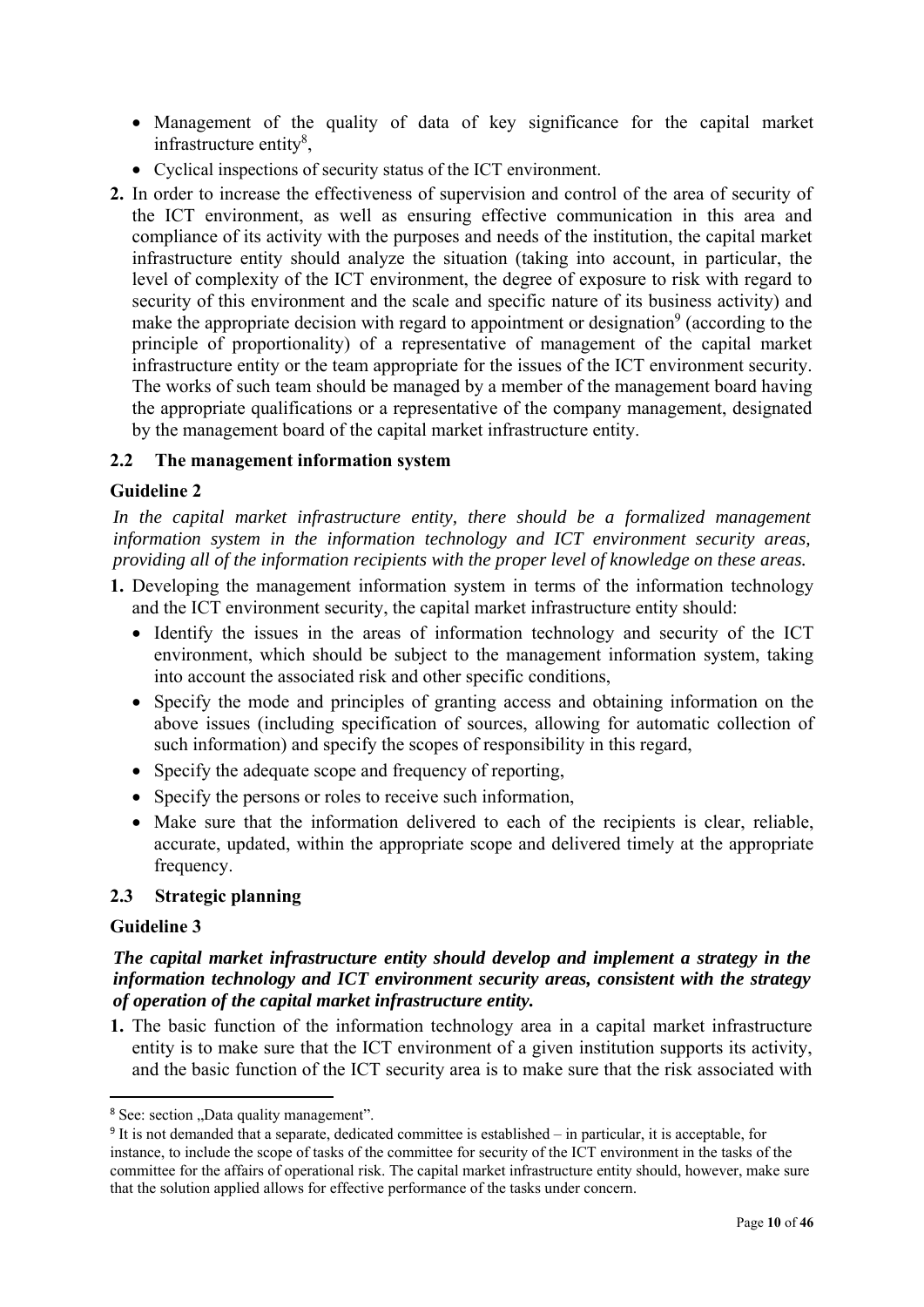the environment security is appropriately managed. Therefore, the starting point for development of the strategy<sup>10</sup> for the information technology and ICT environment security areas should be the strategy of operation of the capital market infrastructure entity.

- **2.** In order to make sure that the strategy for the information technology and ICT environment security areas is realistic and, at the same time, consistent with the present and future (expected) conditions and business expectations, the capital market infrastructure entity should have the necessary knowledge on the ICT environment, sufficient for grasping of correlations between its individual components and data processed and the business conditions, objectives and needs. Within the framework of implementation of the above strategy, the capital market infrastructure entity should, in particular, define the specific and measurable objectives and programmes/ projects with defined priority levels and time frames (in accordance with the scope of needs defined). These should include:
	- Development of the software used,
	- Changes in the scope of data processed within the framework of activity of the capital market infrastructure entity,
	- Development of the ICT infrastructure.
	- Organizational and process changes with regard to management of information technology and ICT environment security areas, taking into account the requirements for the ICT environment security, risk associated with implementation of this strategy and the funds necessary for this purpose.
- **3.** The capital market infrastructure entity should make sure that the implementation of this strategy is effectively supervised, in particular, through monitoring of implementation of the objectives defined and the programmes/ projects to be performed.
- **4.** The capital market infrastructure entity should make sure that the above strategy is systematically<sup>11</sup> reviewed and adapted to changes taking place in the capital market infrastructure entity and in its environment (changes in the strategy of operation of the capital market infrastructure entity, changes in the risk profile, legal and regulatory changes and technological development).
- **5.** The scope and level of detail of the documentation for the above strategy should be adequate to its complexity and the scale and profile of operation of the capital market infrastructure entity.

## **2.4 The principles of cooperation between business and technical areas**

## **Guideline 4**

## *The capital market infrastructure entity should define the principles of cooperation and scope of responsibility of the business, information technology and ICT environment security areas, allowing for effective and safe use of the potential of the ICT environment in the activity of the capital market infrastructure entity.*

- **1.** The principles specifying the mode of cooperation between the area of business, information technology and ICT security and the mode of communication of these areas should be specified and formalized in the manner, which is adapted to the scale and profile of operation of the capital market infrastructure entity.
- **2.** The above principles should warrant that:
	- The decision-making mode and the scope of tasks and responsibility with regard to

 <sup>10</sup> Singular used in the expression "strategy in the information technology and ICT environment security areas" does not mean it should be developed as a single document. The capital market infrastructure entity should, however, ensure the consistency of strategy implemented in both of these areas. 11 That is, in a systematic and orderly manner.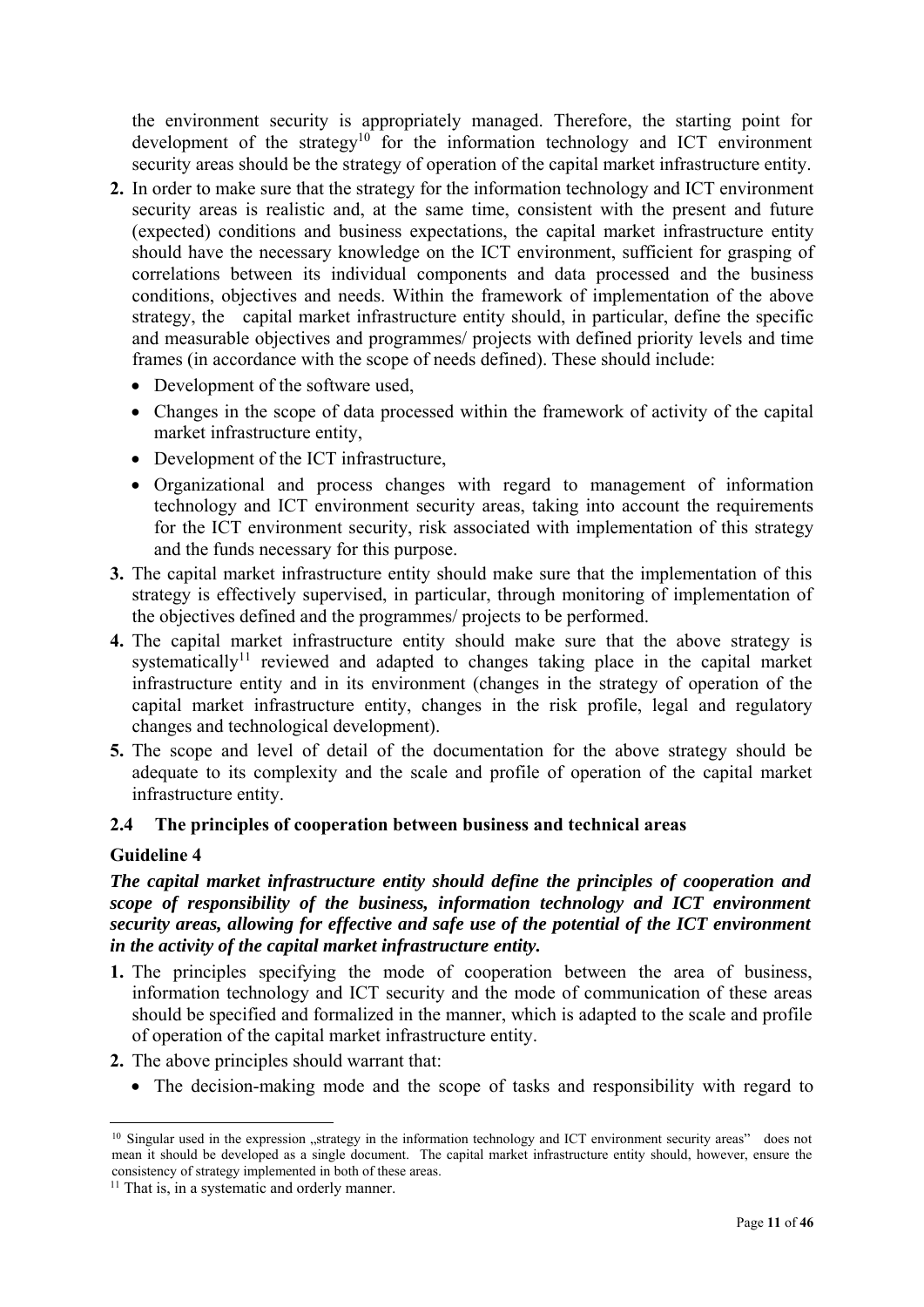information technology and the ICT environment security have been precisely defined and adequate to the role of the information technology area, defined in the capital market infrastructure entity,

- The business area has defined with maximum precision its expectations (including priorities) towards the information technology and ICT environment security areas, in particular, through participation in the process of development of strategies for the information technology and ICT environment security areas,
- the information technology and ICT environment security areas inform the business area with maximum precision of the estimated funds necessary to satisfy the needs of this area,
- the ICT environment security area participates in the process of development of IT systems and in the process of development and approval of standards and control mechanisms, which exert impact on the level of security of the ICT environment,
- the information technology and ICT environment security areas participate in issuing of opinions concerning strategies of operation of the capital market infrastructure entity, in particular, with regard to specification of limitations and threats associated with this strategy, identified from the perspective of these areas,
- the business area is systematically informed of the status of implementation of programmes/projects that are of significance to the business area, associated with the ICT environment.
- **3.** In order to increase the effectiveness of supervision and control of the area of information technology, and to ensure effective communication in this area and compliance of its activity with the objectives and needs, the capital market infrastructure entity should analyze the situation (taking into account, in particular, the level of complexity of the ICT environment and the strategic assumptions for development of a management representative or a team appropriate for the issues of cooperation between the business area and the information technology area. The works of the team should be managed by a member of the management board of the capital market infrastructure entity, having the appropriate qualifications, or an employee of the capital market infrastructure entity, designated by the management board.
- **4.** At the same time, in order to ensure maximum integration of management of information technology and ICT environment security areas and management of the entire institution, the capital market infrastructure entity should ensure the proper cooperation between entities responsible for the area of information technology, the strategy of operation of the capital market infrastructure entity, security, business continuity, operational risk management, the compliance and the internal audit (maintaining the appropriate level of independence of each of these).

## **2.5 Organization of the information technology and ICT environment security areas Guideline 5**

# *Organizational solutions and human resources in the areas of information technology and ICT environment security should be adequate to the risk profile and the specific nature of business activity and allow for successful completion of tasks in these areas.*

## *The organizational structure*

**1.** The capital market infrastructure entity should make sure that the organizational structure of the information technology and ICT environment security areas allows for effective achievement of the objectives of the capital market infrastructure entity in these areas, in accordance with the scale and profile of operation of the capital market infrastructure entity and the level of complexity of the ICT environment. The adequacy of this structure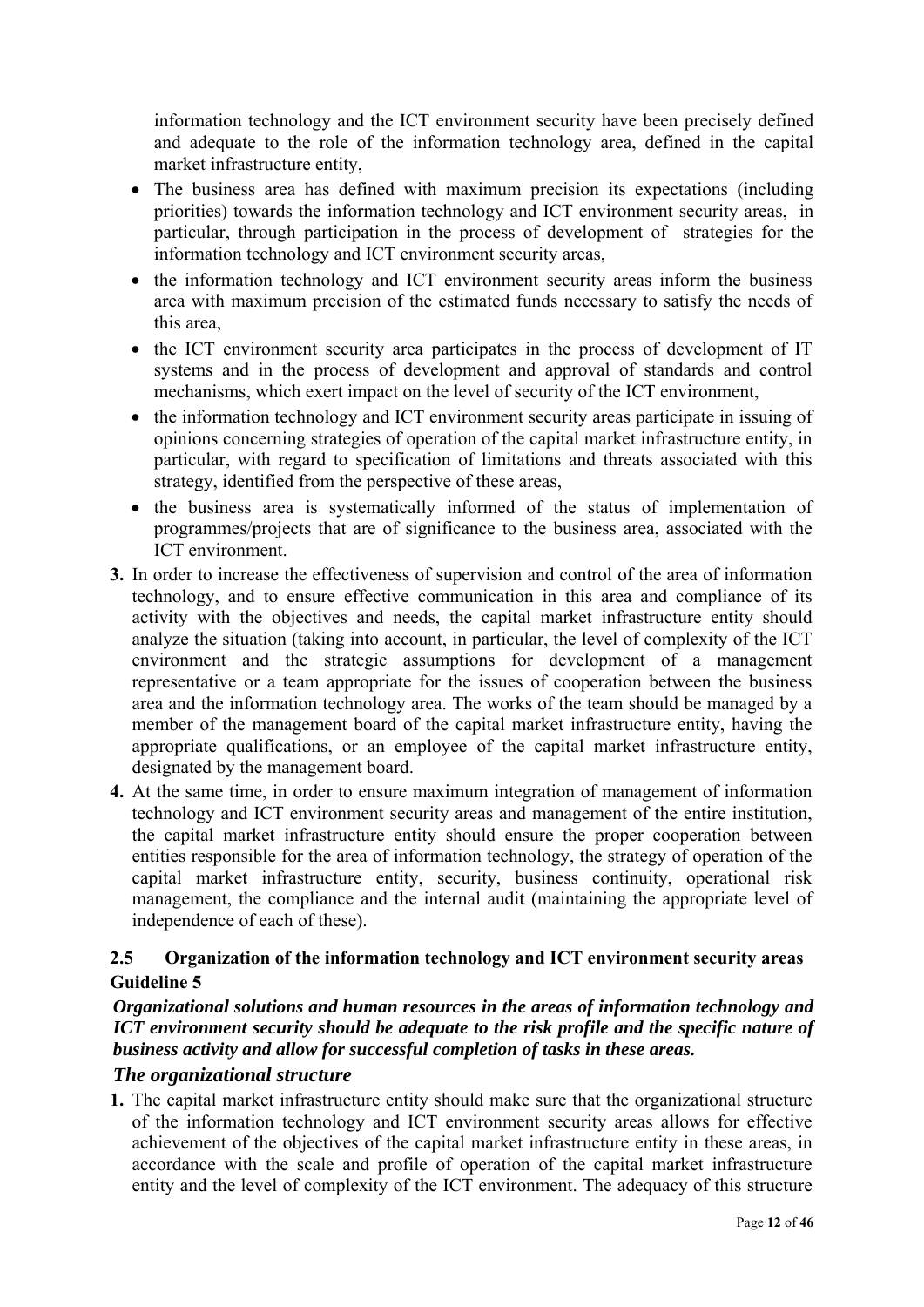should be verified systematically and  $-$  if necessary  $-$  adapted to changes in the internal and external environment of the capital market infrastructure entity.

# *The division of duties*

- **1.** The capital market infrastructure entity should precisely define the obligations and rights of individual employees with regard to information technology and information security. Specification of the scope of rights and obligation should be provided in writing, and the division of duties should minimize the risk of errors and abuse in the processes and systems. For this purpose, it is necessary to make sure that employee obligations are appropriately separated, in particular, by isolating the following:
	- The function of creation or modification of IT systems from testing (apart from tests performed by programmers during development of software), administration and use of these systems,
	- The function of administration of a given component of the ICT environment from development of the associated control mechanisms in terms of security,
	- The function of administration of a given IT system from monitoring of activity of the system administrators,
	- The function of audit from the remaining functions in the areas of information technology and ICT environment security.
- **2.** The capital market infrastructure entity should designate persons or functions responsible for decision-making in association with individual systems used at the capital market infrastructure entity (often referred to as the system owners), based both on the ICT infrastructure of the capital market infrastructure entity and on the infrastructure provided by external entities. The obligations of such persons or roles should include in particular:
	- Ensuring the proper operation and security of the system in terms of business (e.g. through the proper defining of procedures of use of the system, participation in the system operation continuity management, participation in the authorizations management process),
	- Supervision of activity of the system users,
	- Participation in the decision-making process with regard to development of these systems.

If, for a given IT system, more than one owner has been defined, the capital market infrastructure entity should pay particular attention to precise definition of division of competences and obligations of the individual owners.

- **3.** Ensuring of security of information processed in the ICT environment is not exclusively the domain of units responsible for the information technology and ICT environment security areas, but largely depends on the proper behavior of direct users of the IT systems and data. Therefore, all employees of the capital market infrastructure entity should be aware of the fact that it is their duty to care for security of the information processed in the ICT environment. For this purpose, the capital market infrastructure entity should engage in activities aimed at development of the so-called culture of information security, education of employees in the area of ICT environment security<sup>12</sup> and obtain written commitments for compliance with the internal regulations, applicable to this area.
- **4.** As an addition to the above, the employees of the ICT environment security area should independently actively monitor implementation of the activities assigned in this area to business units and responsible for the area of information technology (e.g. with regard to periodic reviews of system access authorizations, day-to-day control of the ICT

 <sup>12</sup> See also: section "Employee education".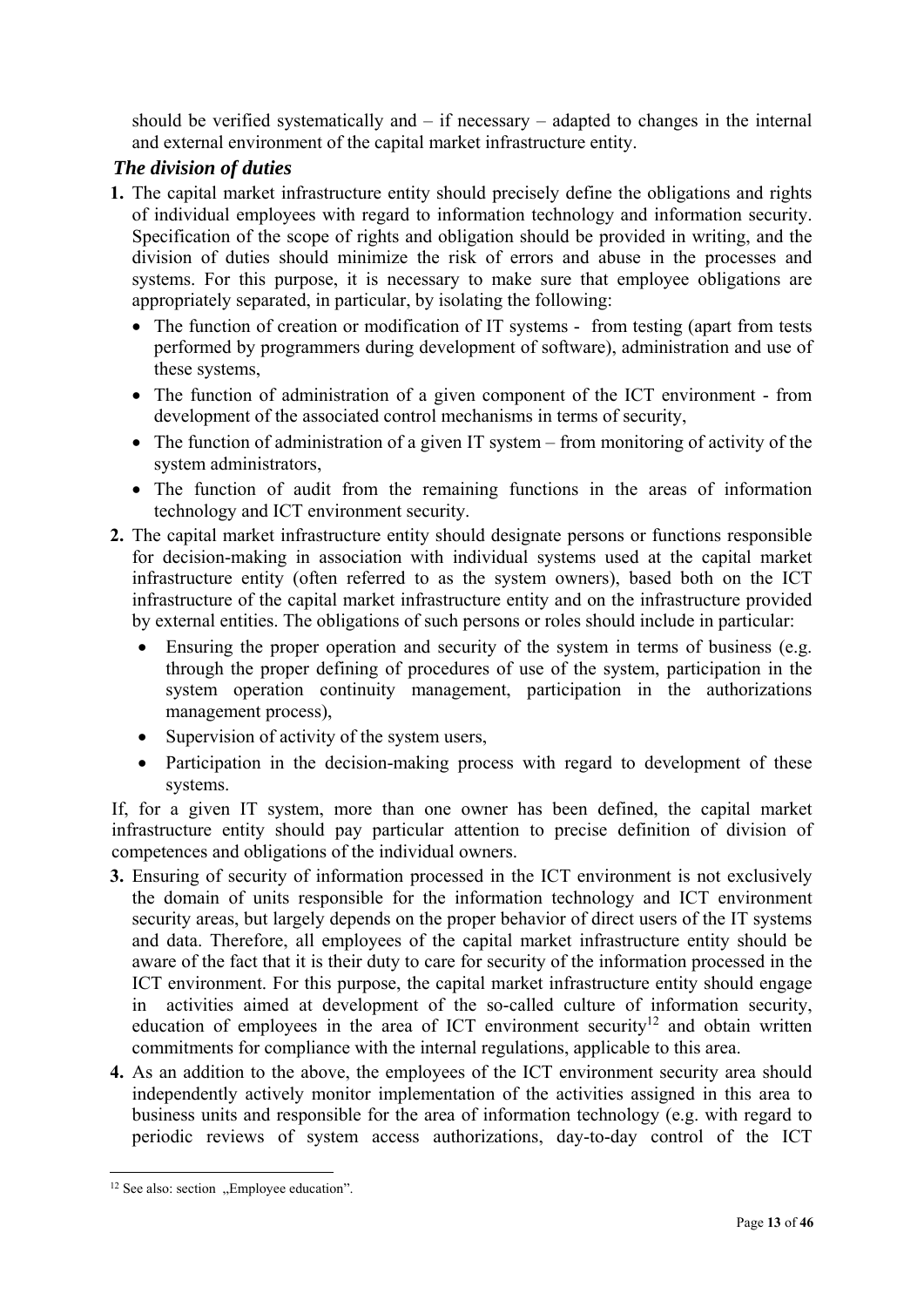environment security within organizational units, testing of correctness of the process of recovery of the ICT environment components on the basis of backup copies made etc.).

**5.** With regard to transaction systems, it is recommended that events are identified and a mechanism of confirmation of significant data entered is introduced, e.g. with regard to substantial amounts of money paid or withdrawn by the customers (e.g. above the average value for such operations on the bank account of the customer), cancelling or adjusting of the orders made and transactions entered.

## *The human resources*

- **1.** The capital market infrastructure entity should make sure that both the number and level of knowledge and qualifications of employees of the information technology and ICT environment security areas, are sufficient to allow for safe and proper operation of the entire ICT environment. In association with the above, the capital market infrastructure entity should:
	- Make sure that the burden of duties imposed on the employees allows for effective completion of tasks entrusted to them,
	- Provide employees with regular trainings (adequate to the specific nature of the position occupied)13, promote knowledge development and offer opportunities for exchange of experience (e.g. through access to the so-called knowledge base, participation in trade conferences and forums).
- **2.** The capital market infrastructure entity should not introduce new IT technologies without having the necessary knowledge and competences to manage the associated risk properly. Therefore, the capital market infrastructure entity should each time assess the adequacy of these competences, and in the case of finding them insufficient – engage in activity aimed at their development (e.g. employee trainings, hiring of new employees, engaging in cooperation with external suppliers of services etc.).
- **3.** The capital market infrastructure entity should attach particular importance to selection of employees occupying positions associated with access to highly confidential information 14.
- **4.** The capital market infrastructure entity should engage in activities aimed at minimizing the risk associated with the potential termination of employment of key employees of the information technology and ICT environment security areas. In particular, the capital market infrastructure entity should:
	- Identify the key employees, whose loss is associated with substantial risk for operation of the capital market infrastructure entity,
	- ensure access to updated and accurate documentation of the ICT environment<sup>15</sup>.
	- make sure that the activities assigned to key employees are periodically performed by other persons (e.g. during the appropriately long vacation leaves of the key employees),
	- have the succession schemes for key employees,
	- promote sharing of knowledge between employees,
	- include in management information the significant events concerning key employees (in particular, information concerning termination of their employment or long-term absence periods) $16$ .

<sup>&</sup>lt;sup>13</sup> See also: section  $\Omega$ , Employee education".<br><sup>14</sup> See: section Classification of information and IT systems".

<sup>&</sup>lt;sup>15</sup> See: section  $\mu$ The ICT infrastructure documentation".<br><sup>16</sup> See also: section  $\mu$ The management information system".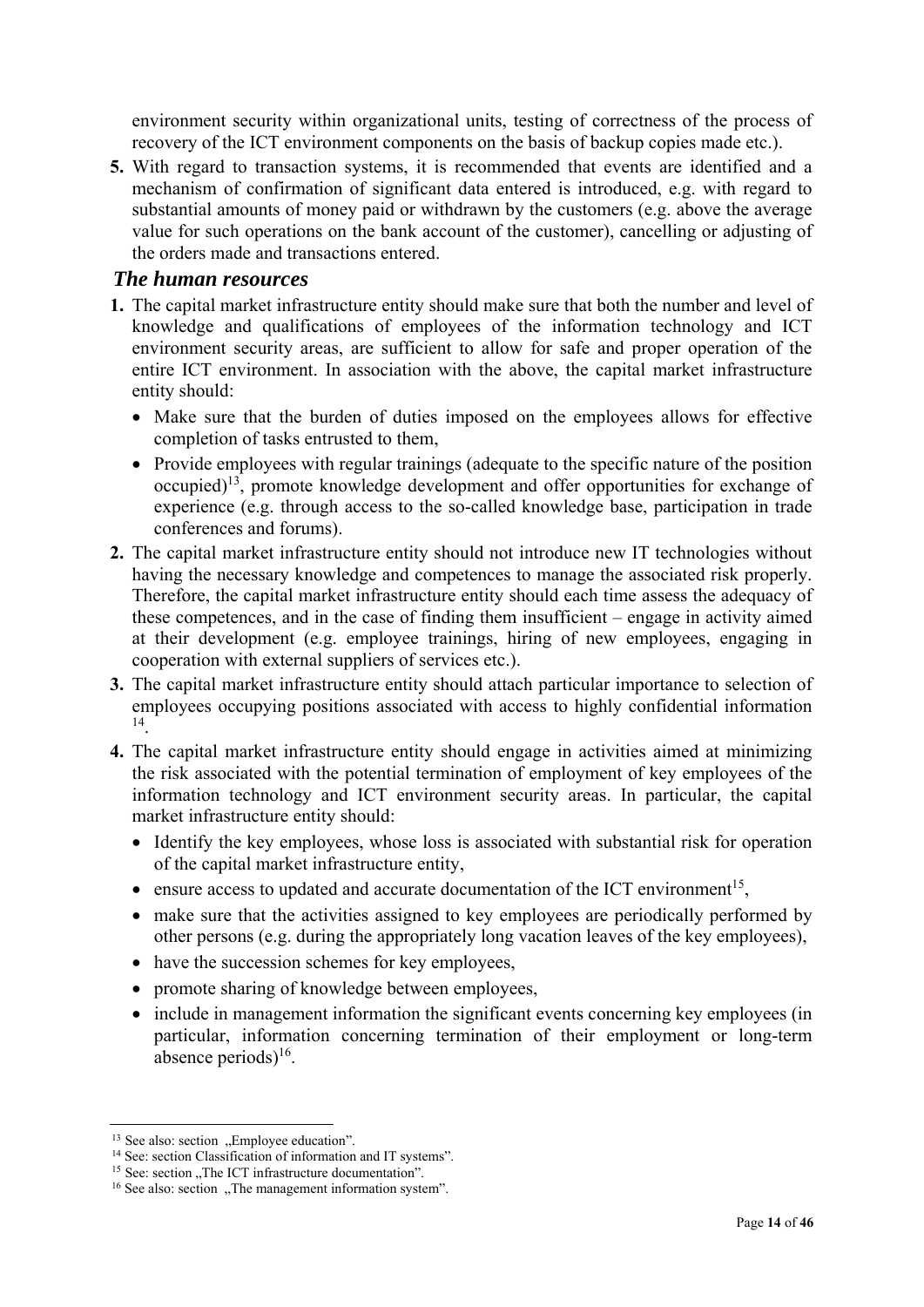# **3 Development of the ICT environment**

## **3.1 Projects for the ICT environment**

## **Guideline 6**

## *The capital market infrastructure entity should develop formal principles of implementation of projects in the area of ICT environment, adequate to the scale and specific nature of the projects implemented.*

- **1.** The principles of implementation of projects in the area of ICT environment should in particular:
	- Introduce the project definition<sup>17</sup>,
	- Encompass all stages of the project, from initiation and decision on commencement until formal closing,
	- Specify the mode of indicating of the project stakeholders,
	- Specify the mode of selection of the project participants and indicate their roles, authorizations and responsibilities,
	- Take into account the mode of documenting of the project implementation,
	- Specify the principles of cooperation and communication between the parties participating in the project implementation,
	- Specify the principles of management of the schedule, budget, scope and quality in the project,
	- Specify the principles of risk management in the project,
	- Specify the principles of change management in the project,
	- Specify the principles, roles and responsibility with regard to acceptance and commissioning of the project products,
	- Specify the principles of decision-making with regard to withdrawal from project implementation.

2. Projects should be managed using or with reference to the recognized standards and best practices in the field of project management, such as the standards for project management proposed by PMI (Project Management Institute) – in particular, PMBoK (Project Management Body of Knowledge) – or the PRINCE2 (Projects IN Controlled Environments) methodology.

3. The capital market infrastructure entity should analyze the situation (taking into account, in particular, the level of complexity of the ICT environment, the level of risk exposure with regard to security of this environment and the scale and specific nature of operation) and make the appropriate decision with regard to providing – within the framework of project management - for participation of representatives of the ICT environment security area throughout the entire lifecycle of the project.

## **3.2 Development of IT systems**

#### **Guideline 7**

*IT systems of the capital market infrastructure entity should be developed in a manner, which ensures support for its business activity and taking into account the ICT environment security requirements.* 

**1.** Development of IT systems should be consistent with the assumptions of the plans, based

<sup>&</sup>lt;sup>17</sup> The definition of the project can be given, for instance, with reference to the estimated project budget size or the number of work hours necessary for the project implementation.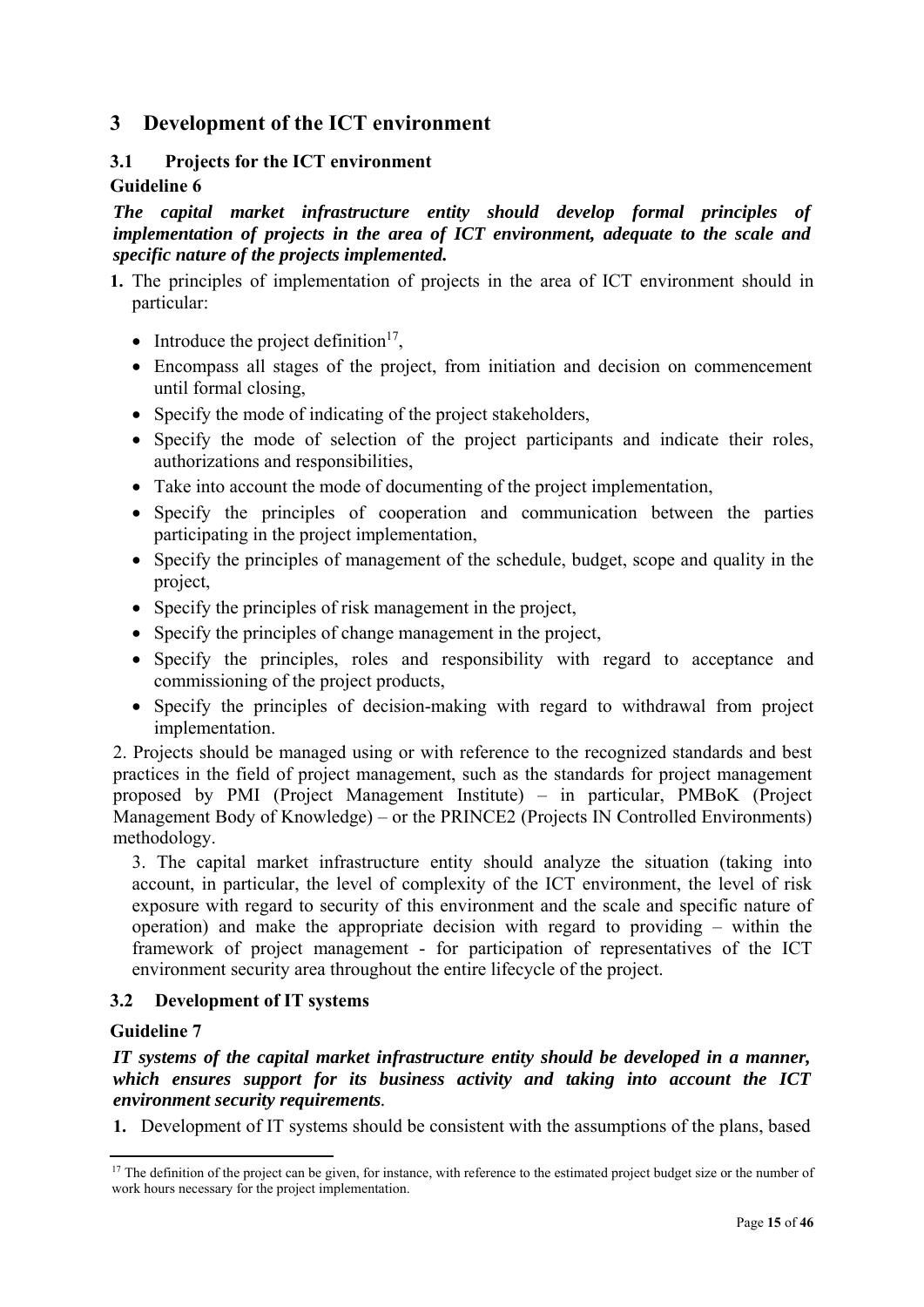on the strategy of the capital market infrastructure entity with regard to the information technology and ICT environment security areas.

- **2.** The capital market infrastructure entity should define the specific requirements with regard to development of IT systems, taking into account the current and expected needs and possibilities of future development of the ICT environment. Each requirement should be formulated in the manner allowing for unequivocal assessment of whether it has been fulfilled. Analysis of the requirements should include in particular<sup>18</sup>:
	- The system functionality requirements,
	- Requirements with regard to the scope, quantity and format of data processed in the system, taking into account assessment of the possibility of data migration from the currently used IT systems,
	- Requirements with regard to possibility of communication with other IT systems used by the capital market infrastructure entity, in particular, the principles and scope of data exchange,
	- Requirements with regard to the expected performance and availability of the system, taking into account the situations, in which it is substantially loaded,
	- Requirements with regard to resistance of the system to emergency situations, including requirements with regard to the time of recovery after a failure and the acceptable scope of data loss,
	- Requirements for the system operating environment,
	- Requirements with regard to security of the system and data processed in it, including the cryptographic mechanisms, access control mechanisms and recording of events taking place within the system,
	- Requirements based on legal provisions, internal regulations and standards applicable at the capital market infrastructure entity<sup>19</sup>.

**3.** Within the framework of designing of the IT system, the capital market infrastructure entity should take into account the possibility of its modifications in the future, resulting, in the first place, from amendment of legal provisions, of the strategy of operation of the capital market infrastructure entity or the applicable internal standards. This means that developing its IT systems, the capital market infrastructure entity should identify the foreseeable changes in the internal and external conditions and consider reasonability of ensuring flexibility of a given system to the required extent, allowing for effective introduction of the necessary modifications in the future.

**4**. Introduction of a new IT system, as well as a substantial modification of an existing system, should be preceded by a risk analysis, based on the IT technologies applied and the conducted assessment of impact of the changes being introduced on the ICT environment and the business processes of the capital market infrastructure entity, taking into account, in particular, the aspects of security<sup>20</sup>.

**5**. In the case of software produced using its own resources, the capital market infrastructure entity should have a defined policy in this regard. It is a good practice to specify:

- The software development methodology used, defining, among other things, the course of this process,
- The software development standards applied, including:

<sup>&</sup>lt;sup>18</sup> In the case of modification of the existing IT systems, the components taken into account during analysis of the requirements should be adequate to the scope of such changes.<br><sup>19</sup> See also: section "Formal and legal security"

<sup>&</sup>lt;sup>20</sup> See: section "Identification of risk with regard to the ICT environment security".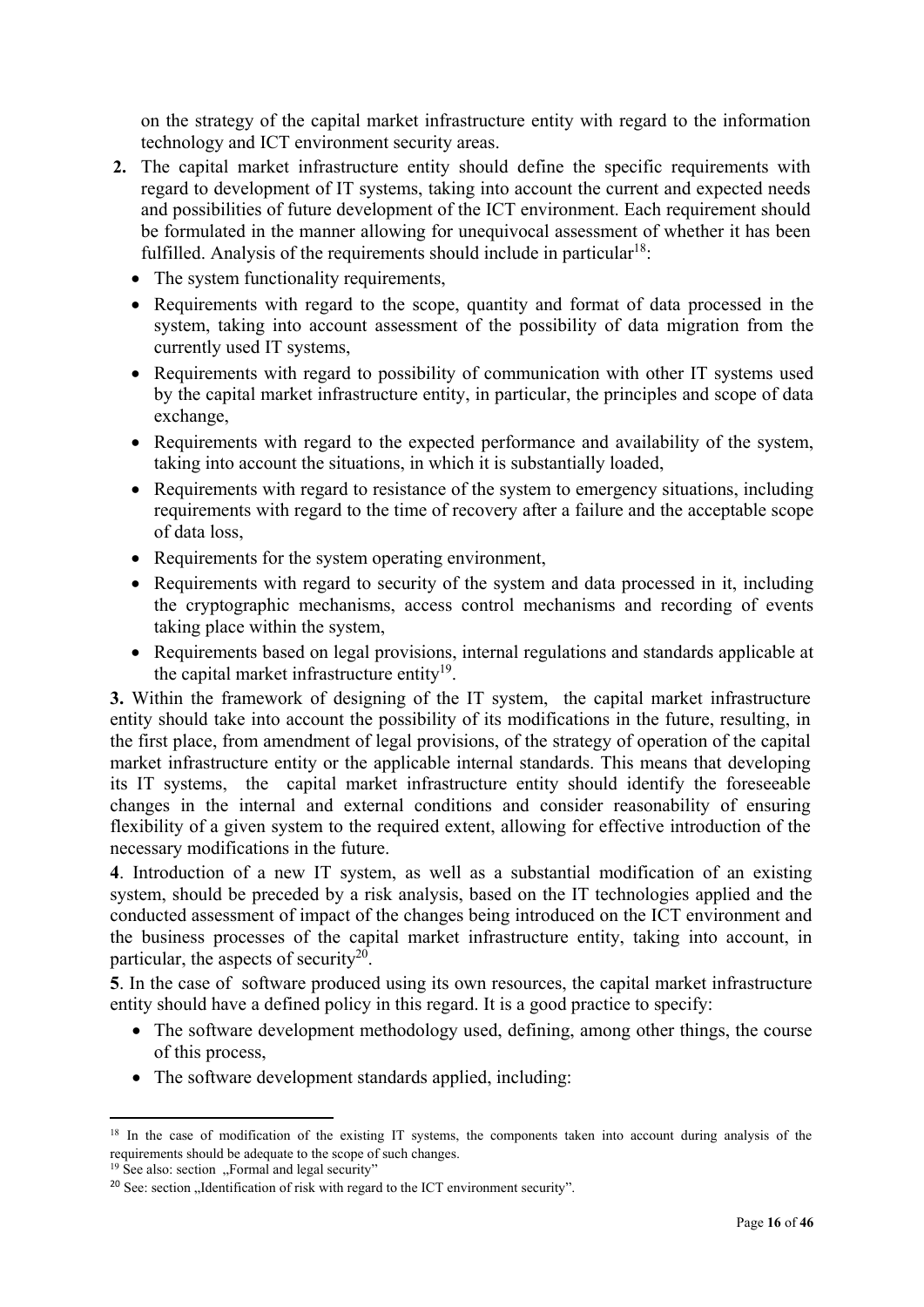- o Architectural standards, such as the platforms, technologies, integration mechanisms used etc.,
- o The programming tools and code repositories used,
- o Standards with regard to source codes, including the preferred programming languages and queries, notations and commenting modes used,
- o The principles of performance of the current code reviews and tests, ensuring the appropriate degree of independence of such reviews,
- o The software quality criteria (e.g. easy maintenance, transferability etc.),
- o Standards with regard to the technical documentation developed,
- o The software versioning principles.

**6**. In the case of development of software in cooperation with external entities, the capital market infrastructure entity should take advantage of services rendered by reliable suppliers with adequate experience (documented in the projects implemented) and market reputation, warranting the proper level of quality of the services rendered. The capital market infrastructure entity should also analyze reasonability and make the appropriate decision as to whether include in the contracts concluded for software development with external suppliers any provisions concerning application of the software development methodologies and standards, applied by the capital market infrastructure entity<sup>21</sup>. In particular, the capital market infrastructure entity should make sure that prior to test implementation of the work products, they are tested internally by the supplier, provided that the fact that such tests have been conducted should not in any case limit the scope of tests conducted at the capital market infrastructure entity.

**7**. Both the new software and changes made in the already functioning IT solutions should be tested in accordance with their complexity and impact on the remaining components of the ICT environment of the capital market infrastructure entity. The capital market infrastructure entity should have a software testing methodology, taking into account, in particular, the following best practices:

- The mode of test organization should ensure the highest possible level of independence in verification of compliance with the assumptions made,
- The tests should be attended by representatives of as many organizational units of the capital market infrastructure entity, using the solution being implemented (or  $-$  in the case of modifications – its modified part) as possible, as well as by representatives of the information technology and ICT environment security areas,
- The test scenarios, as well as the scope and volume of data used in the tests should be as close as possible to the procedures and data processed within the framework of the actual use of the system, and the capital market infrastructure entity should ensure the appropriate level of confidentiality of real data used for test purposes,
- The mode of reporting and correcting of errors in the software should be stated precisely and warrant recording of all errors reported,
- Tests should be conducted in a dedicated test environment,
- The scope of the tests conducted should include verification of compliance with all requirements, in particular, in the following areas<sup>22</sup>:
	- o Compliance with the established functional requirements,
	- o System performance and availability, also under substantial loading,

<sup>&</sup>lt;sup>21</sup> See also: section  $\sqrt{22}$ . Cooperation with external suppliers of services".<br><sup>22</sup> In the case of modification of existing IT systems, the areas taken into account during tests should be adequate to the scope of these changes.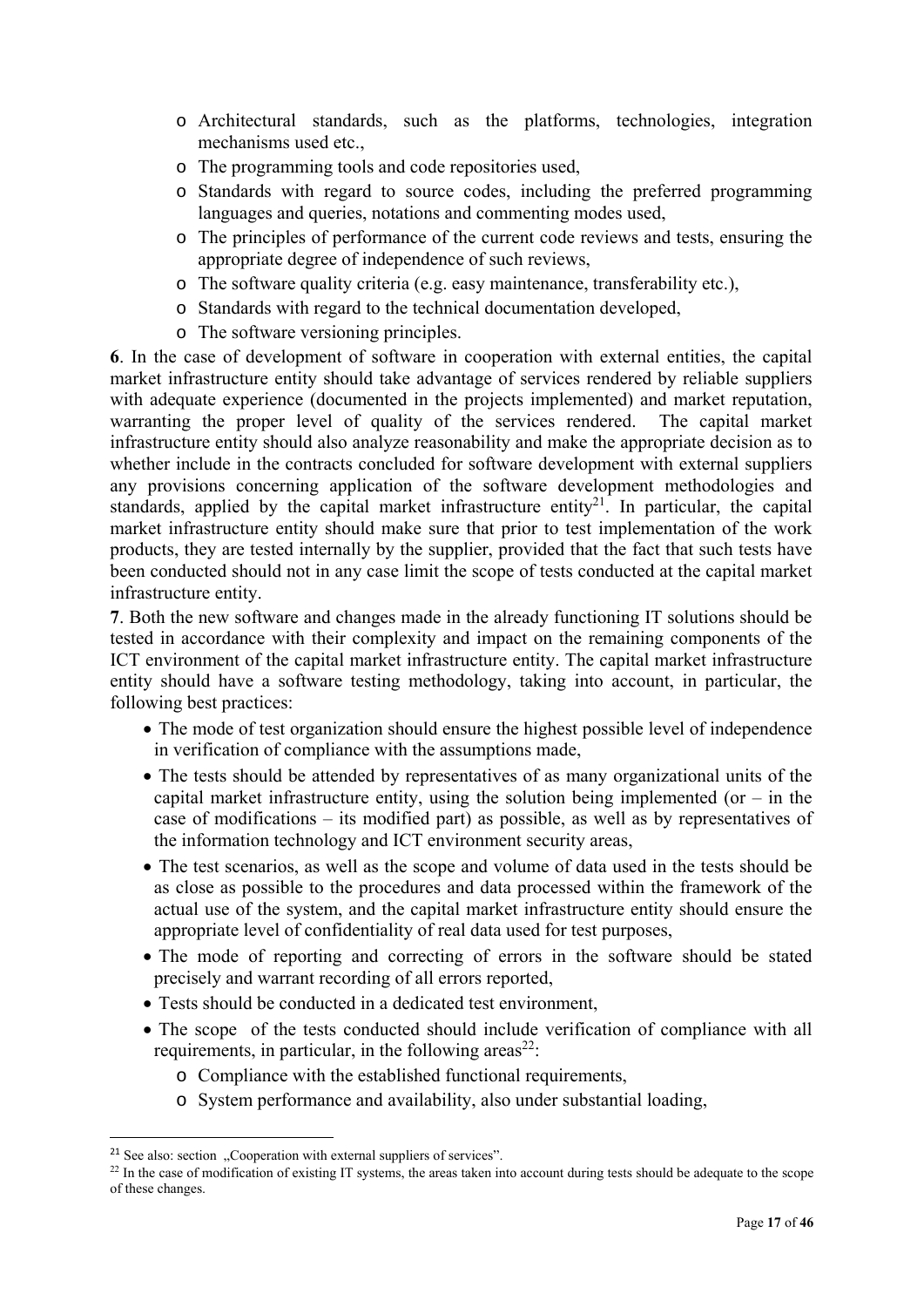- o Compliance of the new solution with the security requirements, including authorizations,
- o Correct functioning of mechanisms that ensure the required availability and recovery after a failure, including recovery of the system from backup copies,
- o Compliance with the approved quality measures for the software,
- o Correctness of integration (data exchange) of a given system with other systems,
- o Proper functioning of systems integrated with a given system, as well as in the case of changes – the remaining (not modified) part of the system functionality.

**8**. The capital market infrastructure entity should make sure that the procedures of transfer of a new IT system or modification of the already functioning system minimize the risk of outage in the capital market infrastructure entity. In particular, after the transfer of the system to the production environment, the capital market infrastructure entity should verify its proper operation and compliance with the requirements, and then – for the appropriate amount of time – monitor the system in this regard. In association with the above, the capital market infrastructure entity should analyze the reasonability (taking into account, in particular, the technical capabilities and the risk-cost balance) and make the appropriate decision as to whether provide mechanisms warranting recovery to the status from before the implementation in the case of emergence of a critical situation (such as creation of backups of the appropriate part of the ICT environment).

**9**. The development, test and production environments, functioning within the capital market infrastructure entity, should be appropriately separated from one another. The separation method selected (e.g. logical separation using virtualization, physical separation etc.) should be adequate to the risk level and technical requirements, associated with a given environment and the associated systems.

**10**. The capital market infrastructure entity should make sure that along with development of IT systems, the appropriate functional, technical, operational<sup>23</sup> and utility documentation is created (and its versioning is provided), and the users of systems under development are provided with adequate trainings $2^4$ .

**11**. At the capital market infrastructure entity, there should be a formal system of change management in IT systems, specifying the principles and modes of action with regard to:

- Reporting of change proposals,
- Acceptance of changes,
- Specification of change priorities,
- Implementation of changes,
- Monitoring of change implementation,
- Testing of change implementation,
- Closing of changes implemented,
- Management of urgent/ emergency changes.

**12.** Making the decision as to whether accept a given change, the capital market infrastructure entity should conduct an analysis of compliance of such change with the requirements previously set for the modified IT system, in particular, associated with the system security. If there is a discrepancy in this regard, the change acceptance decision should be made with particular care.

**13.** The course of the process of making changes in the IT systems should be appropriately documented; in particular, the capital market infrastructure entity should maintain a register

<sup>&</sup>lt;sup>23</sup> See also: section "ICT infrastructure documentation".

<sup>&</sup>lt;sup>24</sup> See also: section "Employee education".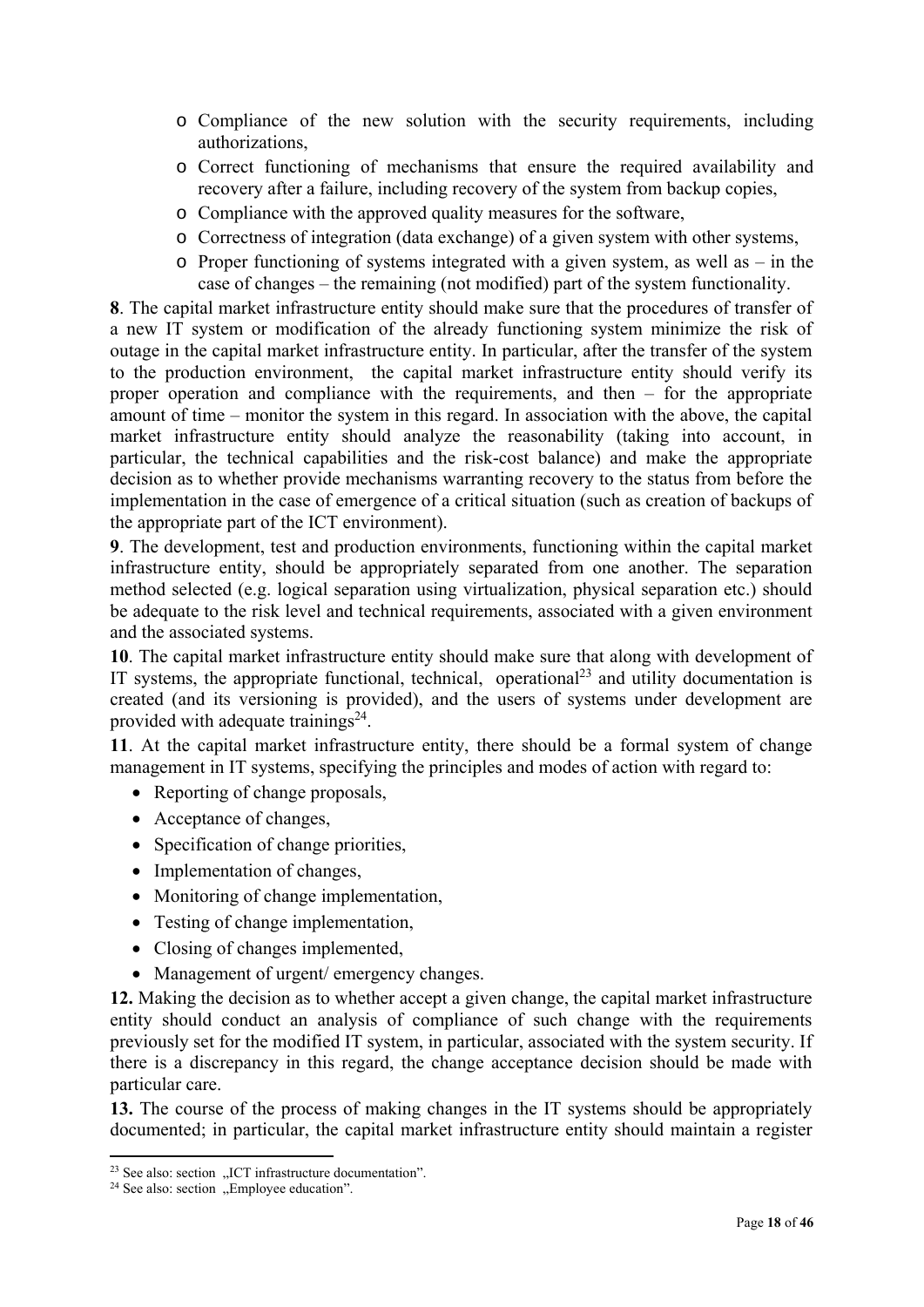of changes made in the individual systems and perform a periodic verification of compliance of the provisions of this register with the actual conditions.

**14**. The capital market infrastructure entity should pay particular attention to changes in the ICT environment, resulting from a merger or takeover. In such cases, the capital market infrastructure entity should make sure that the resources dedicated to designing of the target, unified environment integration and replacement of IT systems, planning and implementation of data migration and verification of results of such works are adequate to the scale and nature of the changes made.

**15.** The capital market infrastructure entity should have formal regulations with regard to withdrawal of IT solutions from use. These regulations should, in particular, define the principles of:

- Decision-making with regard to withdrawal of systems, taking into account the system significance $25$ .
- Informing the interested parties (including the users) of withdrawal of the system,
- Conducting of data migration and control of its correctness,
- Archiving of the solutions withdrawn, in particular, in accordance with the legal provisions in force and conditions of operation of the capital market infrastructure entity, access to data and proper securing of data,
- Updating of the ICT infrastructure configuration in association with withdrawal of a solution (e.g. with regard to deactivation of system accounts, reconfiguration of firewalls etc.),
- Safe elimination of the ICT infrastructure components withdrawn from use,
- Updating of the ICT environment documentation of the capital market infrastructure entity.

# **4 Maintenance and operation of the ICT environment**

## **4.1 Data management**

## **Guideline 8**

*The capital market infrastructure entity should develop formal principles of management of data used in its business operation, in particular, including data quality and architecture management and ensuring the proper support of activity of the capital market infrastructure entity26.*

## *Data architecture management*

**1.** The capital market infrastructure entity be familiar with the scope of data processed by it within the framework of its operation, the sources of such data (including recognition of internal and external sources), as well as the units, processes and systems, in which such processing takes place. For this purpose, the capital market infrastructure entity should conduct a stocktaking of the data being processed and systematically review the results of such stocktaking with regard to its compliance with the actual situation. The capital market infrastructure entity should also analyze the reasonability (taking into account, in particular, the scale and nature of its operation and the level of complexity of the ICT environment) and, on this basis, make the appropriate decision as to whether to use the electronic repository for such stocktaking and gathering of the stocktaking results.

 25 See: section "Classification of IT systems"

<sup>&</sup>lt;sup>26</sup> A data management area – which can be defined as all activities associated with control, protection, delivery and correction of data and information – contains also other components, such as data development management, data safety management or database management. These components have been discussed in other sections of this document.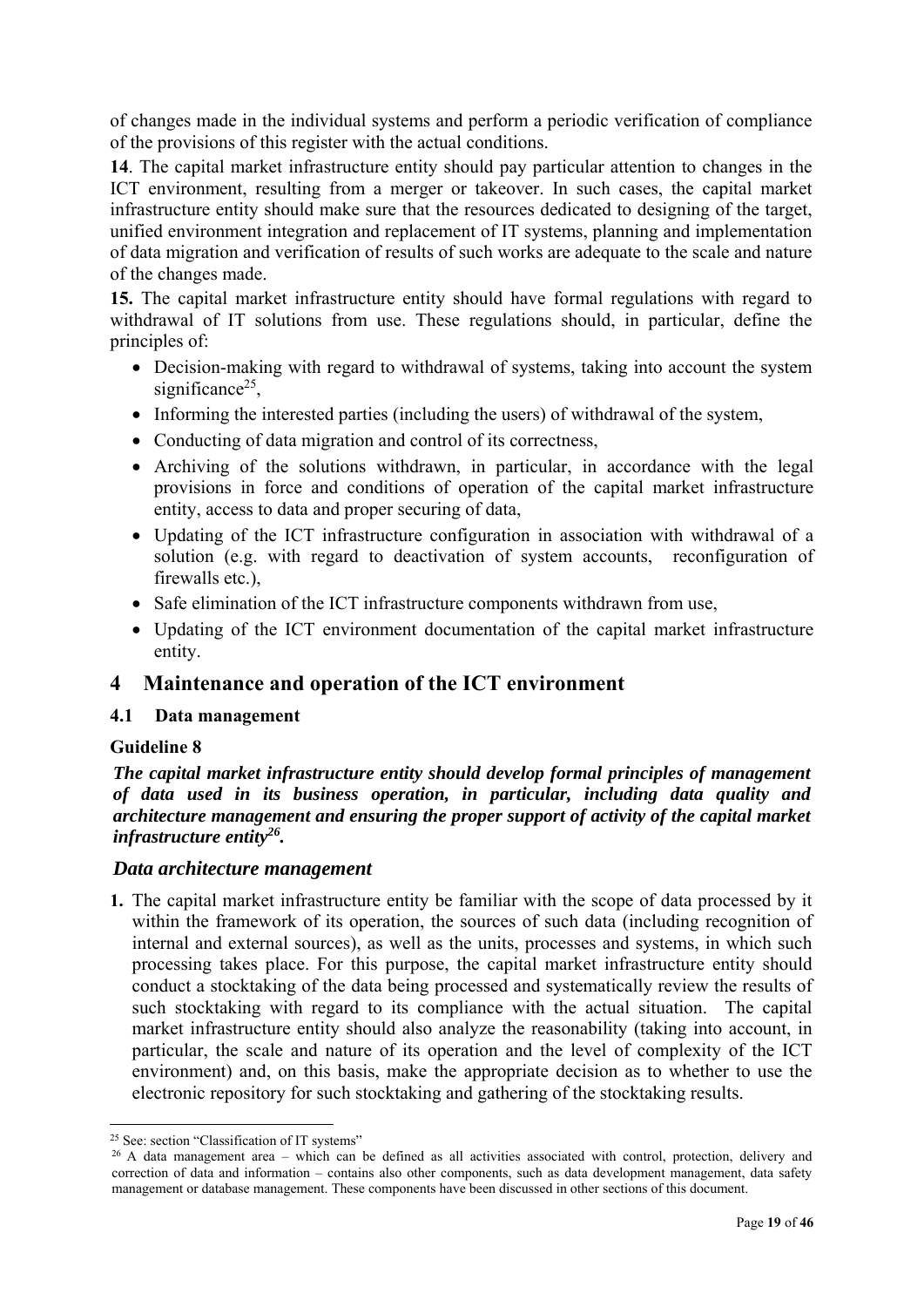- **2.** The scope and level of detail of such stocktaking process should depend on the scale of operation of the capital market infrastructure entity and the significance of individual groups of data, specified by the company (that is, data pertaining to a specific area of activity, defined by the capital market infrastructure entity). In the case of significant groups of data, the capital market infrastructure entity should developed a detailed documentation, containing the data models, describing, for instance, the correlations between individual components and flows between the IT systems, as well as have in place the appropriate principles (policies, standards, procedures etc.) for processing of such data.
- **3.** An entity (organizational unit, role, person etc.) should be assigned to each data group recorded during the stocktaking process (or a subset of such data) as being responsible for the quality and supervision of such data, in particular, with regard to management of the associated authorizations and participation in development of the IT systems, in which such data is processed.

## *Data quality management*

- **1.** The capital market infrastructure entity should introduce formal principles of data quality management, and the scope and level of these should depend on the scale and nature of operation of the capital market infrastructure entity, as well as the defined level of significance of individual data groups. Regardless of the methodology and nomenclature applied by the capital market infrastructure entity in this regard, these principles should include:
	- Periodic assessment of data quality,
	- Data cleansing.
	- Identification of causes of errors in data,
	- Day-to-day monitoring of data quality.
- **2.** When performing a periodic assessment of the data quality, the capital market infrastructure entity should, in particular, identify data errors and analyze their impact on its business activity. The capital market infrastructure entity should also make sure that the data being processed is adequate from the perspective of management (including measurement) of various types of risk, as well as satisfying of reporting and analytical needs of the key data recipients – that is, whether and to what extent wrong decisions may be caused by low quality of data, on the basis of which they are made. For this purpose, the capital market infrastructure entity should in particular:
	- Define the attributes used for assessment of data quality (e.g. accuracy, consistency, completeness, validity etc.), as well as the frequency and methods of measuring (e.g. automatic comparison of data pertaining to the same operations, stored in various sources, verification with the source documentation on a sample basis, data user satisfaction surveys); in relation to various data, different attributes or measurement modes can be applied,
	- Specify the threshold values for the above attributes, which the capital market infrastructure entity considers to be acceptable in relation to individual data sets,
	- Conduct regular measurements of the data quality, in accordance with the principles specified within the framework of the above activities.
- **3.** During data cleansing (that is, correction of data assessed to be wrong in accordance with the needs and purpose of such data) – if these activities have been automated – capital market infrastructure entity should pay particular attention to the proper construction of the cleansing algorithms. A defective algorithm may correct some data while (due to side effects) lead to deterioration of quality of other sets of data.
- **4.** When identifying the causes of errors in data, the capital market infrastructure entity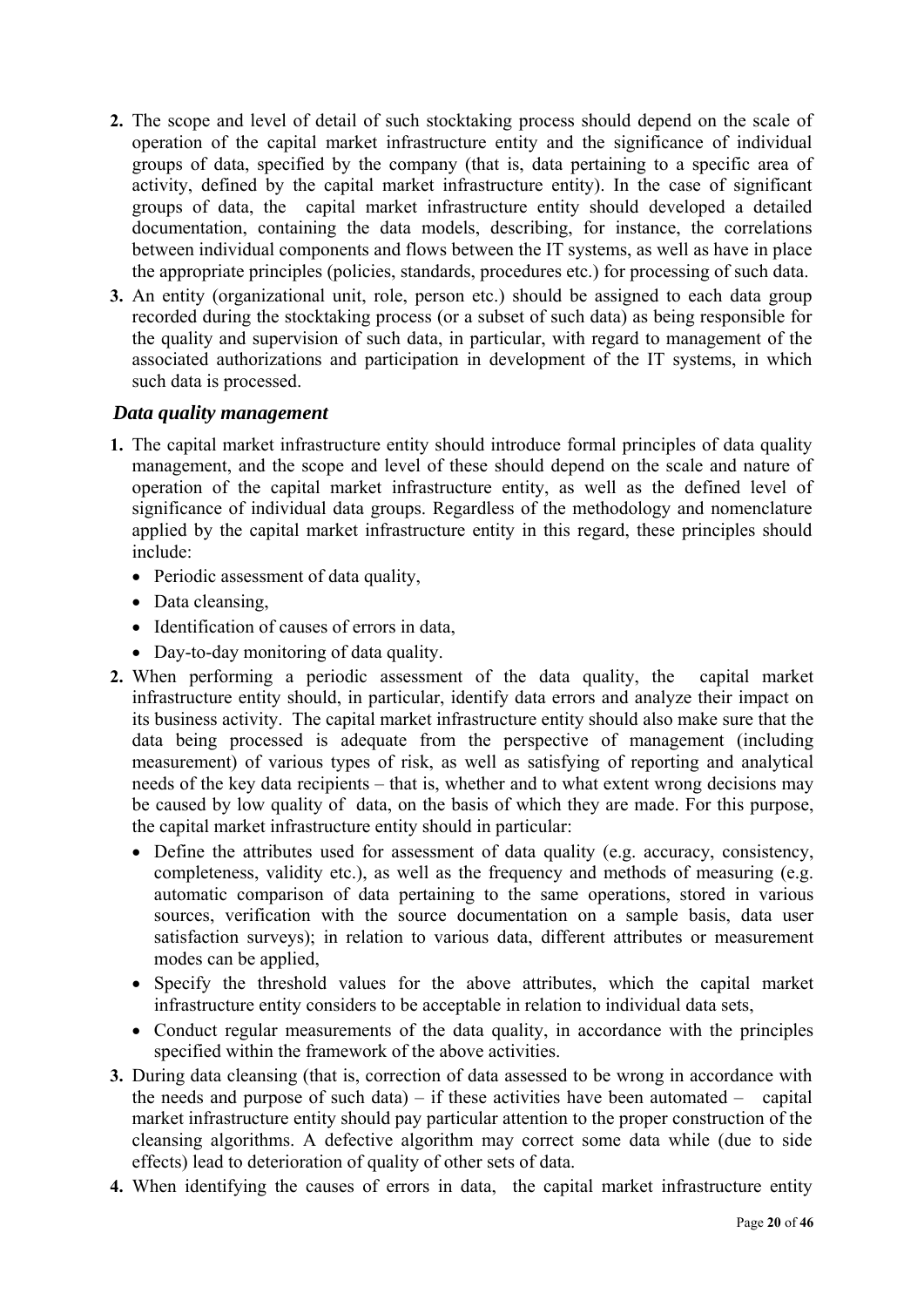should take into account, for instance, the causes associated with improper data processing procedures and low effectiveness of the control mechanisms, functioning in the area of data quality assurance, and implement new and improve the existing mechanisms (both at the stage of data entry in the systems and further processing), in particular, through:

- Modification of the processes of data collection and processing (including the methods of exchange of data between IT systems)
- Introduction or modification of the current control mechanisms (such as automatic validation rules, monitoring of data exchange interfaces, placing of data quality measurement points in the business processes, reconciliation of data between systems etc.),
- Introduction or modification of the periodic control mechanisms and other components of the data quality management process,
- Implementation of automated solutions to support the data quality management process.

The above control mechanisms should also be reviewed and adapted in the case of significant changes in the business processes, the organizational structure, IT systems etc.

 Day-to-day data quality monitoring should include information obtained using the control mechanisms introduced. Aggregated information on the results of monitoring, as well as the results of periodic data quality assessments, should be transferred to the appropriate levels of the organization hierarchy within the framework of the management information system<sup>27</sup>.

**5.** When designing the data quality management approach – in particular, if there is no separate organizational unit responsible for this area – the capital market infrastructure entity should make sure that the scope of responsibilities and division of tasks in this regard are clear and precisely defined. The capital market infrastructure entity should also ensure preservation of the adequate level of confidentiality of data used in the data quality management process.

When designing and implementing the data quality management system, the capital market infrastructure entity should, in particular, take into account the typical factors, which may lead to low data quality, including:

- Manual data entry in the systems, which, in the case of lack of sufficient validation of input data, makes it susceptible to human error, and in the case of excessive control – to entry of untrue data (e.g. entry of zeros in the required fields, if their real value is unknown),
- Exchange of data between systems, which is associated, among other things, with:
	- o Threats due to lack of updates of the rules of data exchange upon modification of the source or target system,
	- o Threats due to difficulties in adjustments of data identified as erroneous in a situation, in which data exchange interfaces have already been transferred to other systems,
- Data migration (also in the case of system consolidation), within which the data structures in the source and target systems are often different, and the quality of data in the source systems is sometimes insufficient.
- **6.** The capital market infrastructure entity should establish an organizational culture, in which emphasis is put on ensuring the proper quality of data entered by employees in the IT systems.
- **7.** The approach of the capital market infrastructure entity to data quality management should take into account the special conditions, associated with limited control of the capital

  $27$  See also: section "The management information system".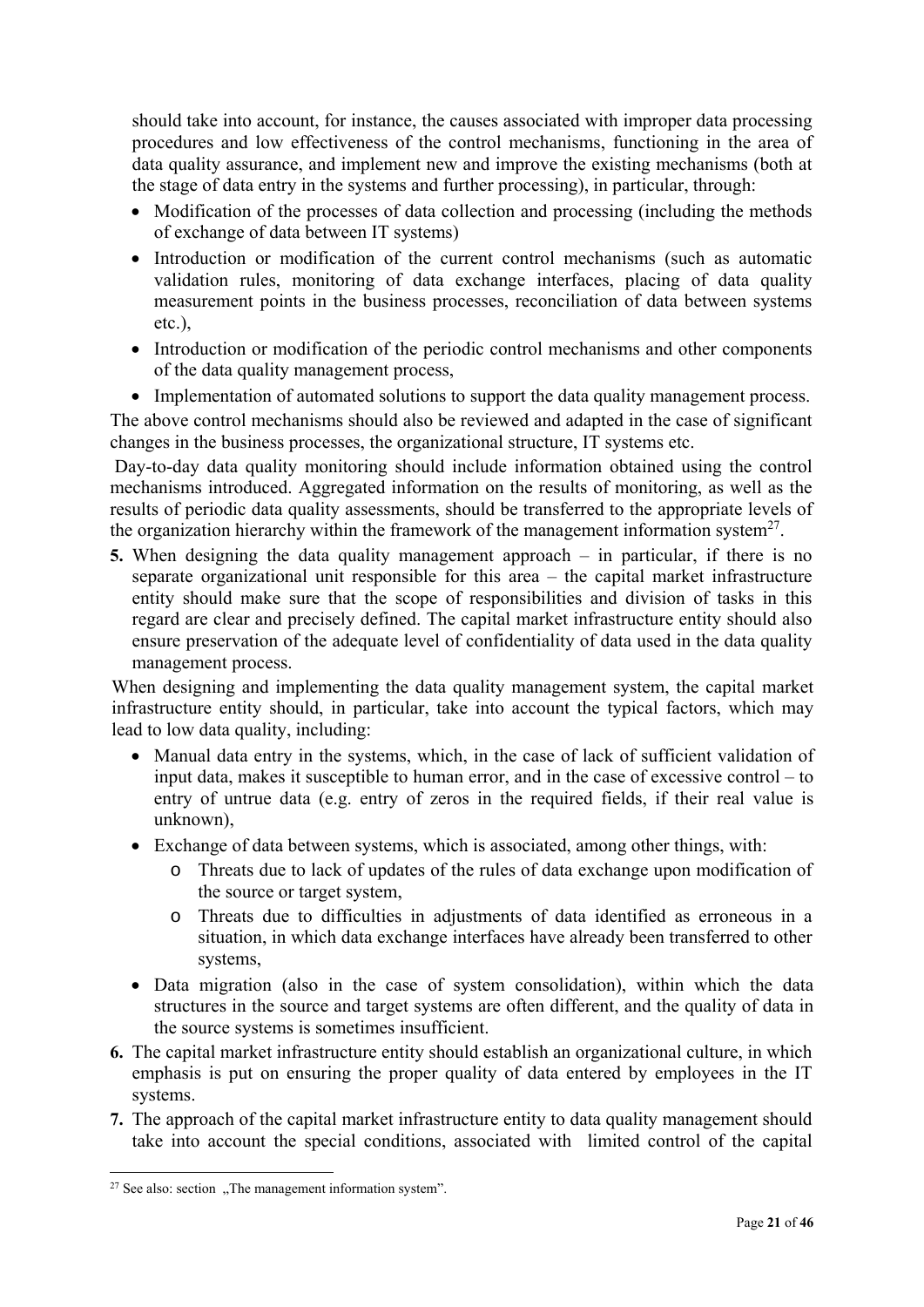market infrastructure entity over the quality of data from external sources (such as e.g. quotations of financial instruments by liquidity providers on the OTC market). The capital market infrastructure entity should engage in activities aimed at providing the possibility of assessment and improvement of the quality of such data, in particular, by demanding that the suppliers of external data provide confirmations of the adequate quality of the data (supported by the results of an independent external audit).The capital market infrastructure entity should also pay particular attention to the quality of data entered in its external databases.

**8.** As the quality of data processed in the ICT environment exerts significant impact on the quality of management of the capital market infrastructure entity, and, in many cases, the recipients of this data have no direct impact on its quality (e.g. in the case of data entered in the sales area and then used in the risk area), the capital market infrastructure entity should analyze the situation (taking into account, in particular, the nature of its organizational structure and the implemented data processing procedures) and make the appropriate decision as to whether a representative of the management or the team for data quality affairs should be designated.

## **4.2 Management of the ICT infrastructure**

## **Guideline 9**

*The capital market infrastructure entity should develop formal principles of management of the ICT infrastructure, including its architecture, individual components, performance, capacity and documentation, ensuring the proper support of activity of the capital market infrastructure entity and security of the data processed.* 

## *The ICT infrastructure layout*

- **1.** The extensive ICT network of the capital market infrastructure entity should warrant security of the data transferred. In particular, the network connecting the ICT infrastructure components, which, upon shutdown, prevent operation of the entire capital market infrastructure entity or its significant part, should have the option of operation on the basis of a backup link.
- **2.** The capital market infrastructure entity should analyze the situation (taking into account, in particular, the level of complexity and dispersion of the ICT environment and the degree of exposure to risk with regard to security of this environment) and make the appropriate decision as to whether apply the solutions allowing for monitoring of the network load and automatic activation of a backup link.
- **3.** A capital market infrastructure entity, which renders services via electronic access channels, should provide an alternative mode of access to telecommunication connections used for these services to be used in case of a failure at the principal supplier.
- **4.** The interconnection point between the internal network of the capital market infrastructure entity and the external networks (especially with the Internet) should be secured with a firewall system<sup>28</sup>.
- **5.** The capital market infrastructure entity should analyze the situation and make the decision on division of the ICT network into sub networks (logical or physical), separated by firewalls ensuring the proper level of access control, and using other mechanisms (e.g. encryption of network traffic), taking into account the required level of security of data processed in the system, e.g. through:
	- Separation of a sub network for internal IT systems of the capital market infrastructure

<sup>28</sup> A firewall *–* physical or logical protection, controlling the flow of data to and from a given ICT infrastructure component and between the sub networks and networks (including between the internal and external networks).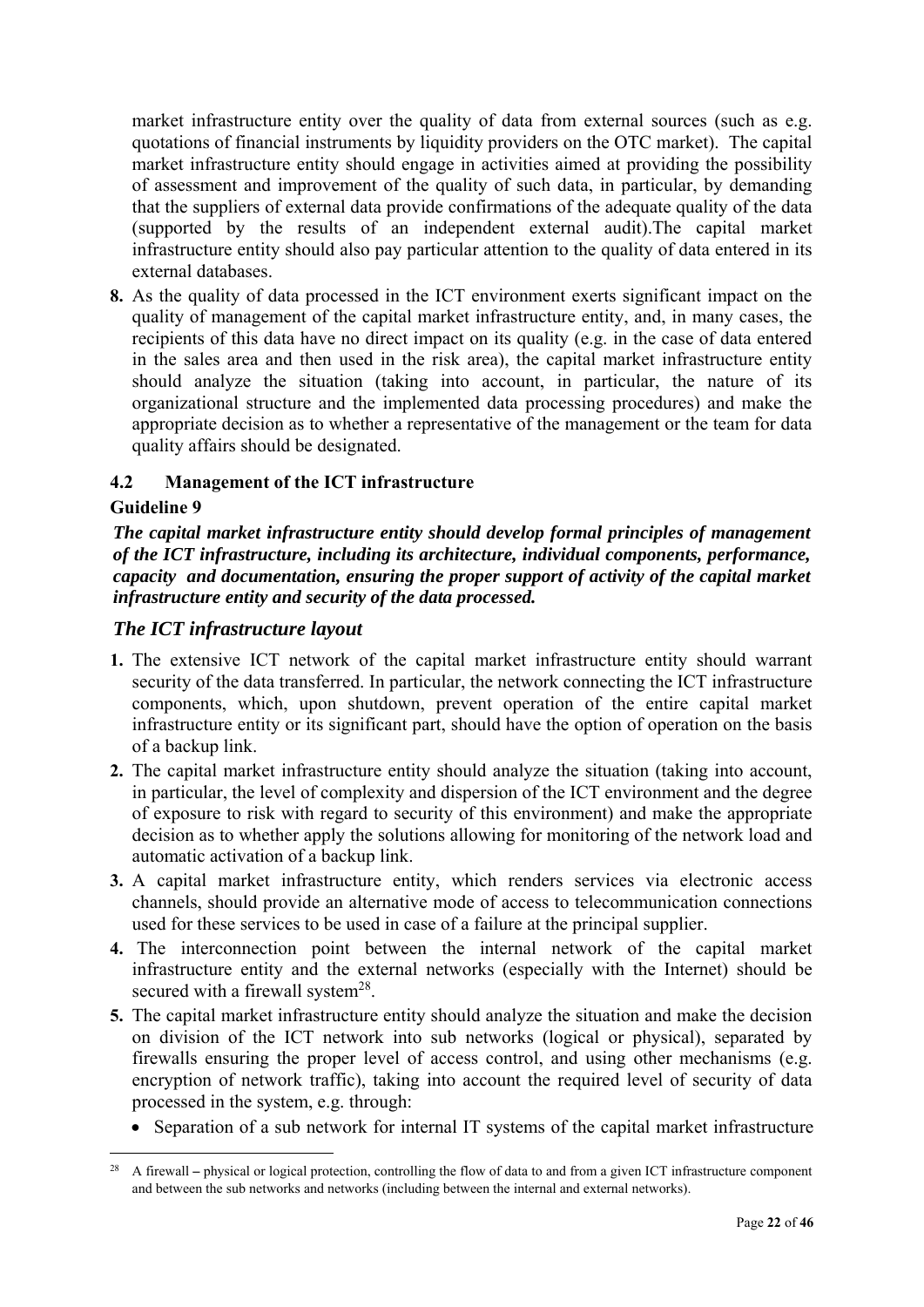entity from the sub network for systems exchanging data with the external environment,

- Separation of sub networks serving the back-office and those serving the front-office,
- Separation of a sub network for the purpose of administration of the infrastructure,
- Separation of a sub network for the purpose of development of the IT systems.
- **6.** The principles of management of network traffic should be formalized, like the principles of recording of events by tools monitoring security of the ICT infrastructure and informing of these events. Such events should be subject to systematic analysis. The capital market infrastructure entity should analyze the situation (taking into account, in particular, the level of complexity of the ICT environment and the degree of exposure to risk with regard to security of this environment) and make the appropriate decision with regard to application of IDS/IPS (*Intrusion Detection System*/ *Intrusion Prevention System)* class solutions, which improve security of the ICT infrastructure through real-time detection (IDS) or detection and prevention (IPS) of attacks.
- **7.** The capital market infrastructure entity should develop formal principles of connecting of terminal devices (computers, mobile equipment) to the ICT infrastructure. Development of these principles should be preceded by an appropriate risk analysis. Moreover, in the case if the capital market infrastructure entity allows the employees to use private equipment for business purposes, it should develop formal principles in this regard, specifying in particular:
	- The acceptable scope of use of such equipment, indicating the type of information that can be processed by  $it^{29}$ ,
	- The acceptable types of devices,
	- The acceptable applications, which the employees may use for business purposes, as well as provide support in enforcement and control of these principles by IT solutions and systematically educate employees in the area of safe use of private equipment for business purposes $30$ .

Use of wireless communication by the capital market infrastructure entity should be based on analysis of the associated risks. In particular, the capital market infrastructure entity should specify the type of data that can be made available using the wireless networks and the authentication and encryption mechanisms to be used.

# *The ICT infrastructure components*

- **1.** The type and configuration of each of the components of the ICT infrastructure should be based on analysis of the function performed by each component in the ICT environment and the level of safety required by IT systems using a given component, or data transmitted using this component<sup>31</sup>. In particular:
	- The component type should be selected taking into account the pros and cons of a given solution from the perspective of the infrastructure, in which it is to be located (e.g. when choosing between the hardware and software firewalls),
	- When defining the component configuration, the capital market infrastructure entity should aim at minimization of services made available by a given component (such as open ports, protocols managed etc.) while warranting the planned functionality.
- **2.** The capital market infrastructure entity should verify the predefined settings entered by the manufacturer of the device or system – leaving of a default configuration (which is widely known, e.g. with regard to the standard accounts and passwords) increases greatly the level

<sup>&</sup>lt;sup>29</sup> See: section "Classification of information".

 $30$  See also: section  $n$ . Employee education".

<sup>&</sup>lt;sup>31</sup> See: section . Classification of information and IT systems".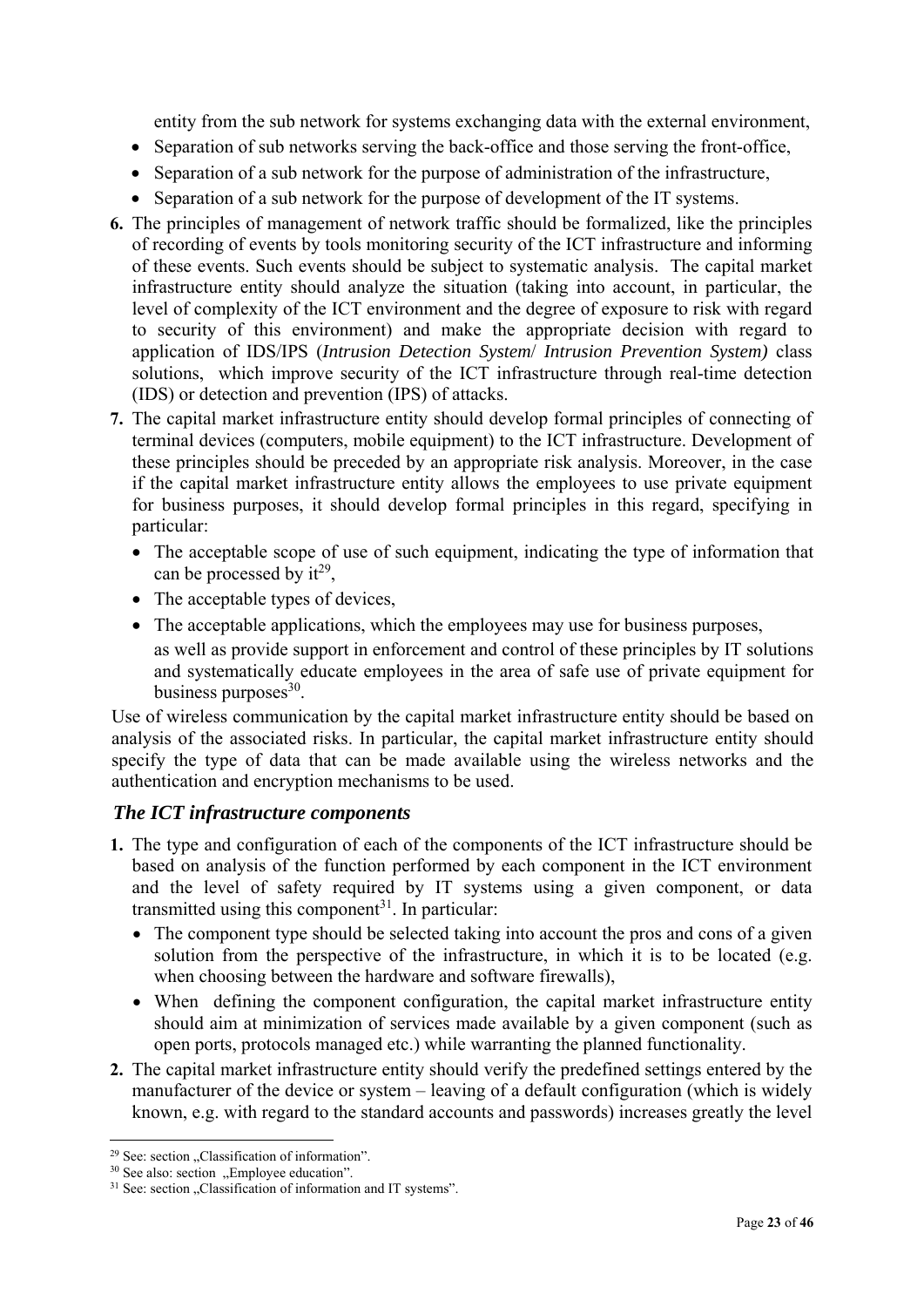of risk in terms of the ICT environment security.

- **3.** The capital market infrastructure entity should analyze the situation (taking into account, in particular, the level of complexity of the ICT environment and the degree of risk exposure in terms of security of this environment) and make the appropriate decisions with regard to:
	- Development of configuration standards,
	- Maintaining of a register of components of the IT infrastructure along with basic information on their type and configuration,
	- Maintaining of an electronic repository of the configuration backup.
- **4.** The capital market infrastructure entity should develop formal principles of modification of the ICT infrastructure component configuration, taking into account the significance of individual components and ensuring:
	- Implementation of changes in a planned and controlled manner, taking into account the impact of a given change on other components,
	- Securing of components against unauthorized changes,
	- The possibility of withdrawal of changes, including availability of a backup configuration of the components,
	- The possibility of identification of persons making and approving individual changes in the configuration.
- **5.** If equipment is transferred to an external entity for maintenance or repair, the capital market infrastructure entity should make sure that such entity has no access to highly confidential data saved in such equipment<sup>32</sup>, or that the responsibility for confidentiality of such information during the period of maintenance or repair and after termination of cooperation is defined in the agreement concluded with such external entity.
- **6.** The capital market infrastructure entity should develop formal principles of withdrawal of the ICT infrastructure components from use, in particular, to ensure minimization of risk associated with the possibility of leakage of information stored on the computers being withdrawn.
- **7.** Configuration of the firewall system should ensure recording of non-standard activity in order to allow for its analysis in terms of external and internal attacks. The firewall system should also ensure control of outgoing traffic in order to prevent any attempts of session initialization by malware within the network structure.
- **8.** Any capital market infrastructure entity using the server virtualization technology<sup>33</sup> should conduct a risk analysis in association with this technology in the context of own conditions. On the basis of results of such analysis, the capital market infrastructure entity should ensure the correct functioning of the appropriate control mechanisms. The best practices in this regard include:
	- Strict supervision of availability of the physical machine resources (processors, internal memory, disk space etc.)
	- Locating the service console and all tools for management of the resource virtualization platform in a sub network dedicated to administration of this platform,
	- Limiting of the possibility of abuse of resources by individual virtual machines and sharing of the clipboard by the physical and the virtual machine,
	- Particularly careful securing of physical machines, in which virtual machines are

<sup>&</sup>lt;sup>32</sup> See: section "Classification of information and IT systems".<br><sup>33</sup> Server virtualization – a technology allowing for simultaneous functioning of many logic serves on a given hardware platform.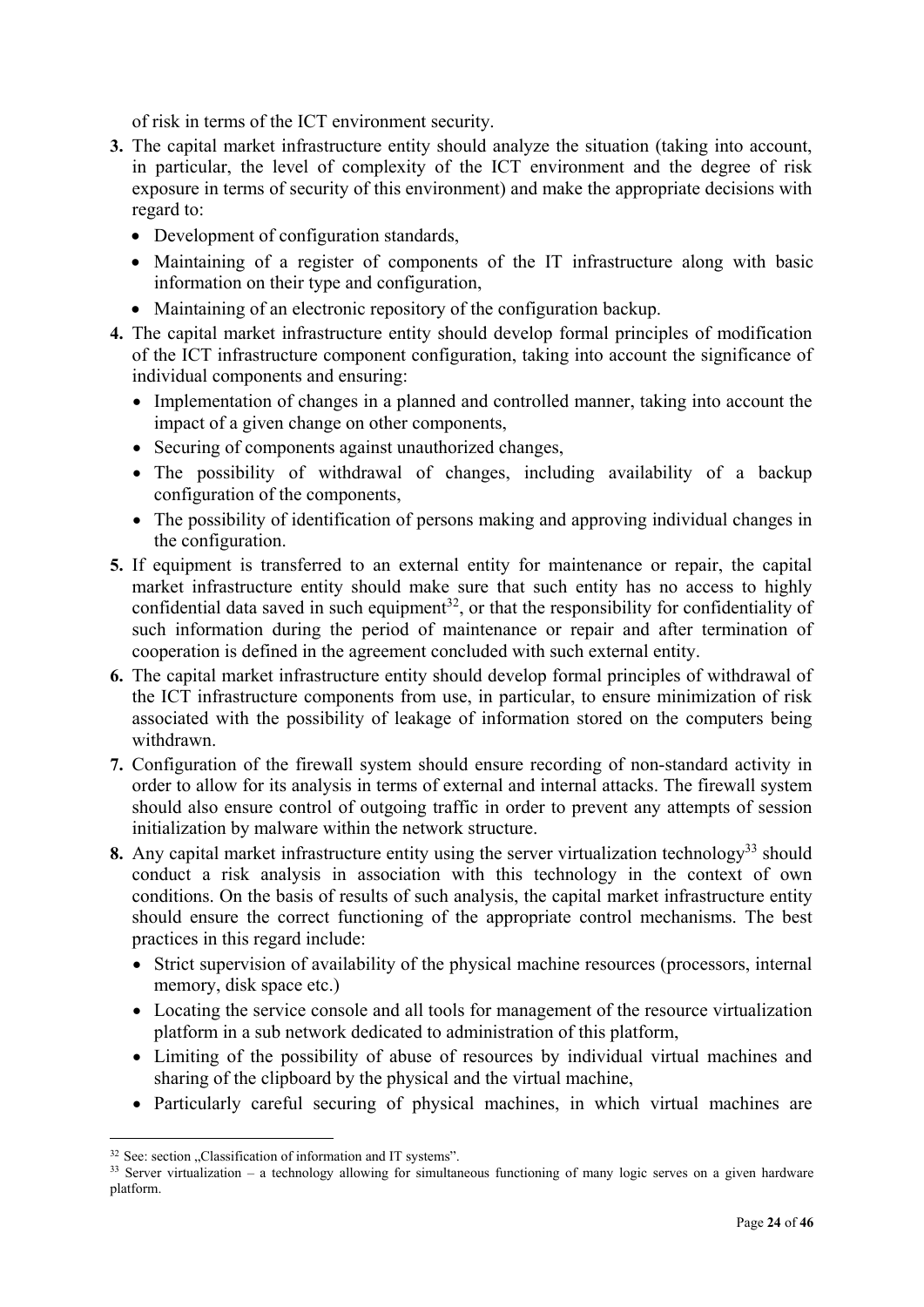located, against unauthorized access to files of virtual machines (due to the small number of files that constitute a virtual machine, it is particularly vulnerable to theft) and other threats, such as "Denial-of-Service" attacks<sup>34</sup> (in the case of server virtualization, the consequences of such attacks on the physical machine may be much more serious as many virtual machines will suffer).

- **9.** The capital market infrastructure entity should monitor the ICT networks, the ICT infrastructure components, network services and IT systems in terms of their security and proper functioning adequately to the associated risk level. The degree of automation of such monitoring should match the degree of complexity of the ICT environment of the capital market infrastructure entity.
- **10.** The capital market infrastructure entity should analyze the situation (taking into account, in particular, the degree of risk exposure in terms of security of the ICT environment and the number of its users) and make the appropriate decision with regard to introduction of additional means of security in the electronic mail system used, facilitating control of information, which is highly confidential  $35$ , attached to electronic mail messages sent to external recipients.
- **11.** Printers used at the capital market infrastructure entities to print documents containing business secrets or confidential information should be secured against leakage of information (in the case of network printers  $-$  e.g. by encryption of data sent and the stored printing tasks and the appropriate mechanisms for verification of user identity).
- **12.** Network scanners, used by the capital market infrastructure entity for scanning of documents containing business secrets or confidential information, should be secured against leakage of information (e.g. through encryption of data transmitted). The solutions of the capital market infrastructure entity in this regard should warrant that the documents scanned are made available to authorized persons only.
- **13.** The configuration of components of the ICT infrastructure should be subject to periodic verification in terms of other changes taking place in this environment, as well as the security gaps revealed. The capital market infrastructure entity should analyze the situation (taking into account, in particular, the level of complexity of the ICT environment and the degree of risk exposure in terms of security of this environment) and make the appropriate decision with regard to supporting of this process with tools that allow for automation of control tasks. One of the tools, which should be used systematically for assessment of effectiveness of control mechanisms in the ICT infrastructure areas of high significance, are penetration tests.

## *Updating of software of the ICT infrastructure components*

- **1.** The capital market infrastructure entity should develop formal principles of software updates for computers and mobile devices, as well other components of the ICT environment (including updates of operating systems, database management systems, utility software, network devices software etc.), taking into account the significance of this software and the level of criticality of individual updates.
- **2.** The principles of updating software of the ICT infrastructure components should, in particular, designate the persons responsible for making decisions concerning changes in the production environment.
- **3.** Prior to updating of software of the production environment components, which exert impact on IT systems of high significance for the operation of the capital market

<sup>&</sup>lt;sup>34</sup>A *"Denial-of-Service*" attack – an attack based on an attempt to prevent use of a given component of the ICT environment by other components or by authorized users.

 $35$  See: section  $\sqrt{2}$ Classification of information".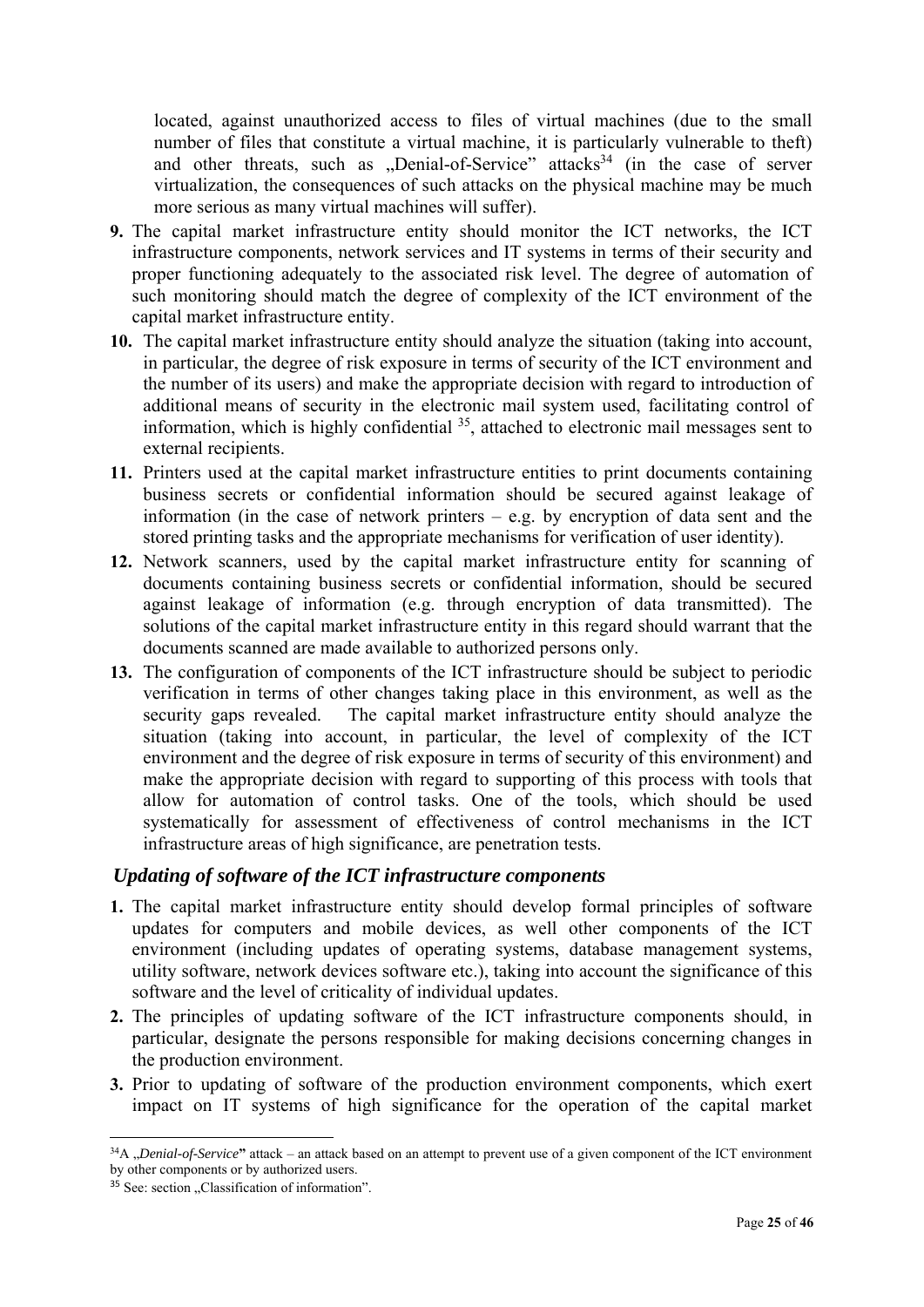infrastructure entity  $36$ , the situation should be analyzed in the context of the decision on verification of the impact of such update using the test environment.

- **4.** Timeliness and correctness of the update installation should be subject to periodic inspections. The capital market infrastructure entity should analyze the situation (taking into account, in particular, the level of complexity of the ICT environment and the degree of risk exposure in terms of security of this environment) and make the appropriate decision with regard to application of automated mechanisms for installation of updates of PC and mobile device software components, as well as automatic tools to analyze the ICT environment with regard to software updates.
- **5.** The capital market infrastructure entity should aim at limiting the number of the ICT environment components having no manufacturer support, in particular, with regard to those components, which are of significance for the operation of the capital market infrastructure entity. In this regard, the capital market infrastructure entity should in particular:
	- Identify and record the cases of ICT environment components receiving no manufacturer support and assess the associated risk,
	- Conduct analyses of the possibility of replacement of such components with components receiving such support or of undertaking other tasks aimed at control of the associated risk.

The above activities should be performed in advance, taking into account the period required to implement the tasks aimed at assuring control of risk associated with use of components, which are not receiving manufacturer support.

# *Management of capacity and performance of the ICT infrastructure components*

- **1.** The ICT infrastructure of a capital market infrastructure entity should be characterized by:
	- Scalability, understood as the possibility of increasing performance and capacity quickly,
	- Redundancy, understood as the possibility of managing an increased number of operations on the basis of the currently used resources (the temporary increase in load may be due e.g. to management of an increased number of orders and transactions conducted by the customers).
- **2.** The capital market infrastructure entity should have in place the documented principles of management of performance and capacity of the ICT infrastructure components, taking into account the significance of individual components for operation of the capital market infrastructure entity and the correlations between these components, including in particular:
	- Specification of the performance parameters (e.g. system response time, processing time)
	- And capacity (e.g. loading of the ICT network, utilization rate for the mass storage devices, utilization rate for processors, number of open connection sessions), specifying the warning and threshold values in this regard,
	- Monitoring of the above parameters,
	- Analysis of trends and forecasting of demand for performance and capacity, taking into account the strategic objectives of the capital market infrastructure entity, in particular, with regard to the planned number of customers served and changes in the profile of operation and the associated expected volume of data processed,

<sup>&</sup>lt;sup>36</sup> See: section "Classification of IT systems".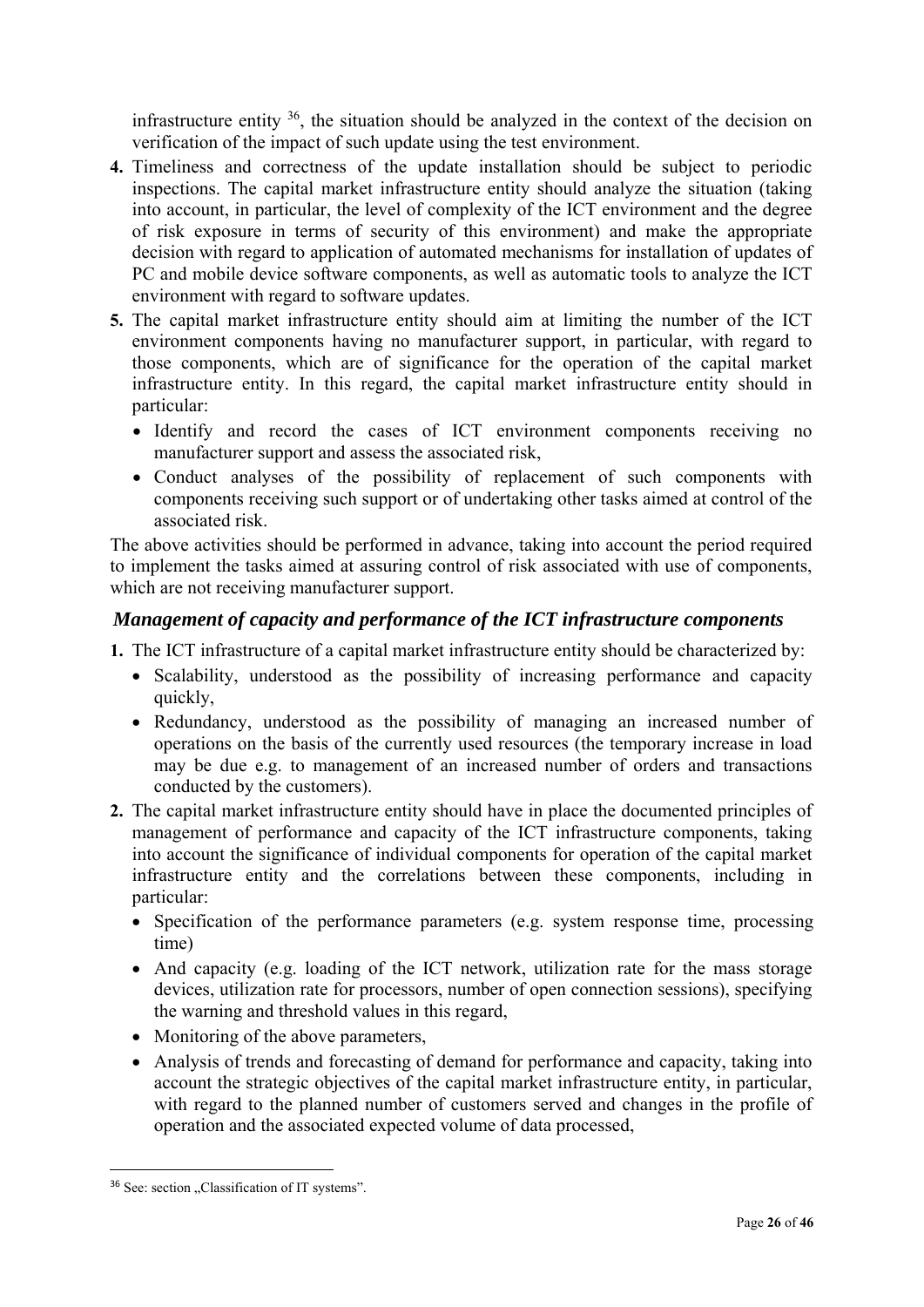- Undertaking action in the case of exceeding of the warning and threshold values of the above parameters and in the case if analyses of demand for performance and capacity indicate that the present resources are insufficient to satisfy such demand,
- Reporting with regard to performance and capacity of the ICT infrastructure components, in particular, to the owners of IT systems.
- **3.** In order to increase the effectiveness of the capacity and performance management process, the capital market infrastructure entity should analyze the situation (taking into account, in particular, the level of complexity of the ICT environment and the degree of risk exposure in terms of security of this environment) and make the appropriate decision with regard to:
	- Application of tools that allow for automation of monitoring of the degree of loading of resources,
	- Formalization of quality parameters of services rendered by the ICT environment on behalf of internal and external users and commencement of reporting in this regard to the management information system $37$ .
- **4.** The capital market infrastructure entity should conduct periodic verifications of the capability of the ICT environment in the disaster recovery center to maintain the required capacity and performance parameters.

# *The ICT infrastructure documentation*

- **1.** The capital market infrastructure entity should make sure that documentation of individual components of the ICT environment (including their configuration) and correlations between them:
	- Is up-to-date,
	- Is sufficiently detailed for the level of significance of each of these components,
	- Enables conducting of reliable analyses of the environment in terms of its security and optimization,
	- Allows for identification and elimination of causes of failures,
	- Allows for recovery of activity if necessary,
	- Allows for effective completion of internal control tasks.
- **2.** The ICT infrastructure documentation should be subject to protection in accordance with its sensitivity level. The scope of documentation (in particular, documents that specify in detail the configuration and functioning of the security systems), made available to individual employees, should not exceed the necessary minimum associated with their scope of obligations.
- **3.** The subsequent versions of the documentation should be marked and include the metrics of changes (date of introduction, persons preparing and approving the document),
- **4.** The capital market infrastructure entity should analyze the situation (taking into account, in particular, the level of complexity of the ICT environment, the frequency of introduction of technical changes and the number of administrators and service technicians) and make the appropriate decision with regard to implementation of the electronic repository of documentation for the ICT infrastructure.
- **5.** The capital market infrastructure entity should develop the procedures of use and administration of individual components of the ICT environment. The completeness and validity of these procedures should be subject to periodic verification, particularly in the case of those components of the ICT environment, which are modified frequently.

  $37$  See also: section  $n$ , The management information system".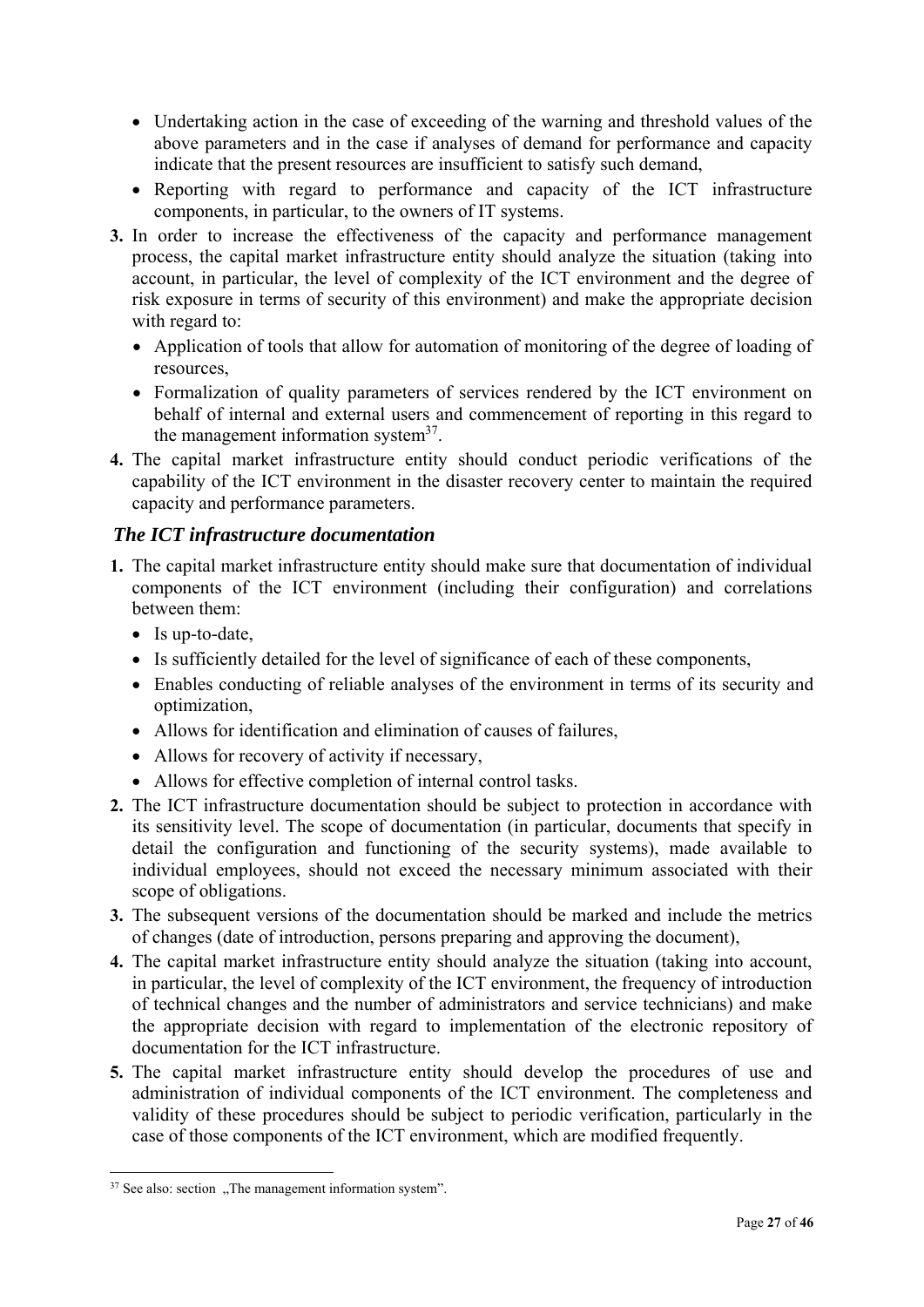## **4.3 Cooperation with external suppliers of services**

#### **Guideline 10**

*The capital market infrastructure entity should develop formal principles of cooperation with external suppliers of IT services, warranting security of data and proper operation of the ICT environment, taking into account services rendered by entities belonging to the capital group of the capital market infrastructure entity.* 

- **1.** Taking into account the specific nature of operation of the capital market sector, among the services rendered by external entities, the tasks performed in the area of information technology are of particular significance due to their direct impact on the quality and security of services rendered on behalf of customers and the reputation of the capital market infrastructure entity. At the same time, depending on the specific conditions of operation of the capital market infrastructure entity, the impact of quality of cooperation with external entities on the quality of services rendered by the capital market infrastructure entity on behalf of its customers is highly diversified. Therefore, the process of management of relationships with external service providers should be adapted to these conditions. The capital market infrastructure entity should not treat ordering of any services to an external entity as a release from responsibility for the quality and security of these services, rendered on behalf of the customers, and the security of their data.
- **2.** The agreements concluded by the capital market infrastructure entity with external service providers should warrant that these services will be rendered in accordance with the legal requirements, internal and external regulations<sup>38</sup>.
- **3.** The agreement templates or agreements concluded by the capital market infrastructure entity with external service providers should be verified in the appropriate extent by the capital market infrastructure entity units responsible for the legal issues and for security of the ICT environment.
- **4.** The capital market infrastructure entity should develop the rules of cooperation with employees of external service providers, taking into account in particular:
	- $\bullet$  The conditions of granting access to business secrets and confidential information<sup>39</sup>.
	- The principles of supervision of activity of external employees,
	- The necessity to make sure that every external employee having access to business secrets and confidential information is subject to at least the same restrictions with regard to security as the employees of the capital market infrastructure entity, having access to such information.
- **5.** The principles of cooperation between the capital market infrastructure entity and the external service provider should take into account the principles of communication and coordination of activities performed by the service provider (e.g. data migration, maintenance tasks, scanning of the ICT infrastructure etc.), minimizing their negative impact on the quality and security of services rendered on behalf of the customers of the capital market infrastructure entity.
- **6.** The capital market infrastructure entity should pay particular attention to the risk associated with granting to external service providers (particularly those not belonging to the capital group) of competences with regard to administration of access rights with regard to the IT systems.

<sup>&</sup>lt;sup>38</sup> See also: section "Formal and legal security".

 $39$  See: section . Classification of information".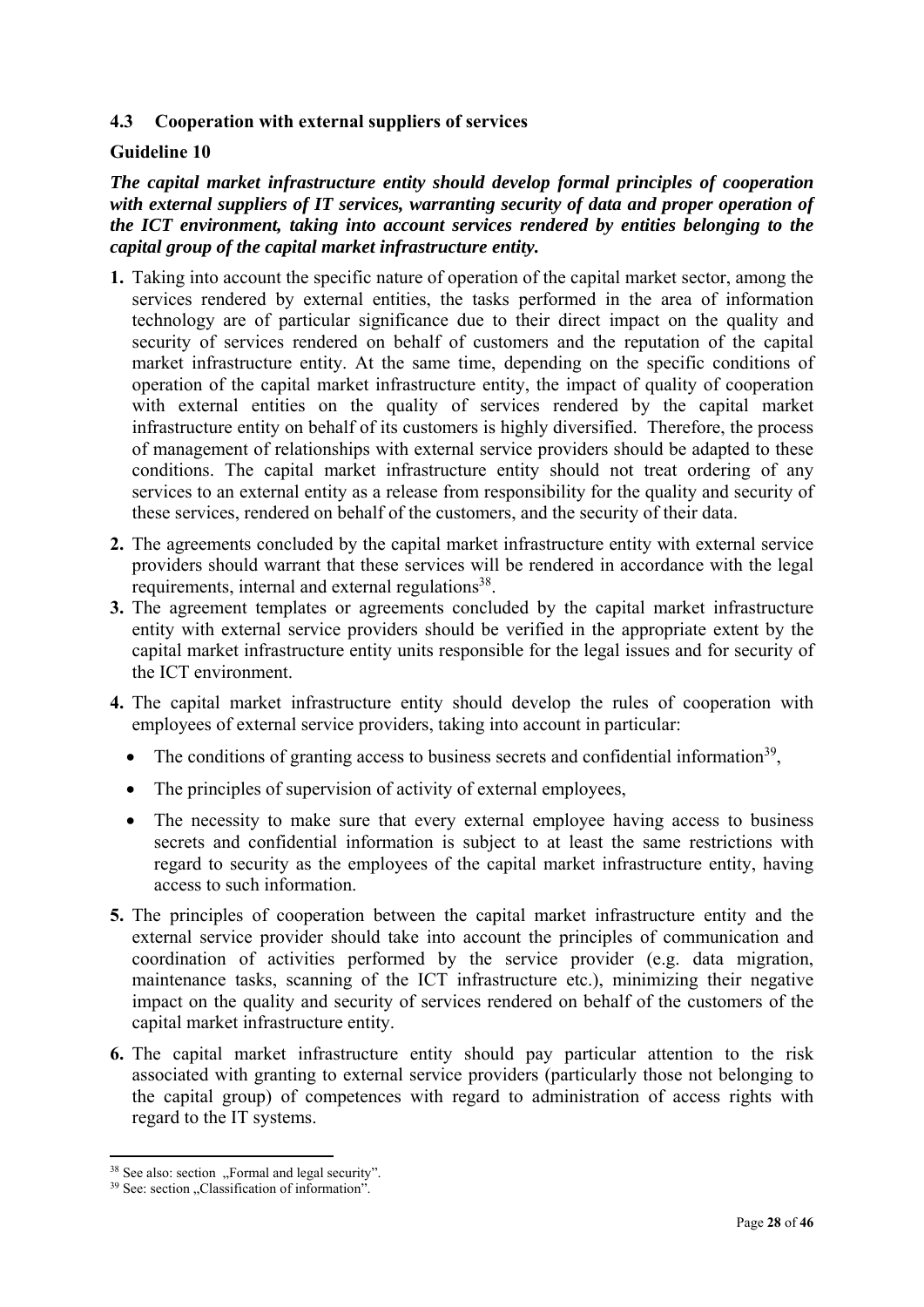## **4.4 Access control**

## **Guideline 11**

## *The capital market infrastructure entity should develop formal principles and technical mechanisms that ensure the proper level of control of logical access to data and information and physical access to the key components of the ICT infrastructure.*

#### *Logic access control mechanisms*

- **1.** The IT systems used by the capital market infrastructure entity should have access control mechanisms, allow for unequivocal determination and authentication of identity and user authorization.
- **2.** The access password parameters (including the length and complexity of the password, frequency of change, possibility of repeated use of a historic password) and the principles of blocking of user accounts should be established in the internal regulations, taking into account the system classification<sup>40</sup> and other associated conditions, including the legal aspects<sup>41</sup>. Functionality of the IT systems used should, as much as possible, enforce the application of rules of the capital market infrastructure entity with regard to access password and blocking of user accounts if a wrong password is used.
- **3.** The process of management of authorizations should be formalized in the internal procedures, specifying the principles of applying for, granting, modification and withdrawal of access rights to systems or functionalities, as well as access monitoring. The scope of access rights granted should not go beyond the substantive scope of obligations and rights of the user (including external users, such as capital market infrastructure entity agents) and it should be subject to periodic inspections.
- **4.** The capital market infrastructure entity should conduct regular reviews of the authorizations granted, including compliance of the authorizations actually granted in the IT systems with the authorizations assigned in the authorization registers, as well as with the substantive scope of rights and obligations of individual users. The frequency of such reviews should be based on analysis of the level of risk, associated with individual employees and IT systems, and it should not be less than once a year. The authorization reviews should be performed in accordance with the appropriate scope also in the case of modification of an IT system functionality and changes in the scope of duties of employees. The significant inconsistencies detected and the actions undertaken in association with these should be reported within the framework of the management information system $42$ .
- **5.** In order to increase the effectiveness of management and supervision of rights and to limit the risk of granting of inadequate access rights, the capital market infrastructure entity should analyze the situation (taking into account, in particular, the level of complexity of the ICT environment, the degree of exposure to risk with regard to security of this environment and the number of its users) and make the appropriate decision with regard to:
	- Development of the standard access profiles for specific employee groups or positions,
	- Use of tools for automation of the user authorization management process (in particular, for recording of historic authorizations).
- **6.** To the extent possible, the capital market infrastructure entity should limit user access to functions allowing for independent increasing of own rights. In situations, in which the above principle cannot be followed (e.g. in the case of IT system administrators), other

<sup>&</sup>lt;sup>40</sup> See: section "Classification of IT systems".

<sup>&</sup>lt;sup>41</sup> See also: section "Formal and legal security".

<sup>&</sup>lt;sup>42</sup> See also: section "The management information system".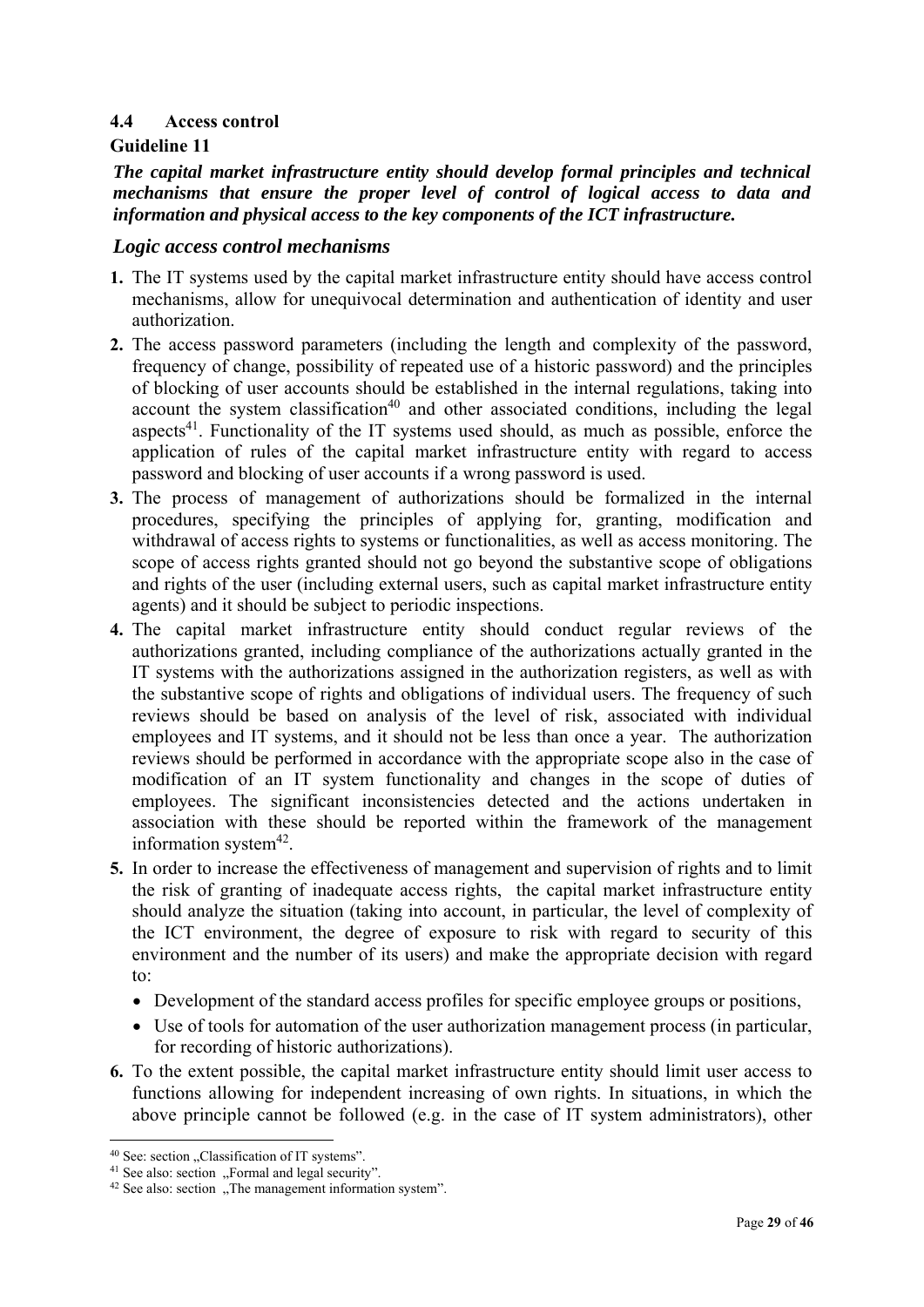control mechanisms should be provided.

- **7.** In the case of systems, which can bring exceptionally high losses in the case of their unauthorized use, the capital market infrastructure entity should analyze the situation and make the appropriate decision with regard to combining of access passwords with other user identity verification mechanisms (e.g. tokens, electronic ID cards, biometric methods etc.).
- **8.** All users of IT systems of the capital market infrastructure entity should be informed of their responsibility for their password confidentiality and for the consequences of activities performed using their accounts.
- **9.** The authorization management principles, applicable at the capital market infrastructure entity should, in particular, take into account the threats associated with abuse of privileged user authorizations. The capital market infrastructure entity should analyze the situation (taking into account, in particular, the level of complexity of the ICT environment and the degree of risk exposure in terms of security of this environment) and make the appropriate decision with regard to introduction of mechanisms that warrant registration every time and the possibility of monitoring of access at the privileged authorization level to the most sensitive components of the ICT environment.
- **10.** IT systems, which process data of high importance for the capital market infrastructure entity<sup>43</sup> should have mechanisms in place, allowing for automatic recording of the events taking place so that the records can be used  $-$  if necessary  $-$  as reliable evidence of improper or inadequate use of these systems. The event recording mechanisms should also prevent unauthorized deletion or modification of entries.
- **11.** The capital market infrastructure entity should develop formal principles of management of cryptographic keys, in particular, their development, storage, distribution, deletion and archiving, to ensure protection of these keys against unauthorized modification and disclosure.
- **12.** A significant aspect of the ICT environment security is control of physical access to rooms, in which servers and other key components of the ICT infrastructure are located, as well as the supporting equipment (including standby power supply, power generators, air-conditioning and switching stations). The physical access control mechanisms should warrant access only for authorized persons (that is, those, who have been granted access in accordance with the scope of their duties) and activation of alarm signal in the case of access attempts made by unauthorized persons. Such mechanisms should also include recording of individual traffic. The solutions applied should be adequate to the level of risk associated with components located in a given room, the specific conditions (including the location) of the capital market infrastructure entity and the scale and nature of business operation.
	- **13.** In rooms, in which the key components of the ICT infrastructure are located, apart from exceptional situations, taking photos, audio and video recordings should be prohibited. Authorizations in exceptional cases should be granted by the appropriately authorized persons and recorded.

## **4.5 Malware protection**

#### **Guideline 12**

## *The capital market infrastructure entity should ensure the proper protection of the ICT environment against malware.*

**1.** The capital market infrastructure entity should provide automatic protection against

 <sup>43</sup> See: section "Classification of information and IT systems".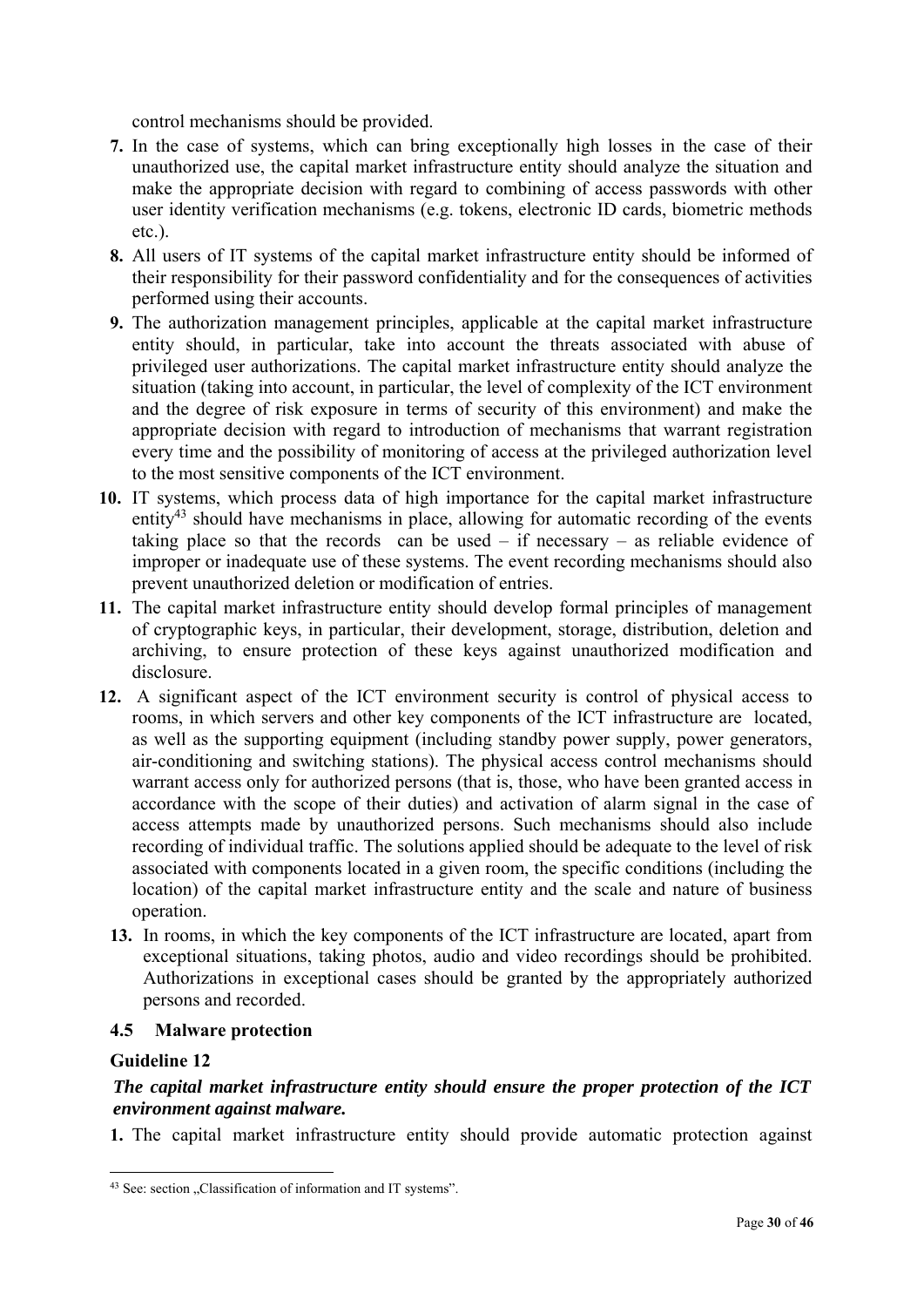malware (such as viruses, Trojan horses, worms, rootkit<sup>44</sup> software etc.), both for the central components of the ICT infrastructure, which require such protection (servers, domain controllers etc.) and for PC computers and mobile devices. Such protection should be provided on a continuous basis, and the users should not be able to turn it off. The scope of protection should be associated with the degree of exposure of each infrastructural component to a threat, as well as the potential severity of its consequences for the capital market infrastructure entity.

- **2.** Applications ensuring protection against malware and malware signatures should be updated systematically. To the extent possible, the capital market infrastructure entity should make sure that the above validity is verified at every attempt of connecting a device to the internal network.
- **3.** The capital market infrastructure entity should develop formal principles of malware protection, including in particular:
	- The mode of action in relation to various types of malware found,
	- The mode of decision-making with regard to withdrawal from use of the threatened components of the ICT environment or their separation from the remaining part of this environment,
	- The mode of notifying of the appropriate units of the capital market infrastructure entity of the threat $45$
- **4.** Regardless of the level of automatic protection against malware, of key significance in this regard is also the awareness of the security issues among the end users. Therefore, the capital market infrastructure entity should ensure the proper level of user education in this regard $46$ .

## **4.6 User support**

#### **Guideline 13**

## *The capital market infrastructure entity should provide the internal users of IT systems with support in solving of problems associated with operation of these systems, including those resulting form failures and other non-standard events that interfere with use of these systems.*

- **1.** The mode of operation of the area of support for internal users of IT systems should be adapted to the scale of operation, complexity of the ICT environment and the number of internal users, taking into account the potential dependence on the external service providers.
- **2.** The functioning of the process of support of the internal users of IT systems should be formalized adequately to the complexity of the ICTS environment of the capital market infrastructure entity and the number of internal users of the IT systems. Notifications should be recorded and analyzed in order to enable preventive actions with regard to the problems identified. Persons responsible for providing user support should also be trained in identification and escalation of the information security incidents $47$ .
- **3.** The capital market infrastructure entity should analyze the situation (taking into account, in particular, the level of complexity of the ICT environment and the number and profiles of its users) and make the appropriate decision with regard to providing support for

 <sup>44</sup> Rootkit software – a tool, which modifies system files to hide its presence from the user, anti-virus software etc., allowing for performance of tasks defined by the programmer (such as taking over of user passwords or preventing anti-virus updates) without the knowledge of the user.

<sup>45</sup> See also: section  $\mu$ Management of information security incidents".<br>
<sup>46</sup> See: section  $\mu$ Employee education".<br>
<sup>47</sup> See: section  $\mu$ Management of information security incidents".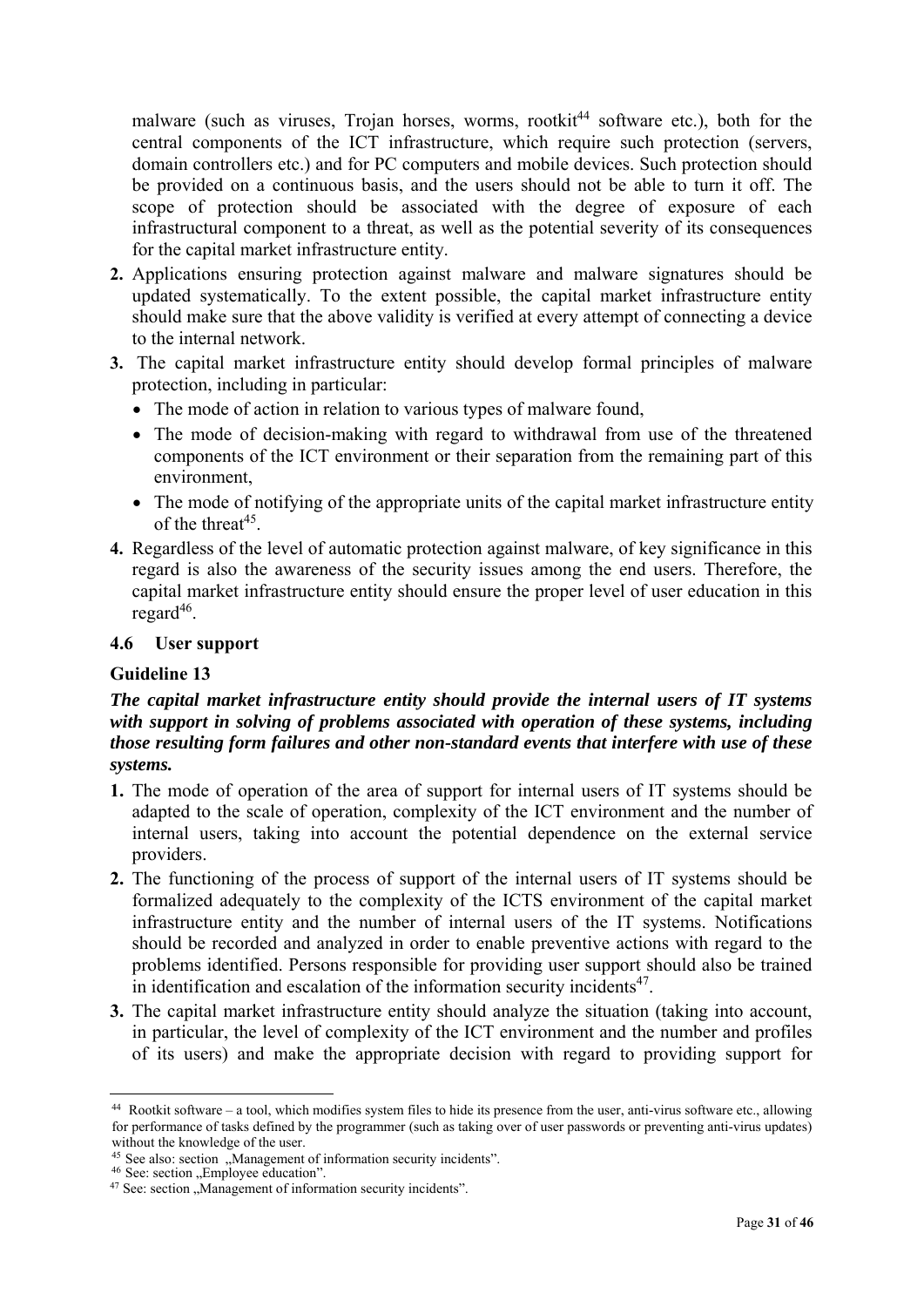management of user notifications by the IT system, allowing, in particular, for collecting and reporting of data on the existing problems and monitoring of quality of the support provided.

## **4.7 Employee education**

## **Guideline 14**

*The capital market infrastructure entity should engage in effective activities, aimed at achieving and maintaining the proper level of employee qualifications with regard to the ICT environment and security of information processed in this environment.* 

- **1.** The capital market infrastructure entity should maintain the proper level of qualifications of all employees in order to ensure security of information processed in the ICT environment and to enable the proper use of IT equipment and systems. This level should be diversified depending, among other things, on the risk associated with the authorization and competence levels of individual employees and their roles in management of the ICT environment security.
- **2.** In order to ensure the proper level of employee qualifications in this regard, the capital market infrastructure entity should apply the adequate formats of training, provide the appropriate materials and engage in various education initiatives, aimed at development of the information security culture (e.g. using posters or screen savers). The capital market infrastructure entity should also analyze the situation and make the appropriate decisions with regard to awarding of positive behaviors that support the culture of information security.
- **3.** Within the framework of employee education, the capital market infrastructure entity should take into account, among other things, the threats associated with use of mobile devices, use of own IT equipment for professional purposes and use of business equipment for private purposes, publication of information on the capital market infrastructure entity on the Internet (particularly in the social media) and socio-technical attacks, as well as inform the employees of the process of disciplinary sanctions against persons, who fail to comply with the security procedures.

## **4.8 Continuity of operation of the ICT environment**

## **Guideline 15**

## *The business continuity management system of the capital market infrastructure entity should take into account the specific conditions associated with its ICT environment and the data processed by it.*

## *Business continuity plans and emergency plans*

- **1.** The capital market infrastructure entity should analyze the situation (taking into account, in particular, the degree of risk exposure in terms of security of the ICT environment and the scale and nature of its operation) and make the appropriate decision with regard to designation of the person or team for the affairs of business continuity, in particular, to supervise the availability of the necessary resources, allowing for continuation or recovery of business activity.
- **2.** Since recovery of operation of the ICT environment is usually necessary to recover the functioning of the business processes, the capital market infrastructure entity should pay particular attention to management of business continuity with regard to the units responsible for the functioning of this environment.
- **3.** The business continuity management system documentation of the capital market infrastructure entity, concerning the ICT environment (in particular, the data replication,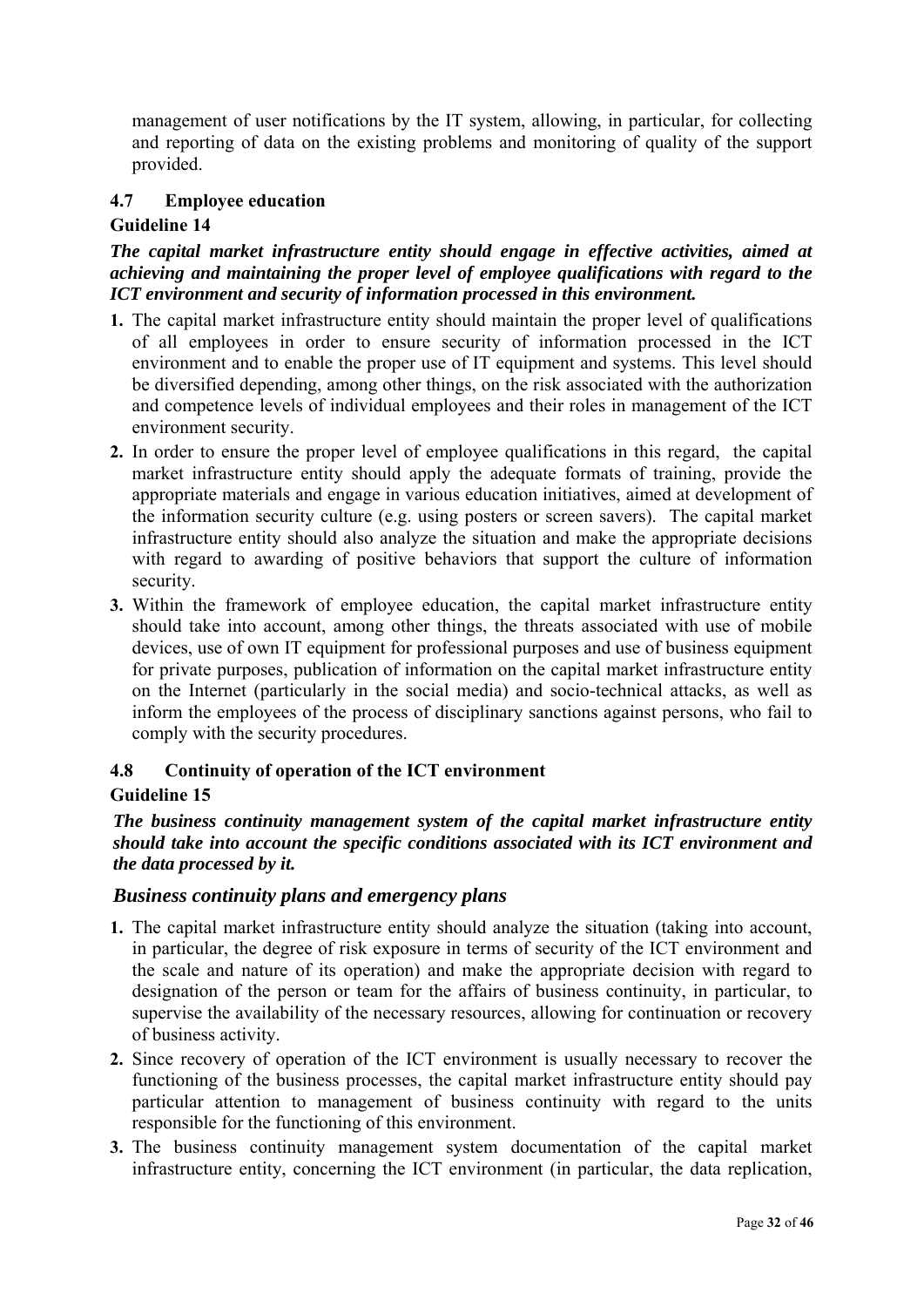backup creation and recovery procedures) should take into account the classification of IT systems and the information processed by these systems<sup>48</sup>, as well as the correlations between these systems. The validity of this documentation should be verified on a regular basis.

- **4.** The capital market infrastructure entity should have an effective system for distribution of documentation of the business continuity management system with regard to the ICT environment, warranting its confidentiality, as well as access by authorized persons.
- **5.** Within the framework of its business continuity management strategy, the capital market infrastructure entity should take into account the issue of dependency upon the external service providers, being of key significance from the perspective of business continuity of the capital market infrastructure entity. In particular, the capital market infrastructure entity should:
	- Define the mode of communication and cooperation with the service provider in the case of an emergency situation,
	- Take into account the participation of external service providers in the process of testing of the business continuity management system $49$ ,
	- Develop the principles associated with emergence of the necessity to replace a service provider during an emergency situation.

# *Technical resources and the physical and environmental conditions*

- **1.** The capital market infrastructure entity should have the technical resources, adequate to the scale and nature of its operation, allowing for day-to-day functioning of the key processes and their recovery in the case of an emergency situation, taking into account, in particular, the following parameters, defined for these processes:
	- Parameters defining the maximum duration of recovery of functioning of these processes  $50$ .
	- Parameters defining the maximum quantity (that is, the maximum length of the period) of data stored in IT systems, which can be  $\text{lost}^{51}$ .
- **2.** In the case of an extensive failure or inaccessibility of the basic data processing center, the capital market infrastructure entity should be able to recover the ICT environment (adequate to the assumptions of the emergency plans) at the disaster recovery location. This locations should be sufficiently distant from the basic center in order to minimize the risk of inaccessibility of both centers due to a single cause (such as a flood). The process of recovery of the environment should be formalized in the detailed internal regulations, defining the scope of competences, the necessary resources and the order and mode of recovery of the ICT environment components.
- **3.** The mode of functioning of the disaster recovery center should be adapted to the scale and nature of business operation and take into account the maximum service unavailability time accepted by the capital market infrastructure entity.
- **4.** A prerequisite for continuous and safe functioning of the ICT environment is to ensure the physical and environmental safety in the locations, in which the key components of the ICT infrastructure are stored, in particular, with regard to the conditions associated with continuity of power supply and stability of its parameters, temperature, humidity and dust level, as well as key components of the flood, fire, theft or intentional damage protection systems. Therefore, the capital market infrastructure entity should identify the threats in

<sup>&</sup>lt;sup>48</sup> See: section "Classification of information and IT systems".

<sup>&</sup>lt;sup>49</sup> See: section "Verification of effectiveness of approach to business continuity management". <sup>50</sup> RTO - Recovery Time Objective.

<sup>51</sup> RPO –Recovery Point Objective.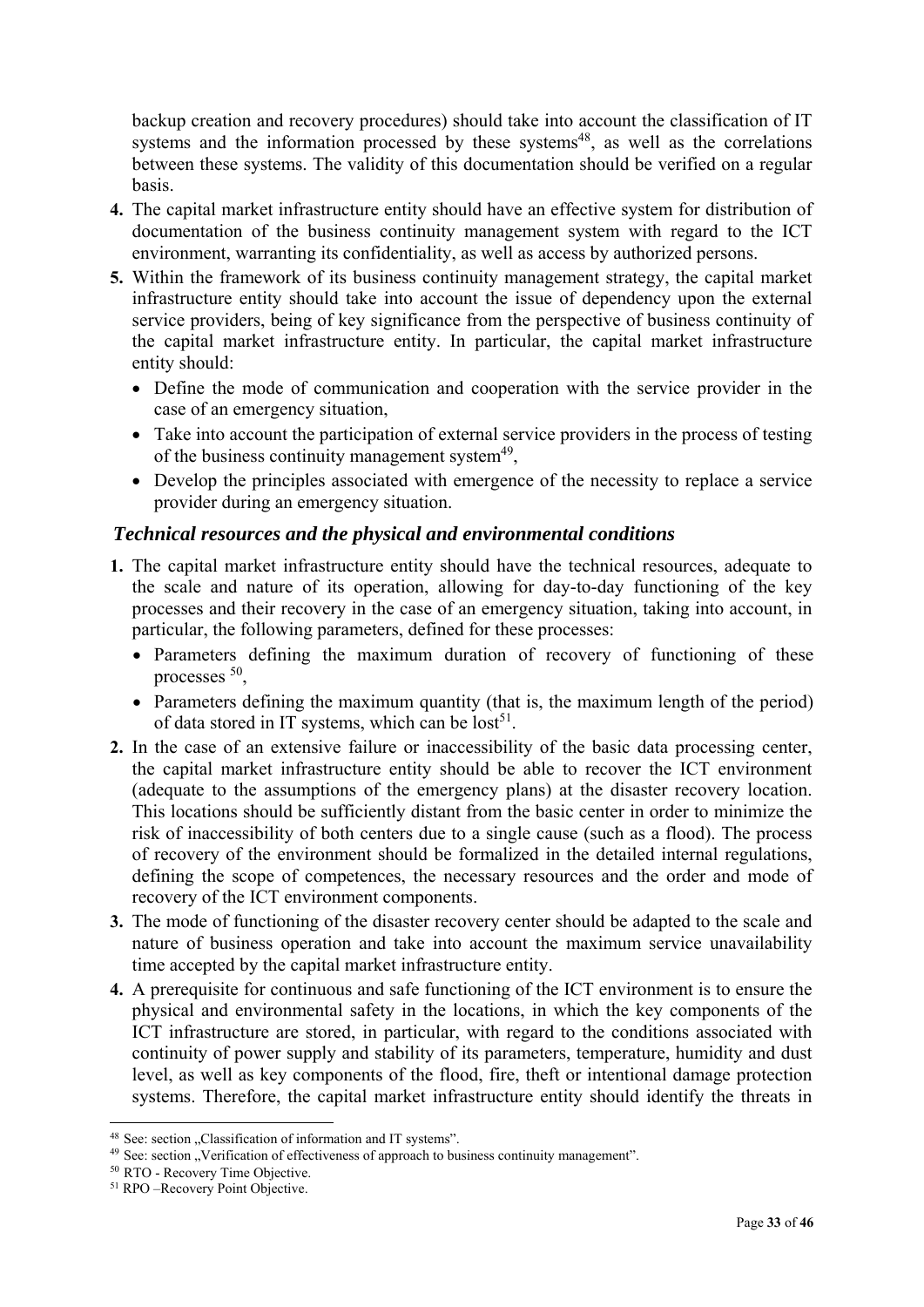this regard and analyze their potential impact on security of the ICT environment and business continuity (in particular, if the resources of the disaster recovery center are not sufficient to allow for a rapid resumption of activity). This analysis should allow for determining whether location of the rooms, in which the key components of the ICT infrastructure have been installed, is proper and whether they have been appropriately secured.

- **5.** Conducting the above analysis, the capital market infrastructure entity should, in particular, take into account the threats associated with:
	- Building location and the nearby facilities (including airports, military structures etc.)
	- Location and surrounding area of the rooms, in which the key components of the ICT infrastructure are installed (in particular, the threats associated with these rooms being located at the basement or attic level),
	- Structural conditions (such as the load capacity of the roof, air-tightness of the rooms, quality of the lightning protection system).
- **6.** In order to warrant the proper physical and environmental conditions in the location of key components of the ICT infrastructure, the capital market infrastructure entity should, in particular, comply with the following principles:
	- The doors, windows, walls and roofs in rooms, in which the key components of the ICT infrastructure are located, should be characterized by appropriate mechanical, fire and burglar resistance.
	- No flammable materials should be placed in rooms, in which the key components of the ICT infrastructure are located, or  $-$  if necessary  $-$  such materials should be appropriately secured (e.g. placed in cabinets, which warrant fire protection).
	- The fire extinguishing agents used should minimize the risk of damaging of the electronic devices and the data stored.
	- The anti-burglar and fire protection measures should provide for immediate notification of persons responsible for protection and for initiation of a firefighting and rescue action. The capital market infrastructure entity should also analyze the situation and make the appropriate decision with regard to adding the automatic fire extinguishing equipment to the fire protection system.
	- in rooms, in which the key components of the ICT infrastructure are located, it is necessary to maintain the environmental parameters (e.g. temperature, humidity, dust level etc.) specified by manufacturers of these components. The devices used by the capital market infrastructure entity to control these parameters should be characterized by appropriate performance and redundancy (in the case of an emergency). The capital market infrastructure entity should analyze the situation and make the appropriate decision with regard to application of solutions to ensure the automatic monitoring and adjustment of the environmental parameters.
	- Selection of mechanisms to ensure continuity of power supply should take into account the size, scale and nature of operation of the capital market infrastructure entity. Emergency power supply in form of batteries (UPS) allows for maintenance of operation of the resources for a limited period of time, and, usually, within a limited scope – therefore, the capital market infrastructure entity should analyze the situation and make the appropriate decision with regard to providing an independent power supply, based on a power generator, if possible, activated automatically in the case of a failure of the main power supply, as well as application of multiple power supply lines.
- **7.** In the case of temporary moving of the ICT equipment to another room (e.g. in association with a renovation), the capital market infrastructure entity should make sure that the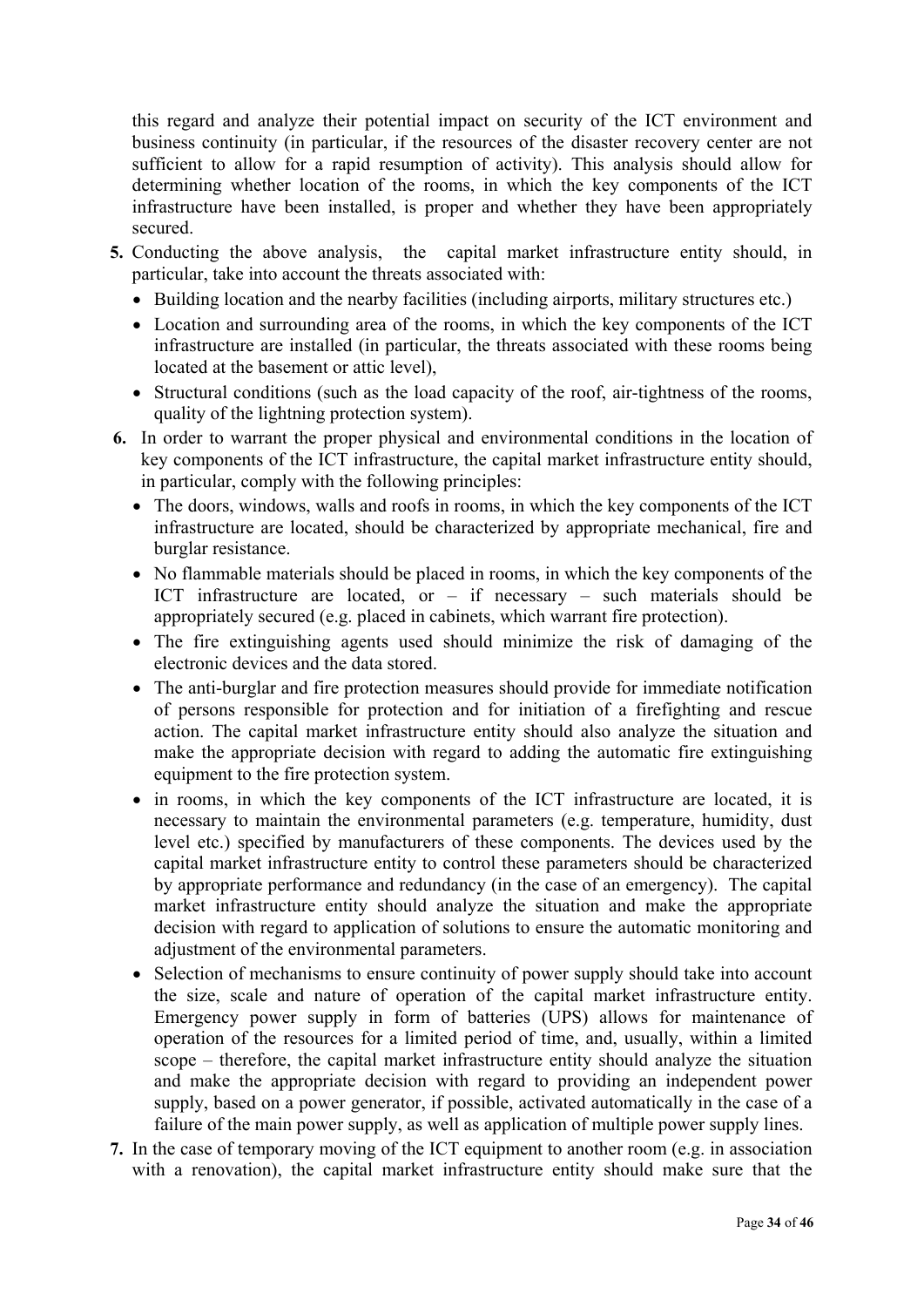physical and environmental conditions in this room are proper and provide the appropriate access control level<sup>52</sup>.

**8.** Effective functioning of mechanisms aimed at ensuring the proper physical and environmental conditions in locations, in which the key components of the ICT infrastructure are installed, should be subject to periodic reviewing.

# *Backup copies*

- **1.** One of the methods of ensuring continuity of operation in the case of a failure or a disaster are backup copies of data, IT system instances and configuration of the key components of the ICT infrastructure. The capital market infrastructure entity should develop formal principles of management of storage media, used to store the backup copies. These principles should, in particular, include the following:
	- The scope, mode and frequency of data copying,
	- The modes of identification of storage media,
	- The place, period and mode of safe storage of the media,
	- The mode and form of authorization of data modification and removal from the storage media,
	- The roles and responsibilities with regard to storage media management,
	- The modes of proper and permanent liquidation of unneeded data (with regard to liquidation of data saved on the storage media still in use and liquidation of storage media withdrawn from operation).
- **2.** The correctness of backup and possibility of recovery of backup data should be subject to periodic inspections. Such inspections can be performed automatically; in such case, the appropriate persons should be informed of the inspection results.
- **3.** The capital market infrastructure entity should have the detailed regulations and instructions for recovery of the ICT environment components on the basis of backup copies. The content of these documents should allow for implementation of the process by third persons, having the appropriate qualifications and authorizations (that is, persons, who are not involved in day-to-day administration of a given component of the environment). The process of recovery of the ICT environment components should be systematically tested.
- **4.** The capital market infrastructure entity should ensure integrity of the backup copies from their creation until liquidation. This means that throughout the entire period, defined above, the copies are to reflect the actual status of resources at the time of creation of the backup copy, which excludes the possibility of removal of any data. The regulations and instructions with regard to recovery of data from backup copies should include the rules of modifying the data recovered to reflect the changes made in the period between creation of a given backup copy (or sequence) and its use to recover the state of the ICT environment as it was before the failure.
- **5.** The backup copies, particularly those, which are transported or transmitted outside the capital market infrastructure entity, should be secured (e.g. with cryptographic protection) against unauthorized access at the level adequate for the classification of data stored<sup>53</sup>. Media containing backup copies should be stored in a manner that minimizes the risk of their damage (e.g. as a result of a fire, flood, electromagnetic field) or unauthorized modification. They should also be stored separately from the related environment components.

  $52$  See: section "Physical access control mechanisms".

<sup>&</sup>lt;sup>53</sup> See: section "Classification of information and IT systems".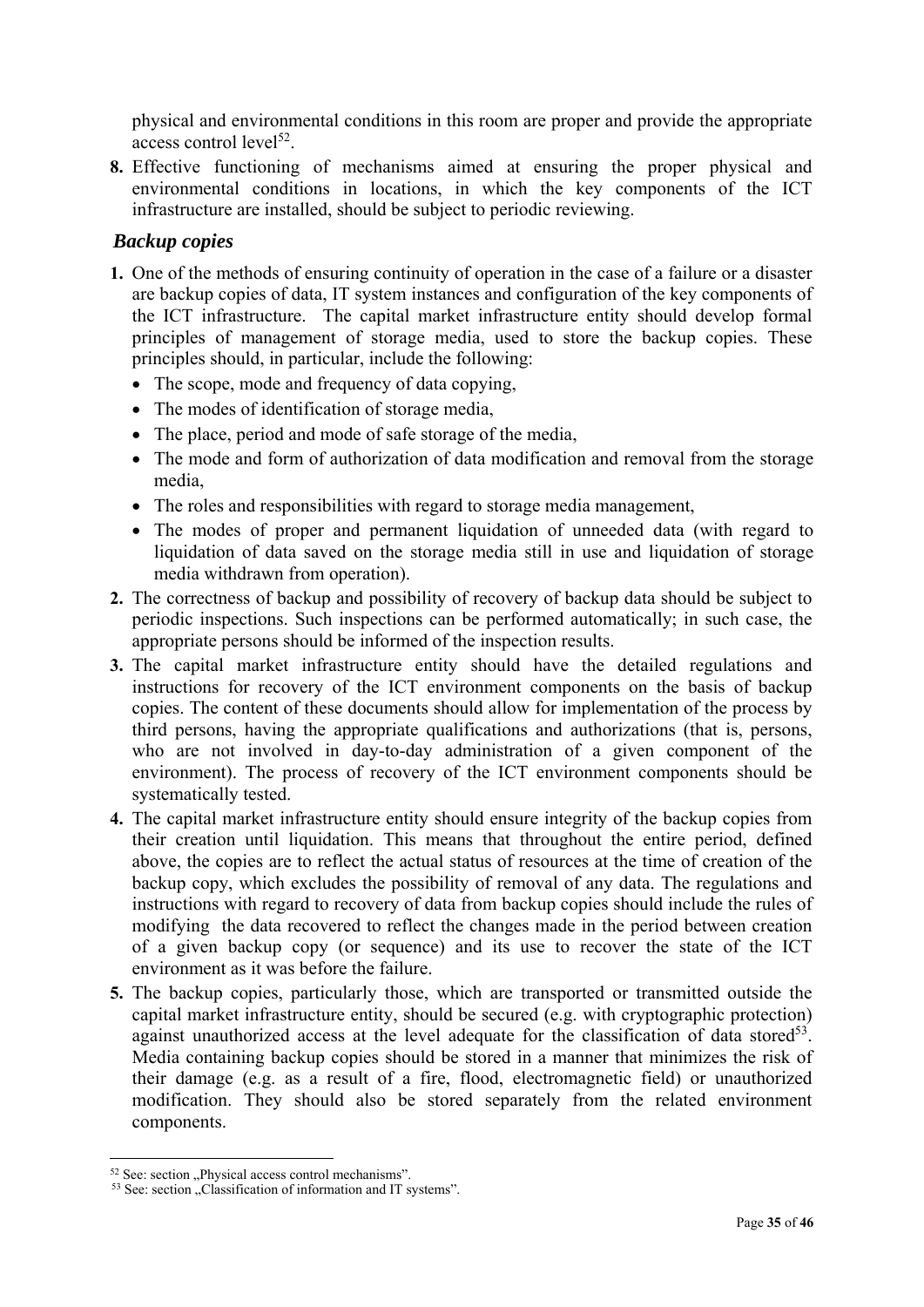**6.** Media, which have been damaged or withdrawn from use, should be destroyed in the manner preventing data recovery.

# *Verification of effectiveness of approach to business continuity management*

**1.** The capital market infrastructure entity should, on a regular basis, verify the approach to business continuity management with regard to the ICT environment, including the capability of recovery of operation on the basis of a backup copy. The frequency, scope and mode of tests to be conducted (such as simulations, overall operation tests etc.) should take into account the scale and nature of operation of the capital market infrastructure entity and the threats associated with individual components of the ICT environment. The test plans, particularly those, which may exert impact on day-to-day operation of the capital market infrastructure entity, should be consulted within the organization and approved by the management board of the capital market infrastructure entity. The test results and corrective action plans, which are to be implemented to eliminate the inconsistencies identified, should be documented. The board of supervisors and management of the company should be informed of the test results and timeliness and effectiveness of the corrective action undertaken.

# **4.9 Management of the electronic access channels**

## **Guideline 16**

*Any capital market infrastructure entity that renders services using electronic access channels, should have in place the effective technical and organizational solutions to ensure verification of identity and security of data and funds of the customers, and it should educate the customers with regard to the principles of safe use of these channels.* 

## *Customer identity verification*

**1.** An issue of key significance in the services of a capital market infrastructure entity, rendered through electronic access channels, is confirmation of whether a given attempt of contact or access is authorized or not.

Therefore, the capital market infrastructure entity should define and apply the best possible methods and means of:

- Verification of identity of the customer when opening the account, including the procedures of remote agreement conclusion<sup>54</sup>,
- Confirmation of identity and authorization of customers using the electronic access channels, minimizing the risk of granting access to unauthorized persons.
- **2.** Selection of the methods applied by the capital market infrastructure entity in order to confirm the identity of customers using the electronic access channels should be made on the basis of analysis of the risk associated with these channels. Such analysis should be conducted systematically, taking into account the transaction options offered by a given access channel, the data processed, recognized attack techniques, as well as the ease of use by the customer of individual methods of identity confirmation. The typical methods of identity confirmation in the electronic access channels include the personal identification number, passwords, electronic signatures, smart cards, single-use codes, tokens, biometric data and digital certificates; the identity verification methods can be based on one or many factors (e.g. use of passwords and one-time codes at the same time). The capital market infrastructure entity should also determine whether and to what extent application of a multi-factor identity verification system will contribute to enhancement of customer security.

 <sup>54</sup> See also: section "Formal and legal security".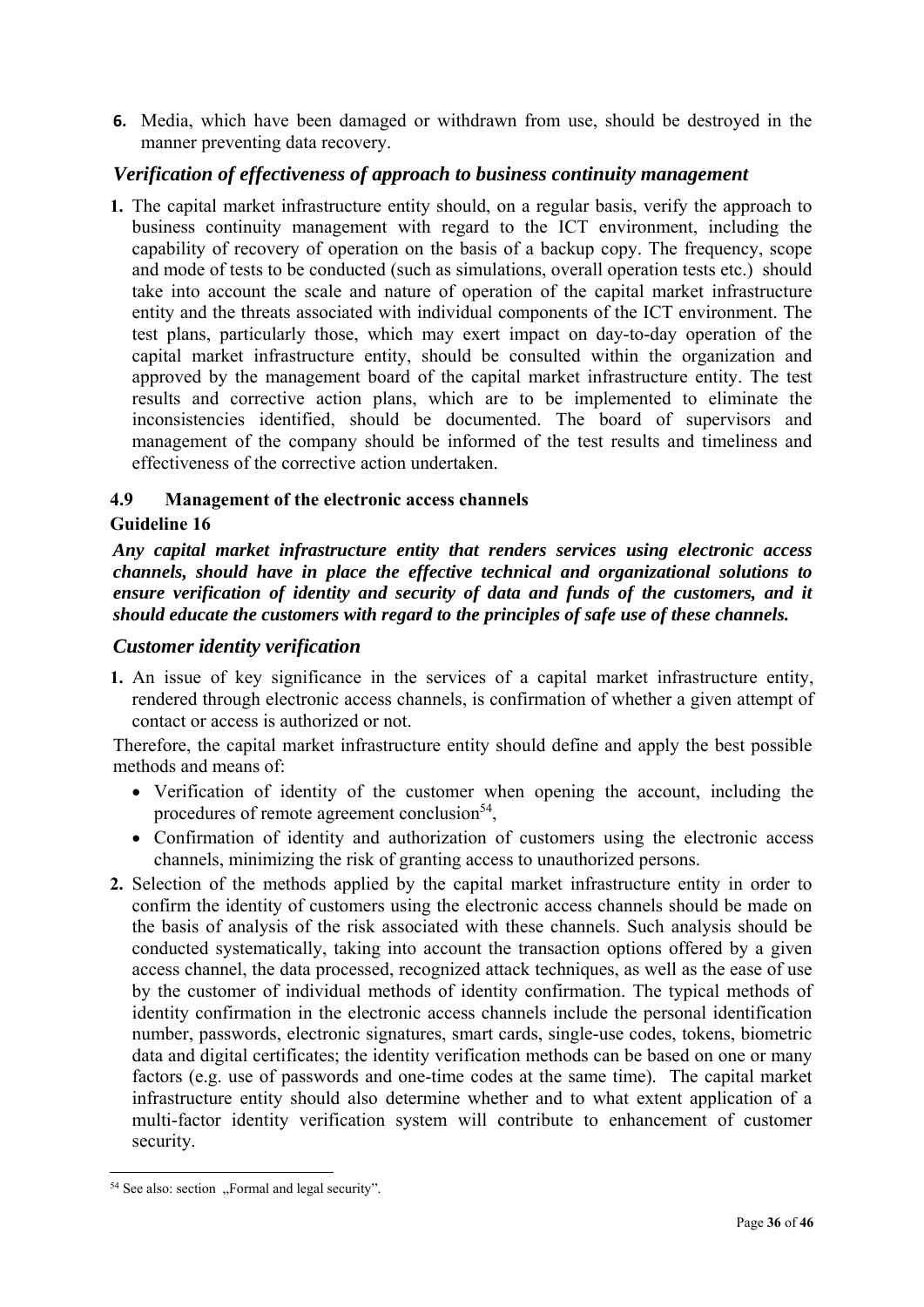**3.** The capital market infrastructure entity should analyze the situation and make the appropriate decision with regard to application of other security mechanisms, such as verification of the logging time and place using an electronic access channel.

# *Security of customer data and funds*

- **1.** Apart from the above measures, in order to prevent unauthorized access to the account of the customer using electronic access channels, the IT systems used in these channels should be designed and configured in the manner, which ensures the sufficiently high level of integrity, confidentiality and availability of data processed using these channels throughout the entire process of data processing (both by the capital market infrastructure entity and by external service providers). In addition, the capital market infrastructure entity should make sure that:
	- It has developed the principles of granting authorizations to electronic access channels, minimizing the risk of internal fraud,
	- The connection sessions are encrypted and additional mechanisms have been introduced to make these sessions as much resistant to manipulations as possible (e.g. by closing the session in the case of user inactivity for a specified time period or upon closing of the client application without logging out),
	- The IT systems used in conjunction with the electronic access channels allow for identification and securing of evidence, which could be used in court (in particular, minimizing the risk of loss of such evidence or its rejection due to insufficient securing of data),
	- The IT systems used in conjunction with the electronic access channels have been designed to minimize the probability of accidental access by unauthorized users,
	- The solutions used in association with electronic access channels provide the capital market infrastructure entity with access to control and verification paths, in particular with regard to:
		- o Opening and closing of customer accounts,
		- o Change of customer information,
		- o All limits granted to the customer and authorizations to exceed these limits,
		- o Successful and unsuccessful log-in attempts,
		- o All cases of granting, modification or withdrawal of system access authorizations.
- **2.** In the case if external service providers participate in the process of rendering of services using the electronic access channels, the capital market infrastructure entity should make sure that they have the appropriate software for management of security of information processed on behalf of the capital market infrastructure entity.<sup>55</sup>
- **3.** Unless the legal provisions in force allow for a situation, in which no agreement has been concluded with a customer for the electronic access channels, such agreement should specify the principles of protection of information and the detailed conditions of providing access (in particular, the identity verification methods).
- **4.** The capital market infrastructure entity should provide its customers with a communication channel (e.g., a mailbox, a phone number), making it possible to inform the capital market infrastructure entity of events identified by the customers, concerning security of the electronic access channels (e.g. phishing attacks).

## *Customer education*

**1.** Due to the fact that a substantial part of the service channel remains beyond its direct

 <sup>55</sup> See also: section "Cooperation with external service providers".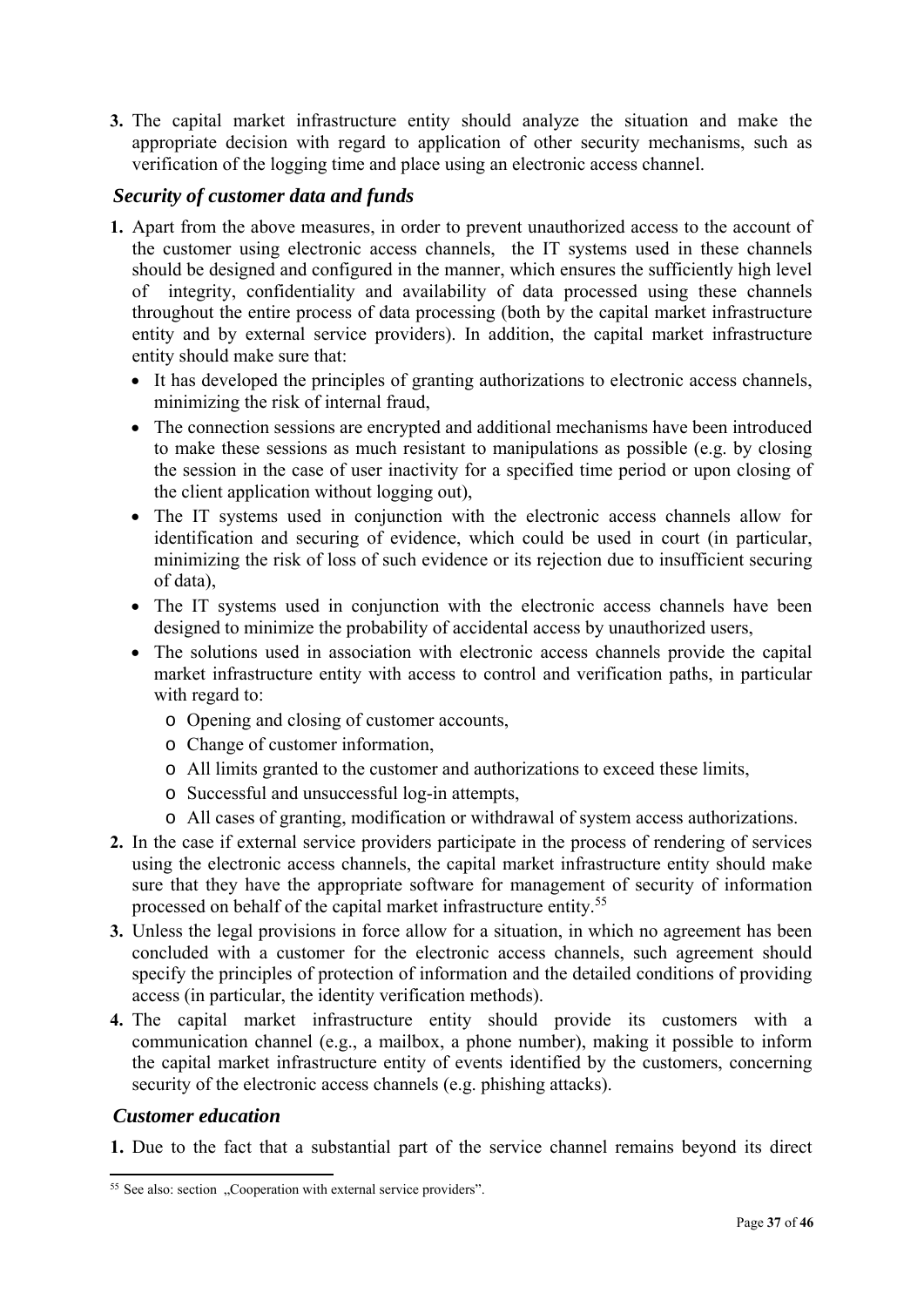control, the capital market infrastructure entity should aim at providing the customers using electronic access channels with the adequate level of knowledge, allowing them to understand the threats associated with use of these channels and application of effective ways of securing themselves against such threats. The above can be implemented, for instance, in form of visible information published on the Web page of the capital market infrastructure entity, in information flyers, e-mails sent to the customers etc.

- **2.** The capital market infrastructure entity should inform its customers of the threats, associated in particular with:
	- Inadequate protection of data used for logging into electronic access channels,
	- Inadequate protection of devices used to perform services, rendered via electronic access channels (mobile phones, computers), including the significance of use of antivirus software and firewalls, physical access control, software updates on a regular basis etc.
	- Other techniques aimed at taking over of information providing access to the account (e.g. phishing attacks), indicating the means of protection against these techniques.

# **4.10 Management of End-User Computing56**

# **Guideline 17**

# *The capital market infrastructure entity should develop formal principles of management of the so-called end user computing, effectively limiting the risk associated with use of this software.*

- **1.** Due to the threats associated with use of End-User Computing (such as high vulnerability to programming errors, probability of data loss usually higher in comparison with conventional IT systems, high vulnerability to interference with the data processing algorithms, contained in these tools, etc.), with regard to management of software of this type, the capital market infrastructure entity should in particular:
	- Identify the significant EUC, that is, software used for processing of data of high significance for the capital market infrastructure entity or of high significance from the perspective of the processes implemented by the capital market infrastructure entity,
	- Document the significant EUC, including its role in the business processes, the scope of data processing, the data processing algorithms etc.,
	- Maintain a register of the EUC used at the capital market infrastructure entity, which is of significance,
	- Ensure the proper level of security of the significant EUC (e.g. by protecting folders, in which it is saved, or blocking the form editing function) in order to prevent unauthorized modifications of the tool itself and the data stored in it,
	- Have in place the formal principles of development, testing and modification of significant EUC,
	- Analyze the threats and problems associated with use of EUC in individual areas of operation, and – in the case of identification of significant threats or problems in this regard - analyze the situation and make the appropriate decision with regard to replacement of EUC with functionalities of the existing or new IT systems.

<sup>56</sup>End-User Computing**,** EUC **–** tools developed and functioning on the basis of PC applications, such as MS Excel or MS Access, allowing users other than computer programmers to develop business applications.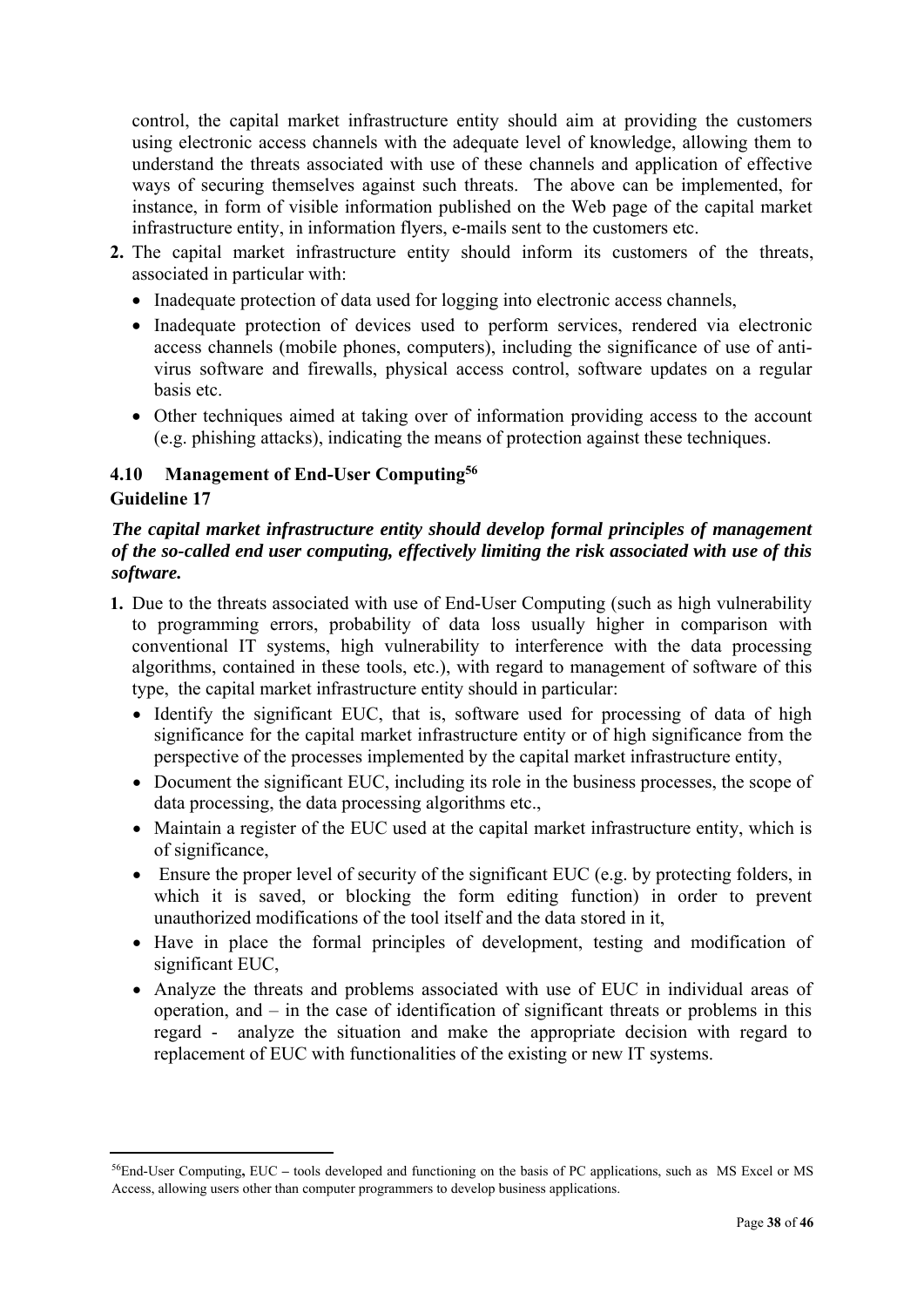# **5 Management of security of the ICT environment.**

## **5.1 The ICT environment security management system**

#### **Guideline 18**

*The capital market infrastructure entity should use a formal, effective system for management of the ICT environment security, encompassing tasks associated with identification, estimation, control, counteracting, monitoring and reporting of risks in this regard, integrated with the overall risk management and information security system of the capital market infrastructure entity.* 

- **1.** The system for management of security of the ICT environment should be rooted in the strategy of the capital market infrastructure entity with regard to security of the ICT environment and it should be based on formal internal regulations. The basic document in this regard should be the information security policy.
- **2.** The ICT environment security management system should be subject to systematic reviews in order to make the possible improvements and to adapt it to changes in the external and internal environment of the capital market infrastructure entity.
- **3.** The capital market infrastructure entity should analyze the benefits associated with application of international standards (or their Polish equivalents) with regard to information security (such as ISO/IEC 27000) and make the decision with regard to the potential adaptation of the ICT environment security management system of the company to the requirements of these standards.
- **4.** The capital market infrastructure entity should, to the extent possible, ensure strict integration of the ICT environment security management system with the operating risk management system. For this purpose, the capital market infrastructure entity should, among other things, implement in the ICT environment security management system the operational risk management tools, based on the economic conditions and internal control factors,57 operational risk self-assessment, scenario analyses or risk maps.

#### *Identification of risks with regard to the ICT environment security*

- **1.** The purpose of identification of risks associated with security of the ICT environment is to determine the associated threats that may generate losses (including financial losses) in a given institution and to specify where, how and why these threats can materialize.
- **2.** Risk identification with regard to the ICT environment security should be performed systematically and based on:
	- Identification of risk associated with the potential threat to security of the ICTS environment prior to materialization of threats,
	- Identification of risk associated with the potential threat to security of the ICTS environment after materialization of threats.
- **3.** Identifying risks associated with the potential threat to security of the ICTS environment prior to materialization of threats, the capital market infrastructure entity should pay particular attention to identification of the existing vulnerabilities of the ICT environment (including the ICT infrastructure components) and the threats, which may take advantage of them. The capital market infrastructure entity should analyze the situation (taking into account, in particular, the level of complexity of the ICT environment and the degree of exposure to risk in terms of security of this environment) and make the appropriate

<sup>&</sup>lt;sup>57</sup> E.g. the number of information security incidents in a given reporting period, the number of significant security recommendations for this environment, issued by the internal audit unit, the number of non-secured vulnerabilities in the key components of the ICT environment.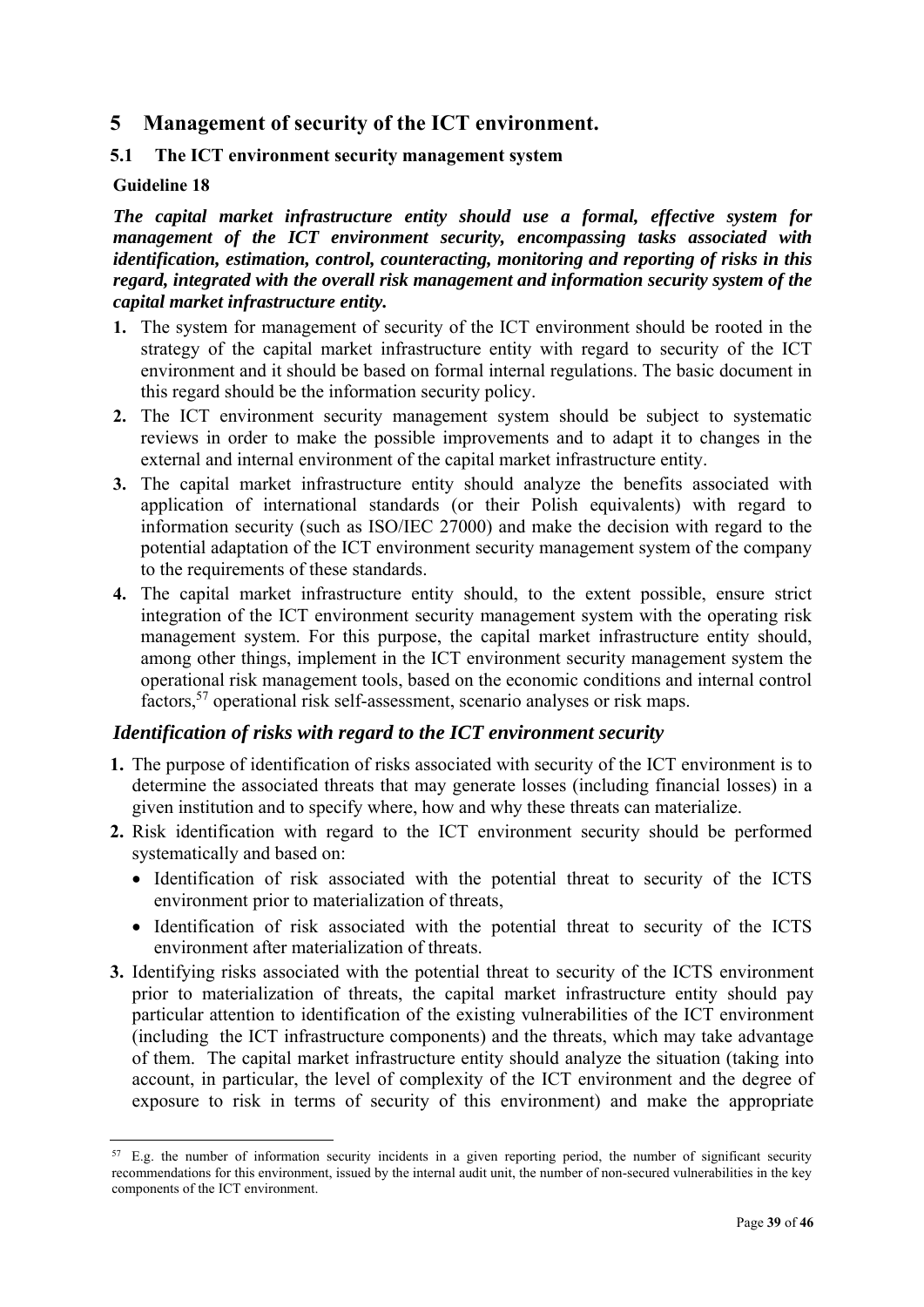decision with regard to use of the automatic tools, allowing for identification of the existing vulnerabilities. Regardless of the periodic assessment, identification of risk associated with the potential threat to security of the ICTS environment should be conducted each time in the case of planning of significant changes in the structure of IT systems <sup>58</sup>, as well as in the mode of their use, as well as in the case of plans for implementation of new technologies.

**4.** Identifying risks associated with the potential threat to security of the ICTS environment after materialization of threats, the capital market infrastructure entity should collect information on events that took place, which exert impact on security of data processed by the capital market infrastructure entity and – in the case of compliance with the operating event definition, used by the company – place it in the database of operating events.

# *Estimation of risk with regard to security of the ICT environment*

- **1.** Estimation of risk with regard to the ICT environment security is aimed at determination of the probability and the potential impact of materialization of threats, associated with this risk, on the institution and the associated assessment of this risk.
- **2.** The risk assessment tasks should be implemented in accordance with the classification of information and IT systems<sup>59</sup>. Examination of impact of the threats identified should encompass the issues associated with the component, to which a given threat pertains. As a result of the risk estimation process, the capital market infrastructure entity should gain knowledge on threats in its operation, associated with the ICT environment security, the probability of materialization of the threats identified and the possible consequences of their materialization, taking into account the potential loss of reputation, which may lead to deterioration of customer trust and termination of their cooperation with the capital market infrastructure entity, which may, in particular, impact the liquidity of the company. This knowledge should serve as a basis for adequate decisions concerning risk control and prevention.

## *Risk control and prevention with regard to the ICT environment security*

- **1.** Taking into account the risk estimation in terms of the ICT environment security, the capital market infrastructure entity should make the appropriate decisions with regard to approach to specific threats, consisting of:
	- Limiting of risk, that is, introduction and modification of the existing organizational and technical control mechanisms with regard to the ICT environment security,
	- Transfer of risk, that is, transferring the risk, associated with a given threat, in whole in part, to an external entity<sup>60</sup>, in particular, by contracting tasks to external service providers 61 or purchase of insurance,
	- Risk avoidance, that is, withdrawal from acts associated with a given threat,
	- Risk acceptance, that is, intentional withdrawal from acts aimed at limiting of the probability or consequences of materialization of a given threat, including the potential provision of resources for coverage of the associated losses.
- **2.** The control mechanisms applied should be adequate in particular to: the threats identified, estimated risk associated with these threats and significance of the associated components of the ICT environment, in particular, the IT systems  $62$ , the scale and nature of operation of the capital market infrastructure entity, complexity of the ICT environment of the capital

 58 See also: section "Development of IT systems".

 $59$  See: section  $\sqrt{3}$  Classification of information and IT systems".

<sup>&</sup>lt;sup>60</sup> The capital market infrastructure entity cannot, however, treat transfer of risk as an alternative to proper risk management.<br><sup>61</sup> See: section "Cooperation with external service providers".<br><sup>62</sup> See: section ..Class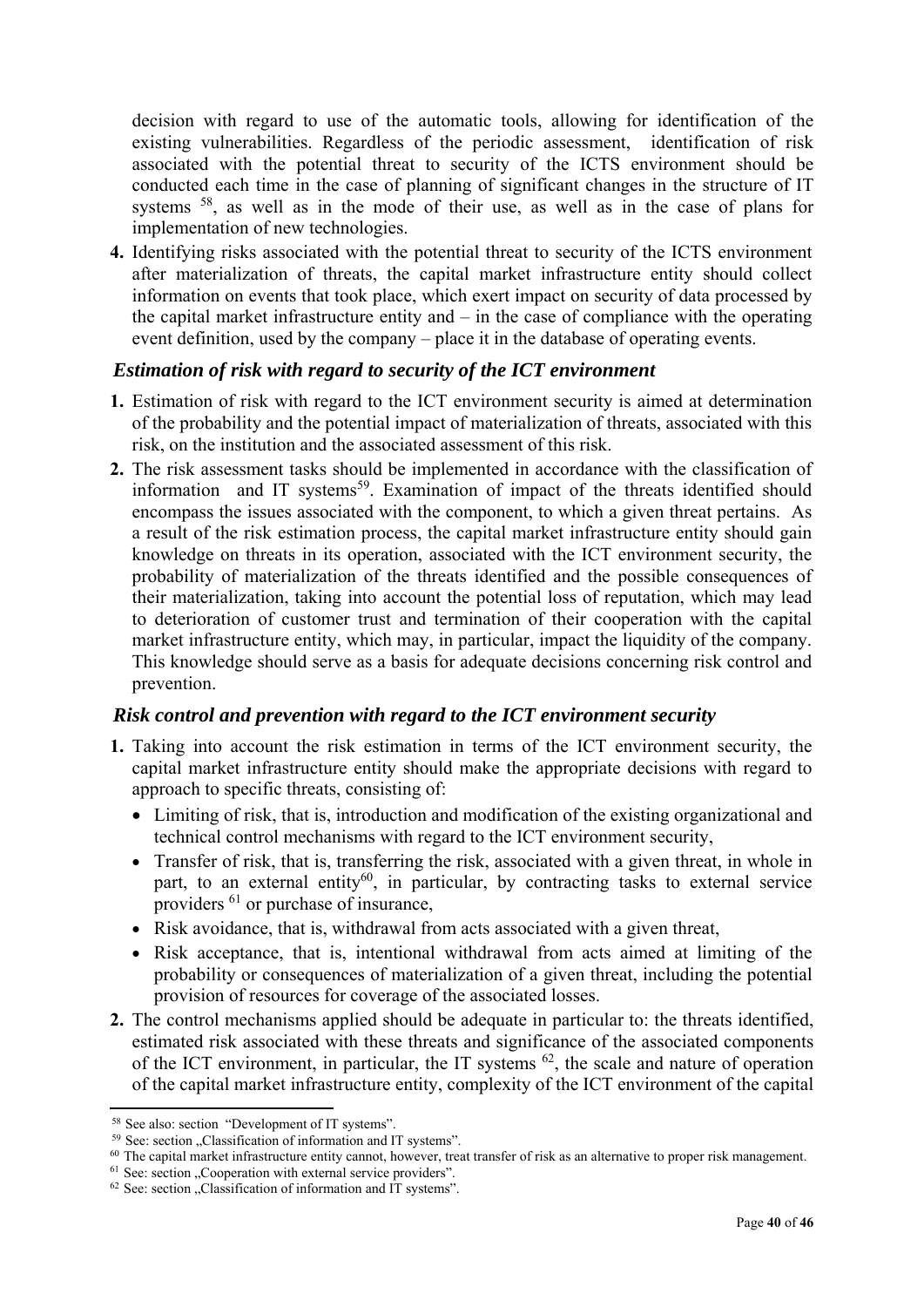market infrastructure entity.

- **3.** The capital market infrastructure entity should make sure that all exceptions to the applicable internal regulations and control mechanisms used are documented and controlled in accordance with the formal procedure, specifying, among other things, the situations, in which consent can be given for a departure from the rule, the principles of filing and acceptance of requests for such consents (making sure that the request contains a justification for a given exception), the persons authorized to give consent, the acceptable time of validity of the departure and the principles of reporting in this regard. The capital market infrastructure entity should also conduct, on a systematic basis, risk analyses with regard to these departures.
- **4.** The capital market infrastructure entity should verify on a regular basis, whether the approved control mechanisms are adequate to the risk profile, and the mode of their functioning is appropriate. If necessary (e.g. if it is found that the applicable internal resources of the capital market infrastructure entity are not sufficient), the capital market infrastructure entity should take advantage of services rendered by external specialists, taking into account, however, the necessity to follow the legal provisions with regard to the entrustment agreement (outsourcing) and the obligation to protect business secrets and confidential information. Risk control with regard to ICT environment security should be exercised adequately to the risk level, regardless of whether the risk is associated with processing of customer data (or engaging in other operations within the framework of business activity of the capital market infrastructure entity) or with data processing for external entities.

# *Risk monitoring and reporting with regard to ICT environment security*

**1.** The results of risk identification and estimation with regard to the ICT environment and results of tests of effectiveness of the control mechanisms introduced should be monitored (also from the perspective of the existing trends) and presented to the management of the capital market infrastructure entity and the board of supervisors within the framework of the functioning management information organization system $63$ . Such information should be delivered on a regular basis, and the frequency and scope of delivery should be based on the risk profile of the capital market infrastructure entity and provide for the possibility of an adequate response.

## **5.2 Classification of information and IT systems**

#### **Guideline 19**

*The capital market infrastructure entity should classify IT systems and the information processed in accordance with the principles, which take into account, in particular, the security level required for these systems and information.* 

# *Classification of information*

**1.** The capital market infrastructure entity should develop the principles of classification of information, making sure that all information processed by the ICT environment is subject to the appropriate level of protection. For this purpose, it is necessary to develop an information classification system, which would encompass all data processed by IT systems of the capital market infrastructure entity and to make sure that classification of all information is adequate to the current internal and external conditions of the capital market infrastructure entity.

  $63$  See also: section ... The management information system".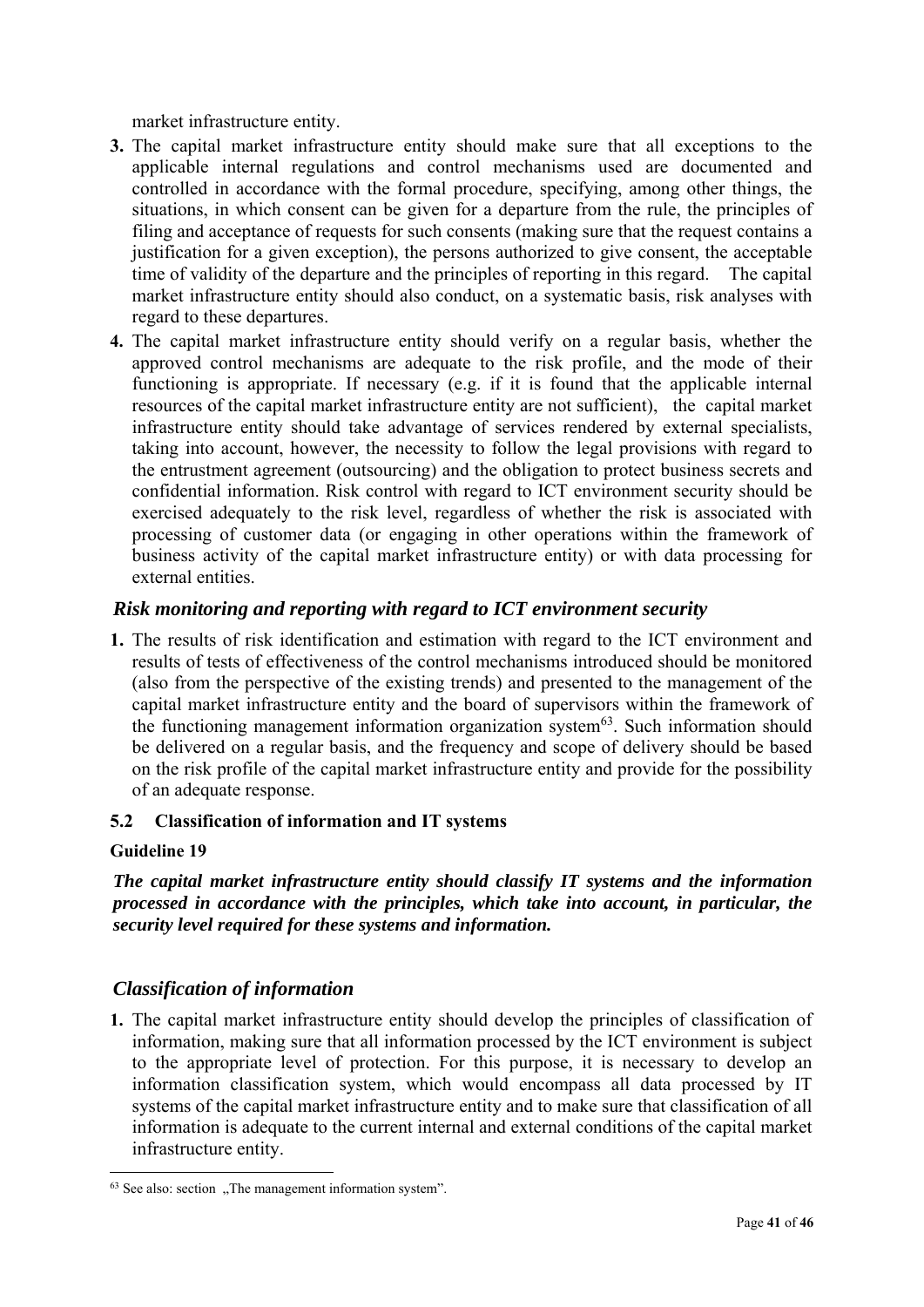- **2.** Information should be classified with regard to the required security level, taking into account, in particular:
	- The significance of this information for the capital market infrastructure entity and the processes implemented,
	- The significance of this information from the perspective of management of the risk types, which have been identified as significant for the scope of operation of the capital market infrastructure entity,
	- The effects of loss or unauthorized modification of information,
	- The effects of unauthorized disclosure of information,
	- The special regulatory and legal requirements applicable to a given type of information $64$ .
- **3.** Classification of all information should be taken into account in development of information security mechanisms throughout the entire processing cycle – from obtaining, through use, the potential transfer outside the capital market infrastructure entity until archiving and deletion.
- **4.** Access to business secrets and confidential information should be granted only to persons, considered to meet the conditions of authorization by the capital market infrastructure entity in the light of the applicable legal provisions. Moreover, every person granted access to business secrets and confidential information by the capital market infrastructure entity, should be obligated to sign a confidentiality commitment (valid after such access has been withdrawn), provided that this principle does not apply in cases, if the generally applicable legal provisions impose the obligation of granting such access to information.
- **5.** Storage of information of significance for the capital market infrastructure entity on desktop computers, laptops or mobile devices should be limited to the necessary minimum and protected accordingly with the classification of such information (e.g. through encrypting, access control mechanisms, data recovery mechanisms).
- **6.** The capital market infrastructure entity should analyze the situation (taking into account, in particular, the level of complexity of the ICT environment, the degree of exposure to risk in terms of security of this environment and the scale and nature of operation) and make the appropriate decision with regard to use of automation solutions with regard to control of risk associated with security of information processed in the ICT environment, such as solutions that limit the possibility of saving of information on storage media by IT system users, enable control of information sent via electronic mail and limit access to electronic mail systems other than those accepted at the capital market infrastructure entity. It should be kept in mind, however, that use of automated solutions of this type does not eliminate the necessity of employee supervision of this area of operation.

# *Classification of IT systems*

- **1.** The capital market infrastructure entity should develop the principles of classification of IT systems, in particular, taking into account the following:
	- Classification of information processed within a given system,
	- Significance of a given system for operation of the capital market infrastructure entity,
	- Significance of other IT systems, which are dependent on a given system.

# **5.3 Management of information security incidents**

## **Guideline 20**

 $64$  See also: section ... Legal and formal security."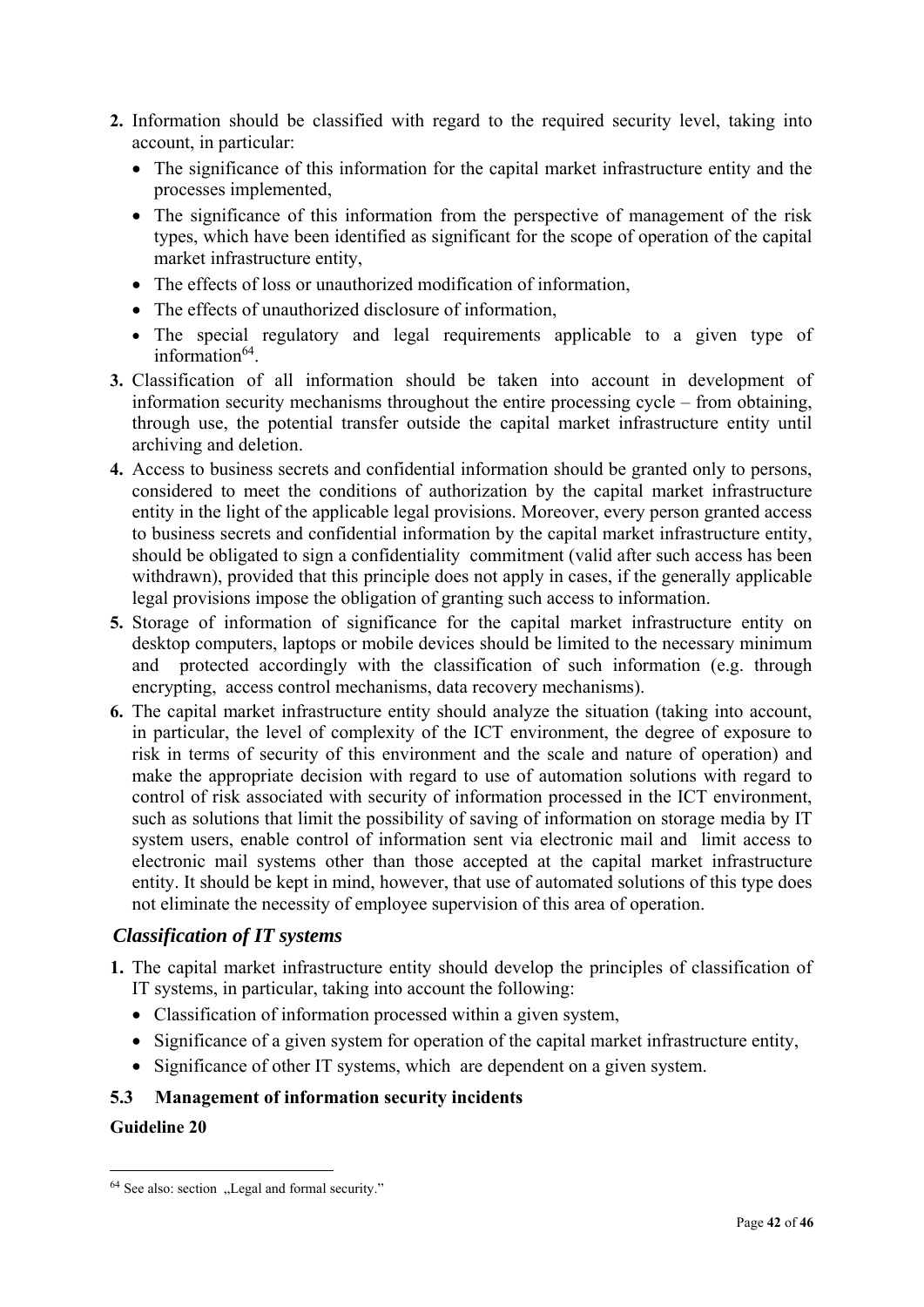## *The capital market infrastructure entity should develop formal principles of managing information security incidents, including their identification, recording, analysis, prioritization, searching for links, undertaking corrective actions and elimination of causes.*

- **1.** The capital market infrastructure entity should develop internal regulations, describing the mode of action in the case of information security incidents, such as failures and overloading of the IT systems, loss of devices or data, human errors posing a threat to security of the ICT environment, successful or unsuccessful attempts to interfere with the means of security, uncontrolled system modifications etc. The scope and level of detail of the above regulations should be adequate to the scale and nature of operation of the capital market infrastructure entity and the level of complexity of the ICT environment.
- **2.** The mode of proceeding in the case of information security incidents should, in particular, specify the following:
	- The methods and scope of gathering of incident information.
	- The scope of responsibility in the area of incident management,
	- The mode of conducting of analyses of impact of incidents on the ICT environment, including its security,
	- The rules of categorization and prioritization of incidents, taking into account the classification of information and IT systems, associated with a given incident<sup>65</sup>,
	- The rules of detection of correlations between incidents (an example is a Denial-of-Service attack, preventing fast identification of another incident or removal of its causes),
	- The principles of communication, applicable to the employees of the capital market infrastructure entity, as well as the external service providers and – in the case of a significant threat of consequences of a given incident – also other third parties (customers, business partners etc.), ensuring the adequately fast notification of the interested parties and engaging in activity adequate to the level of significance of the incident,
	- The principles of collecting and securing of evidence associated with the incidents, which can be used in court (in particular, minimizing the risk of loss of such evidence or its rejection due to insufficient securing of data),
	- The principles of engaging in corrective and preventive actions, in particular, designation of persons responsible for implementation of these tasks and monitoring of progress of their completion
- **3.** In order to, for instance, allow for preventive actions with regard to the problems identified, the capital market infrastructure entity should maintain a register of information security incidents, containing, in particular, information on:
	- Incident date and identification.
	- Reasons for occurrence,
	- The course of the incident,
	- Consequences of the incident.
	- Corrective actions undertaken.
- **4.** The capital market infrastructure entity should make sure that all employees and other persons rendering services on behalf of the capital market infrastructure entity, who have

 <sup>65</sup> See: section "Classification of information and IT systems".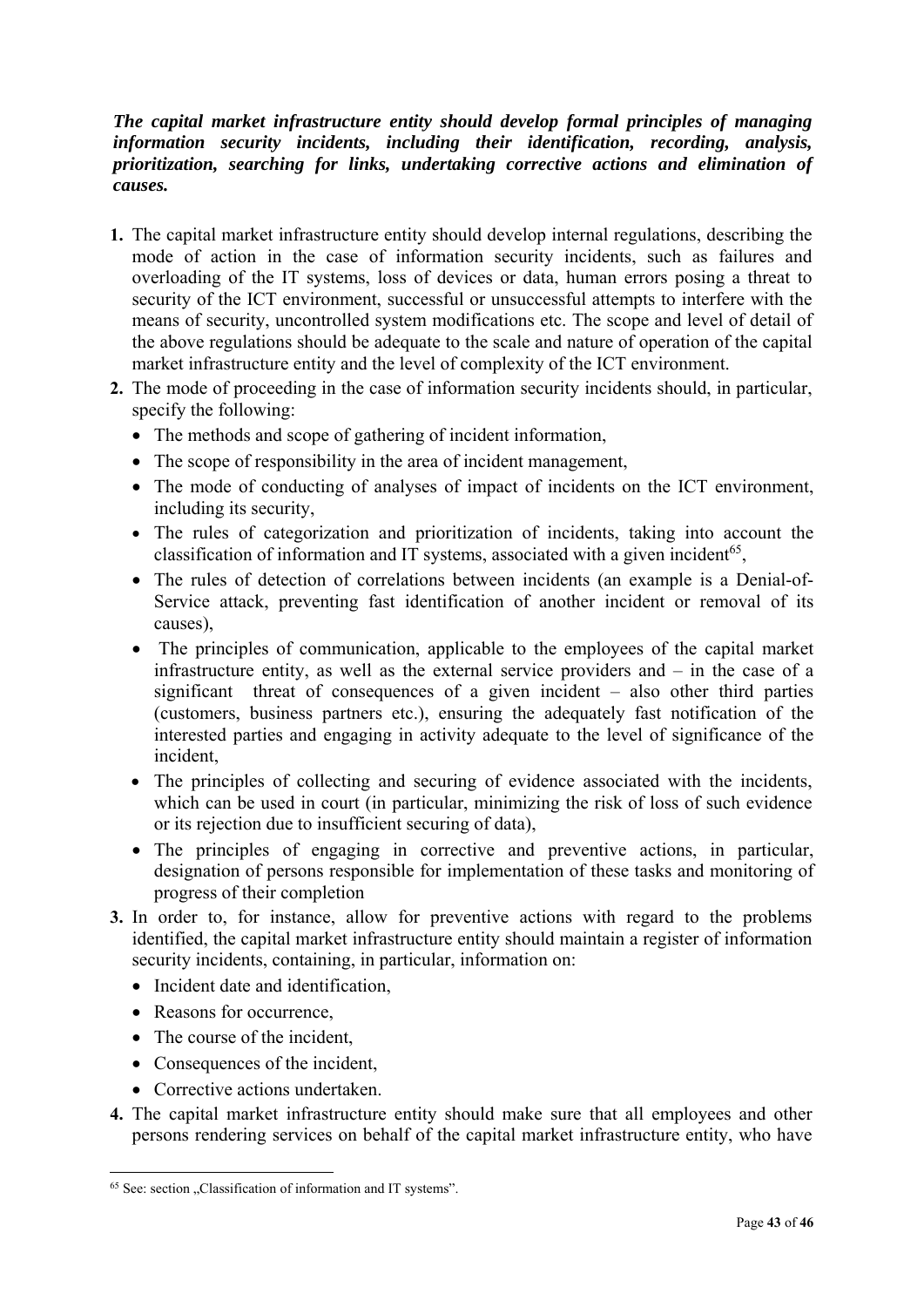access to the ICT environment, have been informed of the principles of management of information security incidents adequately to their tasks and scope of authorization. In particular, these persons should be obliged to report any information security incidents (including any suspicion of emergence of such incidents) as soon as possible. For this purpose, the capital market infrastructure entity should establish an appropriate contact point (e.g. within the units responsible for providing IT system users with support), dedicated to management of such notifications, which is to be known to all members of the organization, constantly available and sufficient to allow for exercising of the appropriate response times. Persons responsible for management of notifications should have the appropriate qualifications and knowledge to be able to classify each notification and to initiate the appropriate action for the purpose of its management or escalation, that is, transferring to a person with a higher level of competences in a given area (in particular, on the basis of classification of information or IT systems related to a given incident<sup>66</sup>).

- **5.** It is recommended that in relation to incidents, which exert significant impact on security of the data processed, including, in particular, security of customer funds (also in the case of incidents, of which the capital market infrastructure entity has been informed by the external service provider<sup>67</sup>), the capital market infrastructure entity should have a fast path of reporting (including specification of the possible causes and consequences) to the high level of management of the capital market infrastructure entity. Fast flow of information with regard to the significant information security incident should allow for adequate involvement of the capital market infrastructure entity management in the corrective action undertaken. The management should also be informed of progress of this action on a regular basis.
- **6.** The capital market infrastructure entity should analyze the situation (taking into account, in particular, the level of complexity of the ICT environment, the degree of exposure to risk with regard to security of this environment and the scale and nature of operation) and make the appropriate decision with regard to specification of the composition of teams to be responsible for responding to incidents that exert significant impact on security of the data processed (in particular, the customer funds), having the appropriate knowledge and qualifications in this regard and authorized to undertake effective action in emergency situations.
- **7.** The capital market infrastructure entity should analyze the situation (taking into account, in particular, the level of complexity of the ICT environment, the degree of exposure to risk with regard to security of this environment and the scale and nature of operation) and make the appropriate decision with regard to use of SIEM (Security Information and Event Management*)* solutions, which facilitate management of information security incidents, among other things, through centralization of collection, analysis and storage of event logs generated by the IT systems and other components of the ICT environment.

#### **5.4 Formal and legal security**

#### **Guideline 21**

## *The capital market infrastructure entity should ensure compliance of functioning of the information technology and ICT environment security areas with the legal requirements, internal and external regulations, the contracts signed and the internal standards of the capital market infrastructure entity.*

**1.** The capital market infrastructure entity should systematically identify, document and monitor compliance with requirements for the information technology and ICT

<sup>&</sup>lt;sup>66</sup> See: section  $\Omega$ Classification of information and IT systems".<br><sup>67</sup> See also: section  $\Omega$  Cooperation with external service providers".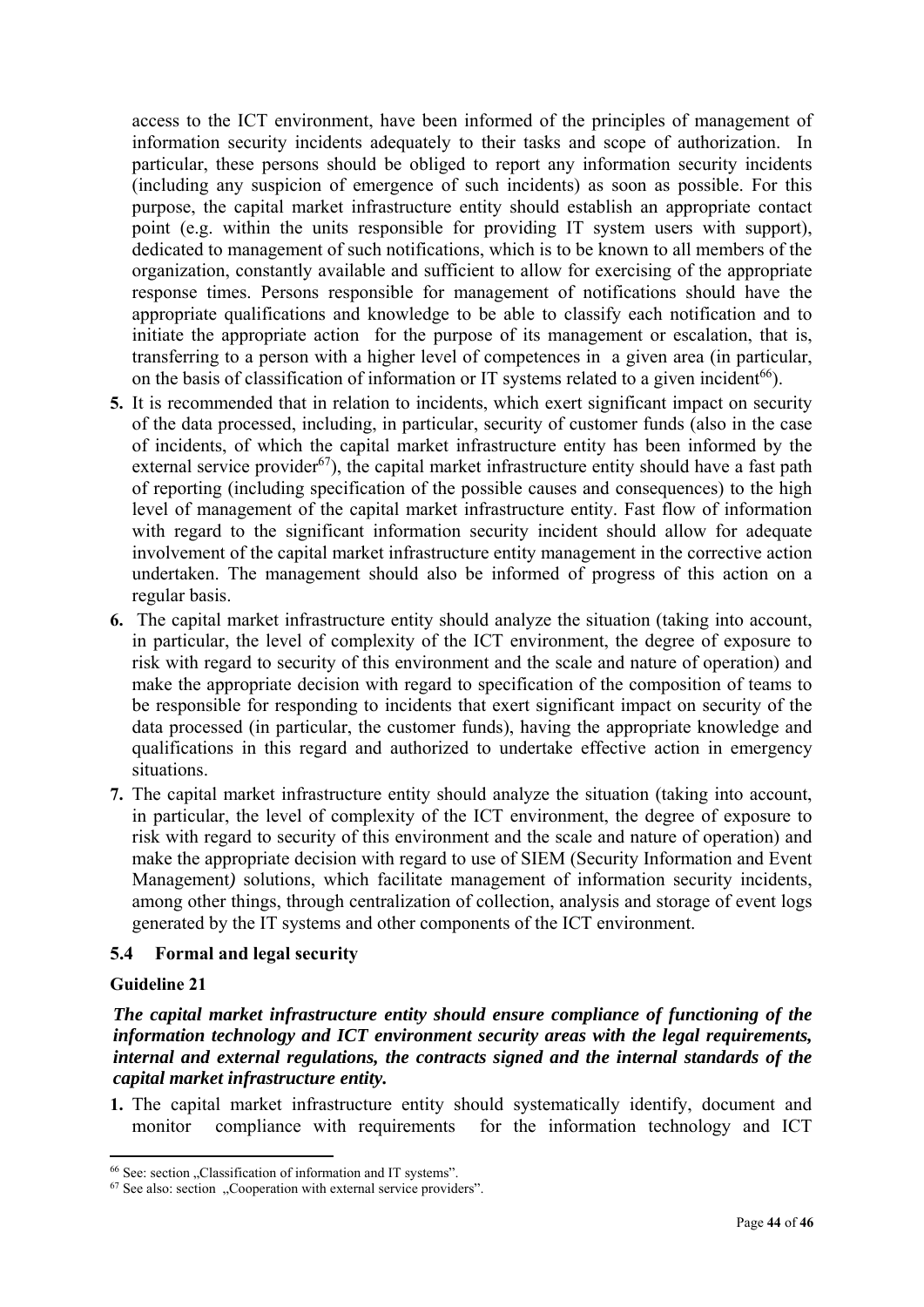environment security areas (including the tasks contracted to external service providers <sup>68</sup>) based on the applicable legal provisions, internal and external regulations, agreements concluded and standards adapted by the capital market infrastructure entity, including:

- The act of July  $21^{st}$ , 2005 on trade in financial instruments (Dz. U. of 2014, item 94, as amended),
- The act of October  $26<sup>th</sup>$ , 2000 on commodities exchanges (Dz. U. of 2014 item 197),
- The act of November 16th, 2000 on counteracting money laundering and financing of terrorism, (Dz. U. of 2014 item 455)
- The act of August 29th, 1997 on protection of personal information (Dz. U. of 2002 no. 101, item 926 as amended),
- The act of August  $5<sup>th</sup>$ , 2010 on protection of classified information (Dz. U. of 2010 no. 182, item 1228 as amended),
- $\bullet$  The act of February 4<sup>th</sup>, 1994 on copyright and related rights (Dz. U. of 2006 no. 90, item 631, as amended),
- Implementing acts to the above, and agreements and licenses for the software used.
- **2.** Compliance with the above requirements should be subject to reporting within the framework of the management information system $^{69}$ .

# **5.5 The role of the internal and external audit**

# **Guideline 22**

# *The information technology and ICT environment security areas should be subject to systematic, independent audits.*

- **1.** The capital market infrastructure entity should analyze the situation (taking into account, in particular, the level of complexity of the ICT environment and the degree of exposure to risk with regard to security of this environment) and make the appropriate decision with regard to designation, within the framework of internal audit, of a unit responsible for auditing of the information technology and ICT environment security areas.
- **2.** Persons responsible for auditing of the information technology and ICT environment security areas should have the appropriate qualifications. Audits should be based on the recognized international standards and best practices of the information technology and ICT environment security areas, such as:
	- Standards for auditing of information systems of ISACA (Information Systems Audit and Control Association),
	- COBIT (Control Objectives for Information and related Technology),
	- GTAG (Global Technology Audit Guide) and GAIT (Guide to the Assessment for IT Risk),
	- ISO (International Organization for Standardization) standards.
- **3.** Audits of the information technology and ICT environment security areas should be conducted on a regular basis and each time after any changes that might exert significant impact on the level of security of the ICT environment. The frequency and scope of audits should be based on the level of risk associated with individual audit areas and the results of the previous reviews.
- **4.** Ordering of additional audits to be performed by professional external institutions,

<sup>&</sup>lt;sup>68</sup> See also: section "Cooperation with external service providers".

<sup>&</sup>lt;sup>69</sup> See also: section "The management information system".